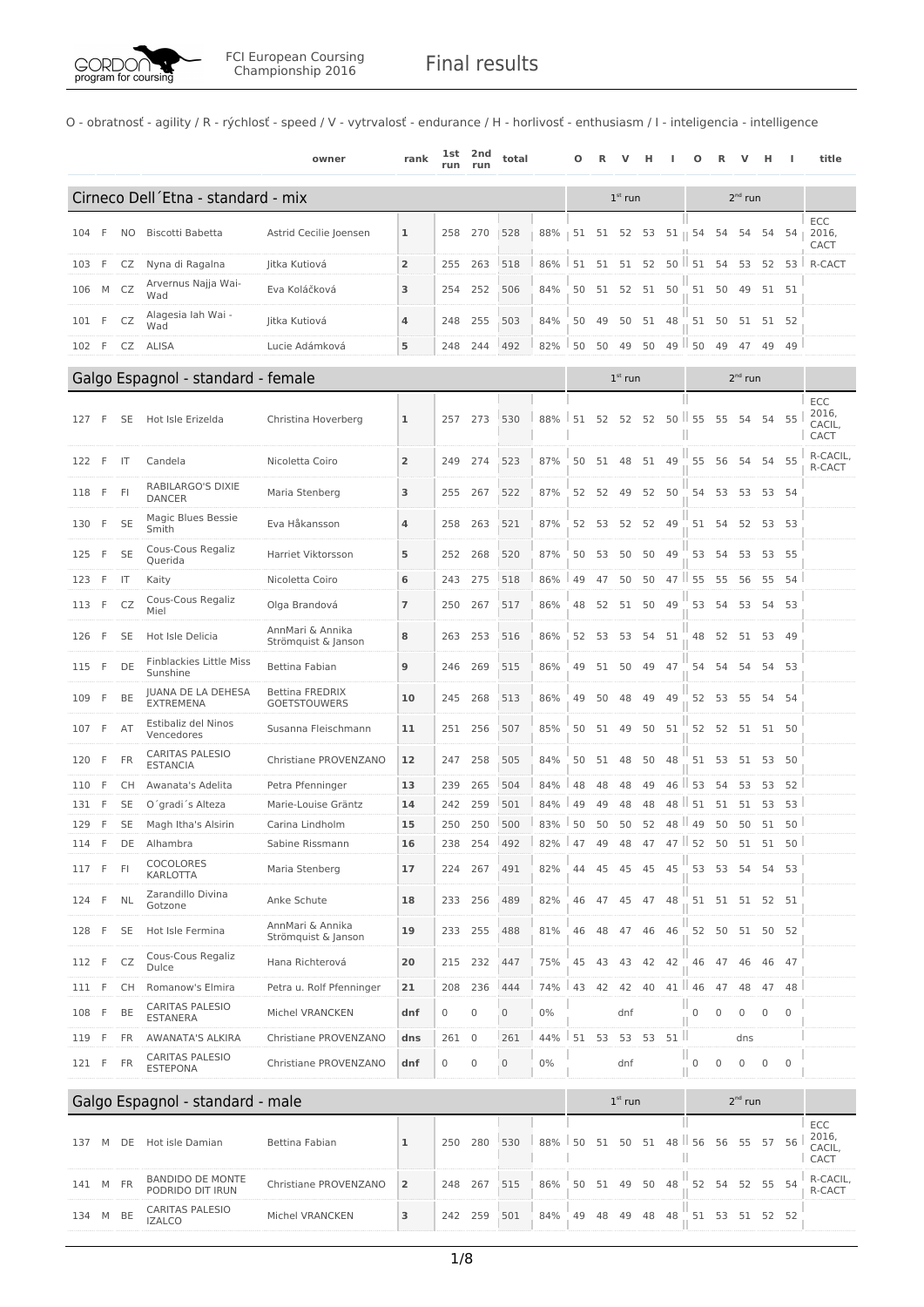

|     |     |              |                                                | owner                                  | rank           | <b>1st</b><br>run | 2nd<br>run  | total                                 |     | О  | R  | v         | н  |                                     | О              | R    | v            | н        | H             | title                          |
|-----|-----|--------------|------------------------------------------------|----------------------------------------|----------------|-------------------|-------------|---------------------------------------|-----|----|----|-----------|----|-------------------------------------|----------------|------|--------------|----------|---------------|--------------------------------|
| 135 | M   | CZ           | Hot Isle Edgardo                               | Hana Richterová                        | 4              | 255               | 245         | 500                                   | 83% | 51 | 52 | 51        | 52 | 49                                  | 50             | 50   | 50           | 48       | 47            |                                |
| 143 | M   | -IT          | Caritas Palesio Izabal                         | Carlo Vincenzo Galletti                | 5              | 255               | 243         | 498                                   | 83% | 51 | 53 | 51        | 51 | $49$                                | 50             | 49   | 50           | 47       | 47            |                                |
| 133 | M   | AT           | San Anton Lambada                              | Susanna Fleischmann                    | 6              | 247               | 250         | 497                                   | 83% | 49 | 51 | 50        | 50 | $47$   48                           |                | 51   | 52           | 50       | 49            |                                |
| 148 | M   | <b>SE</b>    | Magic Blues Bobby<br>Bland                     | Karin Hurtig                           | 7              | 239               | 257         | 496                                   | 83% | 48 | 49 | 49        | 46 | 47                                  | 52             | 50   | 53           | 51 51    |               |                                |
| 149 | M   | <b>SE</b>    | Zakeyas The Face Of<br>Love                    | Jörgen Arvehed                         | 8              | 243               | 252         | 495                                   | 83% | 50 | 49 | 48        | 48 | 48                                  | 49             | 51   | 49           | 52 51    |               |                                |
| 139 | M   | FI           | <b>HOT ISLE ESTEVAN</b>                        | Hannele & Jyrki<br>Holmström & Siivola | 9              | 247               | 247         | 494                                   | 82% | 49 | 50 | 49        | 50 | 49                                  | 48             | 50   | 51 49        |          | 49            |                                |
| 146 | M   | <b>SE</b>    | Cous-Cous Regaliz<br>Amante                    | Harriet Viktorsson                     | 10             | 241               | 250         | 491                                   | 82% | 49 | 49 | 48        | 48 | 47                                  | 49             | 51   |              | 50 51 49 |               |                                |
| 147 | M   | <b>SE</b>    | Cous-Cous Regaliz<br>Carino                    | Anneli Talasmäki                       | 11             | 244               | 243         | 487                                   | 81% | 47 | 51 | 49        | 50 | 47                                  | 47             | 51   | 51           | 49       | 45            |                                |
| 145 | M   | RU           | <b>JUCARO SPI FINITO</b>                       | Ekaterina Sukhanova                    | 12             | 244               | 241         | 485                                   | 81% | 49 | 50 | 48        | 50 | $47$ $\parallel$                    | 47             | 50   | 50           | 49       | 45            |                                |
| 144 | M   | $\mathsf{I}$ | Grey Mountain Cortez                           | Elena Bergamini                        | 13             | 231               | 253         | 484                                   | 81% | 44 | 49 | 46        | 46 | 46                                  | ш<br>50        | 51   | 51           | 52       | 49            |                                |
| 140 | M   | - FI         | ZAKEYA'S FALLING IN<br><b>LOVE PRINCE</b>      | Hannele & Jyrki<br>Holmström & Siivola | 14             | 238               | 246         | 484                                   | 81% | 47 | 50 | 47        | 47 | 47                                  | 49             | 50   | 51           | 50       | -46           |                                |
| 142 | M   | FR           | <b>CARITAS PALESIO</b><br><b>IZUCAR</b>        | Christiane PROVENZANO                  | 15             | 238               | 243         | 481                                   | 80% | 48 | 48 | 48        | 47 | 47                                  | 47             | 48   | 49           | 51 48    |               |                                |
| 132 | M   | AT           | San Anton Falco                                | Susanna Fleischmann                    | dns            | 233               | $\mathbf 0$ | 233                                   | 39% | 47 | 49 | 46        | 45 | 46                                  |                |      | dns          |          |               |                                |
|     |     |              | Magyar Agár - standard - female                |                                        |                |                   |             |                                       |     |    |    | $1st$ run |    |                                     |                |      | $2^{nd}$ run |          |               |                                |
|     |     |              |                                                |                                        |                |                   |             |                                       |     |    |    |           |    |                                     |                |      |              |          |               | ECC                            |
| 262 | F   | HU           | Egyetlen Álmodó                                | József Hörömpő                         | ı              | 269               | 267         | 536                                   | 89% | 52 | 55 | 55        | 55 | 52<br>Ш                             | 54             | 52   | 54           | 53       | 54            | 2016,<br>CACIL,<br>CACT        |
| 251 | F   | AT           | <b>Belato Ciki</b>                             | <b>Gustav Prascsik</b>                 | 2              | 263               | 267         | 530                                   | 88% | 54 | 54 | 51        | 54 | 50                                  | 54             | 52   | 54           | 53       | 54            | R-CACIL,<br>R-CACT             |
| 258 | F   | DE           | Magyarlazado's<br>Cicoma                       | Carola Schneider                       | 3              | 250               | 270         | 520                                   | 87% | 49 | 51 | 50        |    | 51 49                               | 54             | 54   | 54           | 54 54    |               |                                |
| 983 | F   | HU           | Kucorgó-Dombi Inula                            | Dorottya & Péter Moldvai<br>& Moldvai  | 4              | 257               | 259         | 516                                   | 86% | 50 | 54 | 51        |    | 51 51                               | 51             | 52   | 53           | 52 51    |               |                                |
| 985 | F   | HU           | Egyetlen Álomszuszék                           | József Hörömpő                         | 5              | 252               | 262         | 514                                   | 86% | 52 | 50 | 50        | 50 | 50                                  | 51             | 52   | 53           | 54       | 52            |                                |
| 266 | F   | SK           | Vakvágta Kacaj                                 | Martina Baranová                       | 6              | 256               | 257         | 513                                   | 86% | 51 | 52 | 51        | 52 | 50                                  | $\parallel$ 49 | 54   | 50           | 52       | 52            |                                |
| 984 | F   | HU           | Kucorgó-Dombi Iglice                           | Tünde Dr. Konc-Görgey                  | 7              | 258               | 254         | 512                                   | 85% | 50 | 53 | 51        | 54 | 50                                  | 51             | 51   | 50           | 52       | 50            |                                |
| 261 | -F  | HU           | Aranyági Utonálló<br>Grácia                    | Andrea Lugosi                          | 8              | 249               | 260         | 509                                   | 85% | 50 | 50 | 49        | 50 | 50                                  | 50             | 54   | 52           |          | 52 52         |                                |
| 253 | F   | СH           | Viràg of Goldenqueen                           | Gertrud Zürcher                        | 9              | 255               | 254         | 509                                   | 85% | 50 | 51 | 52        | 53 | 49                                  | 50             | 52   | 51           |          | 51 50         |                                |
| 256 | F   | DE           | Farkas von Salomon<br>Maréza                   | Mario Maus                             | 10             | 244               | 245         | 489                                   | 82% | 48 | 51 | 47        | 50 | 48                                  | 48             | 49   | 46           | 51 51    |               |                                |
| 252 | F   | BE           | PENZESGYORL ALMA Lieve ANDRIES                 |                                        | ${\bf 11}$     |                   | 242 223     | 465 78% 49 50 46 49 48 45 44 44 46 44 |     |    |    |           |    |                                     |                |      |              |          |               |                                |
| 255 |     | CZ           | Kucurgó-Dombi Imola                            | Renáta Mildner                         | 12             | 240               | 224         | 464                                   | 77% | 48 | 50 | 48        | 47 | $47$   $45$                         |                | 45   | 44           | 46       | 44            |                                |
| 257 | F   | DE           | Magyar Álom Arany                              | Siegfried Bednar                       | dns            | 249               | $\mathbb O$ | 249                                   | 42% | 49 | 52 | 50        | 51 | 47                                  |                |      | dns          |          |               |                                |
| 265 | - F | HU           | Olajos-réti Győzős<br>Sudár                    | Csaba Márton                           | dns            | 270 0             |             | 270                                   | 45% | 54 | 54 | 55        | 56 | 51                                  |                |      | dns          |          |               |                                |
|     |     |              | Magyar Agár - standard - male                  |                                        |                |                   |             |                                       |     |    |    | $1st$ run |    |                                     |                |      | $2nd$ run    |          |               |                                |
| 279 | M   |              | HU Repülj Felleg                               | Andrea Benczur                         | ı              | 252               | 279         | 531                                   | 89% | 50 | 51 |           |    | $52 \quad 51 \quad 48 \parallel 55$ |                | 56   | 56           | 57 55    |               | ECC<br>2016,<br>CACIL,<br>CACT |
| 277 | M   | HU           | Fényűző Andrássy<br>Gróf 'Atanáz'              | Eszter Tóth                            | $\overline{2}$ | 253               | 277         | 530                                   | 88% | 50 | 52 | 50        | 53 | 48                                  | 55             | - 56 | 55           | 56 55    |               | R-CACIL,<br>R-CACT             |
| 275 | M   | HU           | Egyetlen Agyafúrt                              | Judit Lénárt                           | 3              | 265               | 255         | 520                                   | 87% | 52 | 54 | 53        | 55 | 51                                  | 50             | 52   | 51           | 51 51    |               |                                |
| 278 | M   | HU           | Olajos-réti Győzős<br>Nomád                    | Csaba Márton                           | 4              | 251               | 268         | 519                                   | 87% | 50 | 52 | 48        |    | 51 50                               | 53             | 54   | 54           | 54 53    |               |                                |
| 276 | M   | HU           | Elfeledett Kincsünk<br>Áldás                   | Ferenc & Bettina Bana &<br>Bana        | 5              | 248               | 263         | 511                                   | 85% | 50 | 51 | 49        | 50 | 48                                  | 53             | 52   | 53           |          | 53 52         |                                |
| 274 | М   | HU           | Betyár The Bestial<br>Face of Beauty           | Andrea Timea Gomba                     | 6              | 248               | 263         | 511                                   | 85% | 49 | 50 | 49        | 51 | 49                                  | 52             | 53   | 52           | 53       | - 53          |                                |
| 280 | М   | SK           | Sigi                                           | Katarína Pózmánová                     | 7              | 248               | 255         | 503                                   | 84% | 49 | 50 | 51        | 50 | 48                                  | 50             | 51   | 51           | 52       | 51            |                                |
| 268 | M   | AT           | Szelek Királya Zane                            | <b>Waltraud Sporer</b>                 | 8              | 255               | 248         | 503                                   | 84% | 49 | 53 | 52        | 52 | 49                                  | 50             | 50   | 47           | 50       | 51            |                                |
| 273 | M   | FR           | IK LE MAGNIFIQUE de<br>L'ETOILE DU<br>CENTAURE | David et Sylvie RAMOS                  | 9              | 241               | 255         | 496                                   | 83% | 49 | 49 | 47        | 48 | Ш<br>48    50                       |                | 51   | 52           |          | $51 \quad 51$ |                                |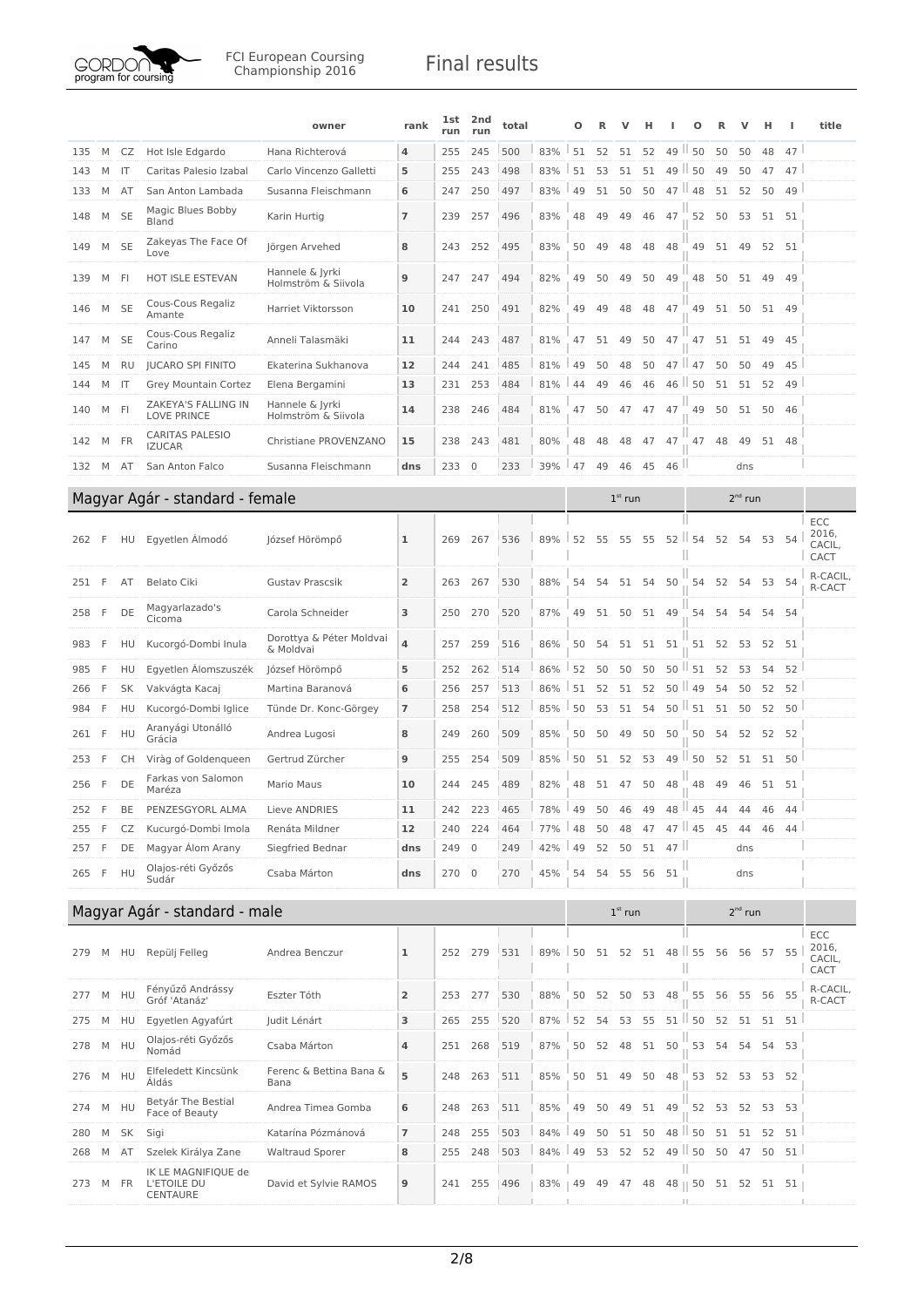

|            |        |                |                                          | owner                                               | rank                    | lst<br>run | 2nd<br>run   | total      |            | Ω        |          |           | н        |            | Ω                          |          |              | н        |                 | title                |
|------------|--------|----------------|------------------------------------------|-----------------------------------------------------|-------------------------|------------|--------------|------------|------------|----------|----------|-----------|----------|------------|----------------------------|----------|--------------|----------|-----------------|----------------------|
| 272        | M      | -FI            | <b>HAJNALI</b><br>TEJSZÍNHABOS KAKAÓ     | Janica Ström                                        | 10                      | 249        | 243          | 492        | 82%        | 50       | 51       | 51        | 49       | 48         | 45                         | 49       | 49           |          | 51 49           |                      |
| 270        | M      | DE             | Hui's Morningstar<br>Árpád               | Kerstin Hartmann                                    | 11                      | 249        | 239          | 488        | 81%        | 48       | 51       | 51        | 50       | 49         | 48                         | 49       | 47           | 47       | 48              |                      |
| 271        | M      | DE             | Imaro                                    | Petra Tritsch                                       | 12                      | 249        | 227          | 476        | 79%        | 48       | 52       | 50        | 51       | 48         | $\parallel$ 45             | 45       | 46           | 46       | 45              |                      |
| 267        | M      | AT             | Szelek Királya Zámán                     | <b>Waltraud Sporer</b>                              | dns                     | 242        | $\mathbf{0}$ | 242        | 40%        | 47       | 49       | 49        | 49       | 48         |                            |          | dns          |          |                 |                      |
|            |        |                | Pharaon Hound - standard - female        |                                                     |                         |            |              |            |            |          |          | $1st$ run |          |            |                            |          | $2^{nd}$ run |          |                 |                      |
| 292        | F      | N <sub>O</sub> | Bazinga A Game Of<br>Thrones             | Simon Tien Hansen                                   | 1                       | 256        | 258          | 514        | 86%        | 51       |          | 51 49     |          |            | 53 52    51 53 51 52 51    |          |              |          |                 | ECC<br>2016,         |
| 289        | F      | <b>FI</b>      | NORTHGATE'S POETRY                       | Hanna & Veeti Ukura &                               | $\overline{2}$          | 250        | 261          | 511        | 85%        | 49       | 50       | 50        |          | 51 50      | 52                         | - 54     | 51           | 53       | -51             | CACT<br>R-CACT       |
|            |        |                | IN MOTION                                | Ukura                                               |                         |            |              |            |            |          |          |           |          |            |                            |          |              |          |                 |                      |
| 288<br>282 | F<br>F | DE<br>CZ       | Ta'Fazolu Censina<br>Aiwa Nia Wai - Wad  | Jan Scotland<br>Jitka Kutiová                       | 3<br>4                  | 261<br>239 | 243<br>249   | 504<br>488 | 84%<br>81% | 52<br>47 | 51<br>47 | 53<br>51  | 53<br>47 | 52<br>$47$ | 49<br>50                   | 49<br>51 | 48<br>50     | 48<br>49 | 49<br>49        |                      |
|            |        |                | Remember Me                              | Arupa O./Westman M.                                 |                         |            |              |            |            |          |          |           |          |            |                            |          |              |          |                 |                      |
| 290        | F      | <b>LV</b>      | Faranubis Bahaar                         | Arupa O./Westman M.                                 | 5                       | 242        | 245          | 487        | 81%        | 48       | 50       | 49        | 48       | 47         | 50                         | 49       | 48           | 49       | 49              |                      |
| 294        | F      | <b>RU</b>      | <b>ARRIVISTA EXTRA</b><br><b>SPECIAL</b> | Olga Orlova                                         | 6                       | 245        | 240          | 485        | 81%        | 48       | 51       | 47        | 52       | 47         | 47                         | 48       | 49           | 48       | 48              |                      |
| 295        | F      | <b>RU</b>      | NAQADA DIAMONDS<br><b>ARE FOREVER</b>    | Tatiana Grodinskaya                                 | $\overline{7}$          | 229        | 246          | 475        | 79%        | 45       | 46       | 47        | 46       | 45         | 50                         | 50       | 48           | 50       | 48              |                      |
| 283        | F      | CZ             | Ann Queen Farao<br>Amet                  | Monika Coufalová                                    | 8                       | 228        | 240          | 468        | 78%        | 46       | 47       | 46        | 45       | 44         | 50                         | 47       | 47           | 48       | 48              |                      |
| 281        | F      | BE             | TAT-TETERRA<br><b>ZEFFIENA</b>           | Denise CATTEEUW                                     | 9                       | 223        | 229          | 452        | 75%        | 43       | 48       | 44        | 43       | 45         | 46                         | 47       | 45           | 46       | - 45            |                      |
| 285        | F      | CZ             | Barrisa Nut Wai - Wad                    | Jitka Kutiová                                       | 10                      | 212        | 222          | 434        | 72%        | 40       | 48       | 45        | 39       | 40         | 44                         | 46       | 45           | 44       | 43              |                      |
| 293        | -F     | <b>NL</b>      | Tat-Teterra Taghmilha<br>Tal-Helwa       | Anneke Biemans                                      | 11                      | 202        | 220          | 422        | 70%        | 41       | 44       | 37        | 41       | 39         | 46                         | 43       | 43           | 44       | 44              |                      |
|            |        |                | Pharaon Hound - standard - male          |                                                     |                         |            |              |            |            |          |          | $1st$ run |          |            |                            |          | $2nd$ run    |          |                 |                      |
| 299        | M      | CZ             | Firenze Amon Sul<br>Farafra              | Florine Nguyenová                                   | 1                       | 260        | 256          | 516        | 86%        | 51       | 51       |           |          |            | 52 53 53    51 52 51 53 49 |          |              |          |                 | ECC<br>2016,<br>CACT |
| 309        | M      | <b>RU</b>      | <b>TEMPLE VELES</b><br><b>BRIGHT JET</b> | M Fadeeva                                           | 2                       | 253        | 254          | 507        | 85%        | 51       | 49       | 49        | 53       | 51         | 50                         | 52       | 50           |          | 51 51           | R-CACT               |
| 297        | M      | CZ             | Ankh-Anubis Temple<br>of Sachmet         | Lenka Lichtenberg                                   | 3                       | 248        | 257          | 505        | 84%        | 48       | 50       | 50        | 50       | 50         | 50                         | 53       | 52           |          | 52 50           |                      |
| 300        | M      | CZ             | CHAGY Putimská<br>brána                  | Jolana Janouchová                                   | 4                       | 256        | 243          | 499        | 83%        | 50       | 52       | 52        | 52       | 50         | 49                         | 50       | 48           | 49       | 47              |                      |
| 306        | M      | <b>NO</b>      | Bazinga A Storm Of<br>Swords             | Simon Tien Hansen                                   | 5                       | 254        | 243          | 497        | 83%        | 48       | 51       | 51 52 52  |          |            | 49                         | 48       | 49           | 50       | - 47            |                      |
| 303        | M      | - FI           | SAWHORSE'S HOT<br><b>TEMPTATIONS</b>     | Johanna Valkama                                     | 6                       | 258        | 239          | 497        | 83%        | 51       | 51       | 51 53 52  |          |            | 48                         | 47       | 45           | 51 48    |                 |                      |
| 304        | М      | FI             | SAWHORSE'S MIGHTY<br><b>WONDER</b>       | Mikko Ikonen                                        | 7                       | 245        | 251          | 496        | 83%        | 50       | 48       | 49        | 50       | 48         | 50                         | 50       | 51           |          | 51 49           |                      |
| 302        | М      | DE             | Tat-Teterra Habib<br>Twajjeb             | Marco Felker                                        | 8                       | 242        | 249          | 491        | 82%        | 47       | 50       | 49        | 49       | 47         | 48                         | 50       | 52           |          | 50 49           |                      |
| 308        | M      | <b>RU</b>      | TEMPLE VELES ACT TO<br><b>FLOW</b>       | Tatiana Grodinskaya                                 | 9                       | 229        | 258          | 487        | 81%        | 46       | 49       | 46        | 44       | 44         | 51                         | 53       | 52           |          | 52 50           |                      |
| 301        | М      | CZ             | Xo Belmondo Tal<br>Sannat                | Jana Halenková                                      | 10                      | 239        | 245          | 484        | 81%        | 46       | 49       | 49        | 48       | 47         | 48                         | 50       | 50           | 50       | 47              |                      |
| 298        | M      | CZ             | Farao Anubis Invictus                    | Monika Coufalová                                    | 11                      | 229        | 253          | 482        | 80%        | 45       | 48       | 46        | 46       | 44         | 49                         | 51       | 52           |          | 51 50           |                      |
| 296        | M      | CZ             | Al Fawaris Farao Amet                    | Monika Coufalová                                    | 12                      | 226        | 251          | 477        | 80%        | 46       | 48       | 45        | 44       | 43         | 50                         | 52       | 48           |          | 51 50           |                      |
| 305        | М      | LV             | Ramzes                                   | Tatjana Narbute                                     | 13                      | 218        | 255          | 473        | 79%        | 42       | 49       | 46        | 42       | 39         | 51                         | 51       | 51           | 52       | 50              |                      |
| 307        | М      | NL             | Tat-Teterra Il-Bahbu                     | Anneke Biemans                                      | 14                      | 237        | 223          | 460        | 77%        | 146      | 48       | 48        | 47       |            | $48$   $46$                | 46       | 43           |          | 42 46           |                      |
|            |        |                |                                          | Piccolo Levriero Italiano - national class - female |                         |            |              |            |            |          |          | $1st$ run |          |            |                            |          | $2nd$ run    |          |                 |                      |
| 227        | - F    | CZ             | Aerobomba Assetto<br>Corse               | Renáta Mildner                                      | 1                       | 254        | 267          | 521        | 87%        | 51       | 52       | 51        | 50       | 50         | 52                         | 56       | 52           | 54       | 53              | CACT                 |
| 232        | F      | <b>NL</b>      | Fiefoerniek's Fianna                     | Alexandra Stout                                     | $\overline{\mathbf{c}}$ | 250        | 268          | 518        | 86%        | 48       | 52       | 52        | 50       | 48         | ш<br>53                    | 54       | 53           | 54       | 54 <sup>1</sup> | R-CACT               |
| 233        | F      | <b>NL</b>      | Poslusjnye Wihri Ikra                    | Marga van Zeeland                                   | 3                       | 247        | 263          | 510        | 85%        | 50       | 50       | 48        | 49       | $50$       | 53                         | 53       | 52           | 53       | 52              |                      |
| 228        | F      | CZ             | Artemis Můj Andílek                      | Monika Vágnerová                                    | 4                       | 249        | 257          | 506        | 84%        | 50       | 51       | 51        | 49       | 48         | 51                         | 51       | 52           | 53       | 50              |                      |
| 230        | F      | IT             | Ivonne Dory                              | Chiara Balzani                                      | 5                       | 237        | 205          | 442        | 74%        | 47       | 49       | 48        | 47       |            | $46$   $41$                | 46       | 40           | 38       | 40              |                      |
| 229        | F      | CZ             | Ragaza z Kozího vršku                    | Monika Vágnerová                                    | 6                       | 191        | 249          | 440        | 73%        | 36       | 40       | 37        | 39       |            | $39$   $51$                | 50       | 50           | 50       | 48              |                      |
| 231        | - F    | IT             | Ultraviolet Del Barone<br>Rampante       | Massimo Lombardi                                    | $\overline{a}$          | 114        | $\mathbf 0$  | 114        | 19%        | 20       | 36       | 21 15     |          | 22         |                            |          |              |          |                 |                      |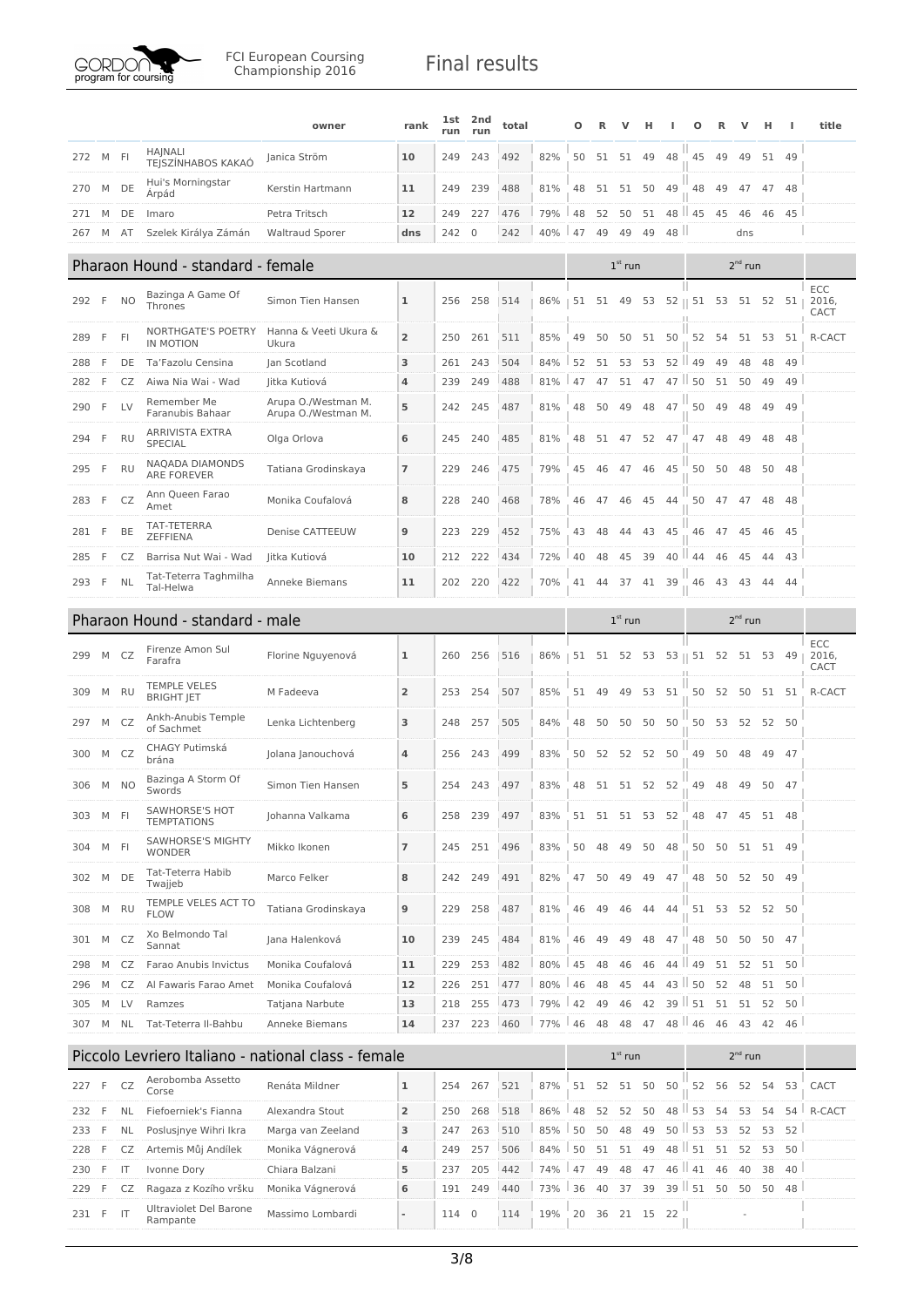

|       |     |              |                                               | owner                                             | rank           | 1st<br>run  | 2nd<br>run | total        |                | Ο  | R     | v         | н     |                  | Ο                   | R           | v              | н           | H            | title                          |
|-------|-----|--------------|-----------------------------------------------|---------------------------------------------------|----------------|-------------|------------|--------------|----------------|----|-------|-----------|-------|------------------|---------------------|-------------|----------------|-------------|--------------|--------------------------------|
|       |     |              |                                               | Piccolo Levriero Italiano - national class - male |                |             |            |              |                |    |       | $1st$ run |       |                  |                     |             | $2nd$ run      |             |              |                                |
| 239   | M   | - FI         | <b>ART DALL' ARCO</b>                         | Eveliina Jokela                                   | 1              | 251         | 272        | 523          | 87%            | 51 | 52    | 51        | 49    | 48               | 54<br>ш             | 55          | 54             | 55          | 54           | CACT                           |
| 249   | M   | <b>SK</b>    | Eterno di Sangue<br>Regale                    | Martina Červeňáková                               | $\overline{2}$ | 254         | 265        | 519          | 87%            | 51 | 52    | 52        | 50    | 49               | 51                  | 54          | 53             | 55          | 52           | R-CACT                         |
| 237   | M   | CZ           | IT Grey Butterfly<br>Bacardi                  | Václav Holoch                                     | 3              | 251         | 265        | 516          | 86%            | 50 | 51    | 49        | 50    | 51               | 53                  | 52          | 53             |             | 53 54        |                                |
| 243   | М   | <b>NL</b>    | Poslusjnye Wihri<br>Izpolin                   | Marga van Zeeland                                 | 4              | 253         | 260        | 513          | 86%            | 50 | 52    | 52        | 50    | 49               | 53                  | 51          | 51             | 52          | 53           |                                |
| 248   | M   | SK           | <b>Blue Velvet Duelano</b>                    | Zbyšek Hrubec                                     | 5              | 255         | 258        | 513          | 86%            | 52 | 53    | 51        | 50    | 49               | 51                  | 52          | 52             | 53          | 50           |                                |
| 246   | M   | <b>SE</b>    | Qvickelyckans Eik                             | Else Arntzen                                      | 6              | 248         | 262        | 510          | 85%            | 49 | 49    | 50        | 50    | $50$ $\parallel$ | 52                  | 53          | 52             | 53          | 52           |                                |
| 235   | М   | CZ           | <b>Buongiorno Assetto</b><br>Corse            | Renáta Mildner                                    | 7              | 252         | 257        | 509          | 85%            | 49 | 52    | 52        | 50    | 49               | 50                  | 52          | 53             | 52          | 50           |                                |
| 245   | М   | <b>SE</b>    | Pirayas Yowles                                | Justyna Nilsson                                   | 8              | 247         | 254        | 501          | 84%            | 48 | 50    | 50        | 49    | 50               | ш<br>52             | 51          | 50             | 51          | 50           |                                |
| 238   | М   | DE           | Snap dog's Lotos                              | Petra Spohr                                       | 9              | 247         | 253        | 500          | 83%            | 48 | 50    | 49        | 50    | 50               | ш<br>51             | 52          | 52             | 50          | 48           |                                |
| 241   | М   | IT           | Harry Faro Del Lago                           | Luigi Giacomo Pompeo<br>Soldati                   | 10             | 250         | 250        | 500          | 83%            | 50 | 50    | 51        | 50    | 49               | 51                  | 52          | 52             | 49          | 46           |                                |
| 244   | M   | RU           | <b>DESERT SNOW PARIS</b>                      | Olga Mikhaylova                                   | 11             | 224         | 275        | 499          | 83%            | 45 | 52    | 45        | 40    | 42               | 54                  | 54          | 55             | 57          | 55           |                                |
| 236   | М   | CZ           | Hero Feritte Bugsy                            | Vendulka Musilová                                 | 12             | 245         | 254        | 499          | 83%            | 48 | 49    | 50        | 48    | $50$ $\parallel$ | 51                  | 52          | 50             | 51          | 50           |                                |
| 247   | M   | <b>SE</b>    | Qvickelyckans Ramses                          | Else Arntzen                                      | 13             | 249         | 248        | 497          | 83%            | 48 | 51    | 52        | 50    | 48               | 51                  | 50          | 51             | 48          | 48           |                                |
| 250   | M   | <b>SK</b>    | It Grey Butterfly<br>Amber                    | Ingrid Tomová                                     | 14             | 202         | 270        | 472          | 79%            | 45 | 49    | 39        | 35    | 34               | 54                  | 52          | 53             | 55          | 56           |                                |
| 234   | М   | CZ           | Bon Boa Annaperla                             | Václav Holoch                                     | dnf            | 0           | 0          | $\mathbf{0}$ | 0%             |    |       | dnf       |       |                  | $\mathbb{I}$ 0      | 0           | 0              | $\mathbf 0$ | 0            |                                |
| 240   | M   | -IT          | Adelchi Talarico                              | Michele Danieli                                   | disqu          | $\mathbf 0$ | 0          | $\mathbf{0}$ | 0%             |    |       | disqu     |       |                  | $\parallel$ 0       | $\mathbf 0$ | $\overline{0}$ | $\mathbf 0$ | $\mathbf{0}$ |                                |
|       |     |              | Piccolo Levriero Italiano - standard - female |                                                   |                |             |            |              |                |    |       |           |       |                  |                     |             |                |             |              |                                |
|       |     |              |                                               |                                                   |                |             |            |              |                |    |       | $1st$ run |       |                  |                     |             | $2^{nd}$ run   |             |              |                                |
| 169   | F   | FI           | TARUMETSÄN<br>KIPINÖITÄ TUULEEN               | Taru & Annika Uuttu &<br>Uuttu                    | $\mathbf{1}$   | 252         | 278        | 530          | 88%            | 50 | 52    | 51        | 50    | 49               | $\parallel$ 57<br>Ш | 54          | 55             | 56          | 56           | ECC<br>2016,<br>CACIL,<br>CACT |
| 190   | F   | <b>SE</b>    | Heesa Meesas Kix<br>Creme Flora               | Per Sellberg                                      | $\overline{2}$ | 249         | 275        | 524          | 87%            | 50 | 50    | 50        | 51    | 48               | 54                  | 55          | 54             |             | 56 56        | R-CACIL,<br>R-CACT             |
| 189   | F   | RU           | <b>DANIEL VENTO</b><br><b>VITTORIA</b>        | Iolanta Makarova                                  | 3              | 251         | 273        | 524          | 87%            | 50 | 51    | 51        | 50    | 49               | 55                  | 54          | 54             | 55          | -55          |                                |
| 188   | F   | PL           | ZUELLA Gorzowska<br>Panorama (FCI)            | Agata Szadkowska                                  | 4              | 254         | 270        | 524          | 87%            | 49 | 53    | 51        | 49    | 52               | 54                  | 54          | 53             | 54          | 55           |                                |
| 163   | F   | DE           | E'Celeste de Magistris                        | Carmen/Josef Statti                               | 5              | 253         | 267        | 520          | 87%            | 50 | 53    | 52        | 50    | 48               | ш.<br>55            | 53          | 51             | 54          | 54           |                                |
| 175   | -F  | -IT          | Adelchi Rebecca                               | Gianpaolo Verna                                   | 6              | 254         | 265        | 519          | 87%            | 52 | 51    | 50        | 51    |                  | $50$   53           | 54          | 52             | 53          | 53           |                                |
| 170 F |     | FI           | TARUMETSÄN<br>RAKKAUDEN<br>TÄHTIPÖLYÄ         | Taru Uuttu                                        | 7              | 249         | 267        | 516          | $86\%$   50 51 |    |       | 52        | 48    |                  | Ш<br>48    52       | 55          | 54             | 53          | 53           |                                |
| 151   | F   | AT           | Wisla von Abakan                              | Friedrich Wegger                                  | 8              | 254         | 261        | 515          | 86%            | 49 | 51    | 53        | 50    | 51               | 52                  | 53          | 53             | 52          | 51           |                                |
| 157   | F   | CZ           | Dalia Tileco                                  | Zdeněk Barák                                      | 9              | 258         | 257        | 515          | 86%            | 50 | 53    | 52        | 52    |                  | $51$   $52$         | 51          | 51             | 51          | 52           |                                |
| 162   | F   | DE           | Dark Legend's<br>Semiramis                    | <b>Florian Berenz</b>                             | 10             | 254         | 260        | 514          | 86%            | 51 |       | 51 51     | 51    | 50               |                     | 51 52       | 53             |             | 52 52        |                                |
| 186   | F   | PL           | <b>CHARTBEAT ROCKET</b><br><b>FUEL</b>        | Piotr Łabiński                                    | 11             | 245         | 267        | 512          | 85%            | 48 |       | 50 51     | 49 47 |                  |                     | 54 53 52    |                |             | 53 55        |                                |
| 152   | F   | BE           | LIMAY D'AMBY BAMBI                            | Diane VAN BOGAERT -<br>LERNO                      | 12             | 251         | 261        | 512          | 85%            | 50 |       | 51 50     | 51 49 |                  | 52                  | 52          | 52             |             | 53 52        |                                |
| 158   | F   | CZ           | Giorgina Annaperla                            | Andrea Vachová                                    | 13             | 258         | 254        | 512          | 85%            | 50 | 53    | 53        | 52    | 50               | $\parallel$ 51      | 50          | 51             | 51          | 51           |                                |
| 159   | F   | CZ           | YVET FERITTE BUGSY                            | Iveta Pličková, Ing.                              | 14             | 264         | 248        | 512          | 85%            | 53 | 54    | 52        | 53    |                  | $52$   49           | 51          | 50             | 50          | 48           |                                |
| 174   | F   | IT           | Adelchi Noel                                  | <b>Bruno Cestaro</b>                              | 15             | 255         | 256        | 511          | 85%            | 50 | 52    | 52        | 50    |                  | $51$   $52$         | 51          | 53             | 51          | 49           |                                |
| 155   | F   | CZ           | ATIYA ASMA<br>Annaperla                       | Helena Šebestová                                  | 16             | 252         | 258        | 510          | 85%            | 50 | 52    | 52        | 50    | 48               | 51                  | 51          | 54             |             | 51 51        |                                |
| 183   | F   | <b>NL</b>    | Poslusjnye Wihri<br>Jetsjoh                   | Marga van Zeeland                                 | 17             | 257         | 253        | 510          | 85%            |    | 50 53 | 52        | 51 51 |                  | 50                  | 51          | 52             |             | 50 50        |                                |
| 181   | F   | NL           | Ganim's Ziva                                  | Alexandra Stout                                   | 18             | 252         | 257        | 509          | 85%            | 49 | 52    | 52        | 50    | $49$ $\parallel$ | 50                  | 52          | 53             | 51          | 51           |                                |
| 164   | F   | DE           | Chasing Kisses Be my<br>Sunshine              | Anke & Thorsten<br>Wertmann                       | 19             | 249         | 258        | 507          | 85%            | 50 | 50    | 50        | 49    | 50               | 52                  | 50          | 51             | 52          | 53           |                                |
| 161   | F   | DE           | Dark Legend's<br>Sangreal                     | Sabina Holthoff                                   | 20             | 249         | 258        | 507          | 85%            | 51 | 49    | 49        | 50    | 50               |                     | 51 51 52    |                |             | 52 52        |                                |
| 179   | - F | NL           | Csilla Dora Grey                              | Marga van Zeeland                                 | 21             | 247         | 258        | 505          | 84%            | 50 | 50    | 51        | 49    | $47$             | 51                  | 52          | 51             | 52          | 52           |                                |
| 177 F |     | $\mathsf{I}$ | Odilla Del Colle<br>Folignato                 | Simona Micarelli                                  | 22             | 240         | 264        | 504          | 84%            | 45 | 48    | 48        | 49    | 50               |                     | 51 52 54    |                | 54          | 53           |                                |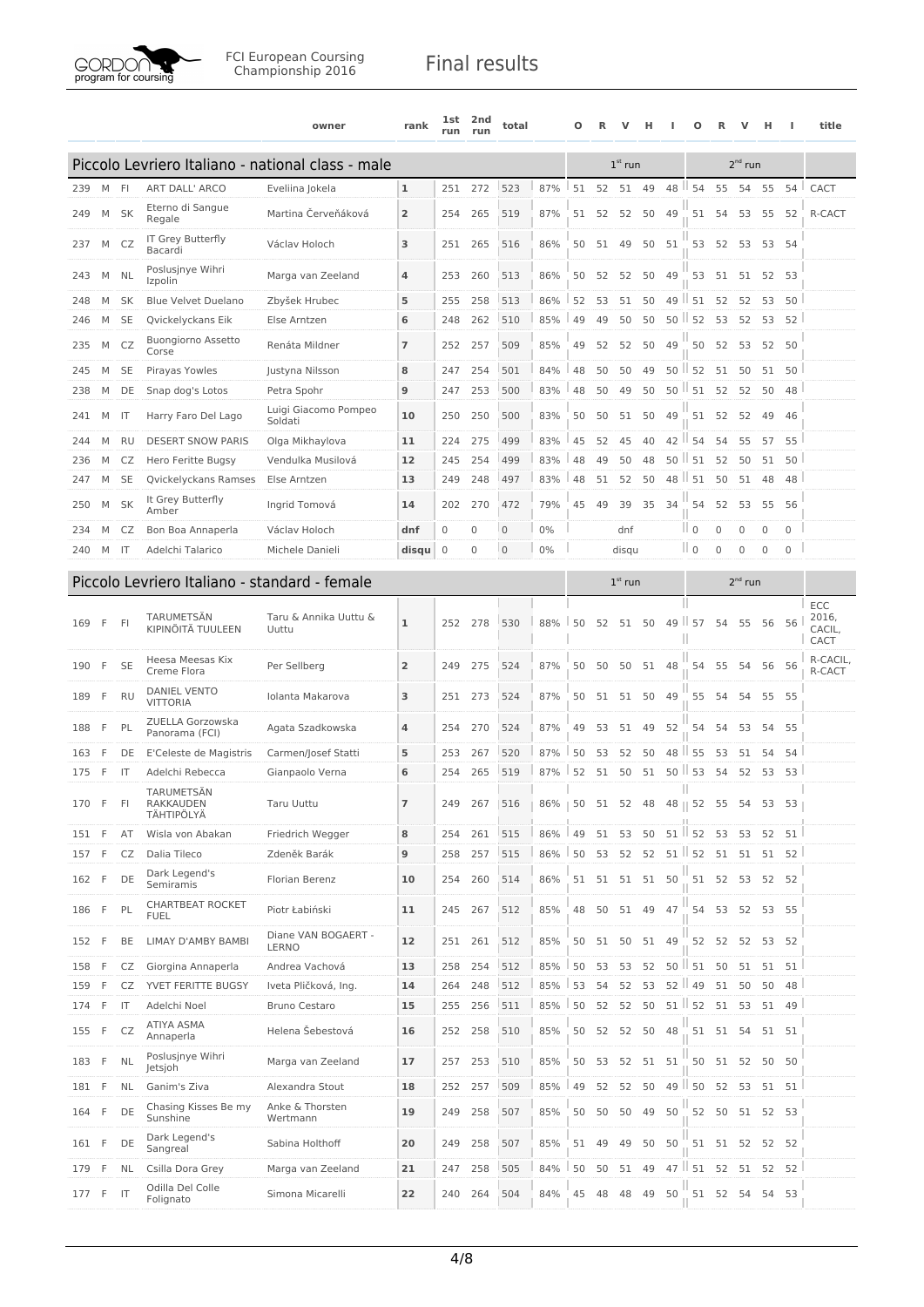

|     |              |              |                                                                                | owner                               | rank           | <b>1st</b><br>run | 2nd<br>run     | total |                                     | Ο  | R  | ν         |    |      | Ο                       |              |              | н            |              | title                   |
|-----|--------------|--------------|--------------------------------------------------------------------------------|-------------------------------------|----------------|-------------------|----------------|-------|-------------------------------------|----|----|-----------|----|------|-------------------------|--------------|--------------|--------------|--------------|-------------------------|
| 171 | F            | HU           | Galya Mraja                                                                    | Annamária & Jana<br>Solymosi & Jana | 23             | 238               | 265            | 503   | 84%                                 | 49 | 48 | 47        | 48 | 46   | 53                      | 54           | 50           | 54           | 54           |                         |
| 173 | F            | IT           | Adelchi Matilde                                                                | Gianpaolo Verna                     | 24             | 243               | 259            | 502   | 84%                                 | 49 | 49 | 48        | 50 | $47$ | 53                      | 53           | 51           | 51           | 51           |                         |
| 182 | F            | NL           | Poslusjnye Wihri Iskra                                                         | Marga van Zeeland                   | 25             | 246               | 250            | 496   | 83%                                 | 49 | 49 | 51        | 49 | 48   | 49                      | 51           | 52           | 49           | 49           |                         |
| 150 | F            | AT           | Snap dog's Jarina                                                              | Friedrich Wegger                    | 26             | 248               | 247            | 495   | 83%                                 | 49 | 50 | 51        | 50 | 48   | 48<br>ш                 | 53           | 53           | 47           | 46           |                         |
| 160 | F            | DE           | Ambra Stella di<br>Celeste                                                     | Carmen/Josef Statti                 | 27             | 240               | 251            | 491   | 82%                                 | 49 | 47 | 50        | 48 | 46   | 51                      | 50           | 51           | 49           | 50           |                         |
| 156 | F            | CZ           | Casablanka di Sangue<br>Regale                                                 | Jiří Švestka                        | 28             | 247               | 243            | 490   | 82%                                 | 47 | 51 | 51        | 48 | 50   | 48                      | 51           | 49           | 48           | 47           |                         |
| 178 | F            | NO           | Curvy I Want It All                                                            | Lena Størmer Dahl                   | 29             | 247               | 240            | 487   | 81%                                 | 49 | 49 | 50        | 51 | 48   | 48                      | 49           | 49           | 46           | 48           |                         |
| 184 | F            | <b>NL</b>    | Poslusjnye Wihri Zjuk                                                          | Marga van Zeeland                   | 30             | 232               | 253            | 485   | 81%                                 | 44 | 45 | 47        | 49 | 47   | 50                      | 49           | 52           | 50           | 52           |                         |
| 153 | F            | CZ           | Abia Asma Annaperla                                                            | Andrea Vachová                      | 31             | 248               | 237            | 485   | 81%                                 | 49 | 49 | 51        | 50 | 49   | 47                      | 49           | 49           | 47           | 45           |                         |
| 154 | F            | CZ           | ABRACADABRA<br><b>CAMINO BIANCA</b>                                            | Iveta Pličková, Ing.                | dnf            | 81                | $\mathbf{0}$   | 81    | 14%                                 |    |    | dnf       |    |      | $\mathbf 0$             | $\mathbf 0$  | $\mathbf 0$  | $\mathbf 0$  | $\mathbf 0$  |                         |
| 167 | F            | <b>FI</b>    | KURNOUS DIAMANTA                                                               | Marie Kontinen                      | dnf            | 191               | $\overline{0}$ | 191   | 32%                                 | 38 | 42 | 38        | 35 | 38   |                         |              | dnf          |              |              |                         |
| 168 | F            | FI           | PIKKUNEIDIN<br>ANASTASSIA                                                      | Hanna Santamäki                     | dnf            | 126               | $\overline{0}$ | 126   | 21%                                 |    |    | dnf       |    |      | $\mathbf 0$             | $\mathbf{0}$ | 0            | 0            | $\mathbf{0}$ |                         |
| 172 | F            | IT           | Adelchi Elisabetta                                                             | Cinzia Giovannelli                  | dnf            | 79                | $\mathbf 0$    | 79    | 13%                                 |    |    | dnf       |    |      | $\parallel$ 0           | $\mathbf 0$  | $\mathbf 0$  | 0            | $\mathbf 0$  |                         |
| 176 | F            | IT           | Nevecandida Del Colle<br>Folignato                                             | Simona Micarelli                    | dnf            | 77                | $\mathbf{0}$   | 77    | 13%                                 |    |    | dnf       |    |      | $\mathbf 0$             | $\mathbf{0}$ | $\mathbf{0}$ | $\mathbf{0}$ | $\mathbf 0$  |                         |
| 180 | F            | <b>NL</b>    | Fiefoerniek's Flaminia                                                         | Alexandra Stout                     | dnf            | 230               | $\mathbf{0}$   | 230   | 38%                                 | 42 | 47 | 52        | 47 | 42   | Ш                       |              | dnf          |              |              |                         |
| 185 | $\mathsf{F}$ | PL           | <b>FAST AND FURIOUS</b><br><b>FOR CHARTBEAT</b><br>Gorzowska Panorama<br>(FCI) | Agata Szadkowska                    | dnf            | 51                | $\mathbf{0}$   | 51    | 9%                                  |    |    | dnf       |    |      | Ш<br>$\parallel$ 0<br>Ш | $\mathbf 0$  | $\mathbf{0}$ | $\mathbf{0}$ | $\mathbf{0}$ |                         |
|     |              |              | Piccolo Levriero Italiano - standard - male                                    |                                     |                |                   |                |       |                                     |    |    | $1st$ run |    |      |                         |              | $2nd$ run    |              |              |                         |
|     |              |              |                                                                                |                                     |                |                   |                |       |                                     |    |    |           |    |      |                         |              |              |              |              | <b>ECC</b>              |
| 209 | М            | HU           | Hadar Mraja                                                                    | Annamária & Jana<br>Solymosi & Jana | 1              | 269               | 268            | 537   | 90%                                 | 54 | 55 | 53        | 53 | 54   | 54                      | 54           | 53           | 53           | 54           | 2016,<br>CACIL,<br>CACT |
| 192 | M            | AT           | IT Grey Butterfly<br>Bugatti                                                   | Maria Giesinger                     | $\overline{2}$ | 256               | 272            | 528   | 88%                                 | 51 | 53 | 51        | 50 | 51   | 54                      | 54           | 54           | 56           | -54          | R-CACIL,<br>R-CACT      |
| 197 | M            | CZ           | <b>ESSERINO Annaperla</b>                                                      | Helena Šebestová                    | 3              | 256               | 266            | 522   | 87%                                 | 52 | 52 | 52        | 51 | 49   | 54                      | 53           | 54           | 52           | 53           |                         |
| 220 | M            | <b>SE</b>    | Adelchi Mirto                                                                  | Justyna Nilsson                     | 4              | 248               | 273            | 521   | 87%                                 | 48 | 50 | 51        | 50 | 49   | ш<br>55                 | 55           | 54           | 54           | 55           |                         |
| 207 | M            | DE           | Salta col vento<br>Friedrich Fiyero                                            | Michaela Petri                      | 5              | 248               | 272            | 520   | 87%                                 | 49 | 50 | 50        | 48 | 51   | 54                      | 54           | 54           | 55           | 55           |                         |
| 210 | M            | $\mathsf{I}$ | Adelchi Ghibli                                                                 | Mario Santoni                       | 6              | 255               | 264            | 519   | 87%                                 | 51 | 52 | 52        | 50 | 50   | ш<br>52                 | 53           | 53           | 54           | 52           |                         |
| 226 | M            | SK           | Xantino Bohemia<br>Skara                                                       | Anna Vargová                        | $\overline{7}$ | 247               | 270            | 517   | 86%                                 | 48 | 50 | 51        | 50 | 48   | 54                      | 53           | 54           | 55           | 54           |                         |
| 212 | M            | - IT         | New Mascalzone<br>Veneto Of Devils<br>Pigeons                                  | Fabio Munari                        | 8              | 248               | 265            | 513   | 86%   47 51 51 50 49    53 51 53 54 |    |    |           |    |      |                         |              |              |              | 54           |                         |
| 196 | М            | CZ           | Diamante di Sangue<br>Regale                                                   | Monika Plchová                      | 9              | 247               | 265            | 512   | 85%                                 | 49 | 51 | 49        | 49 | 49   | 53                      | - 54         | 52           |              | 53 53        |                         |
| 193 | M            | BE           | LUCCA D'AMBY BAMBI                                                             | <b>Brigitte HUYGHE</b>              | 10             | 251               | 261            | 512   | 85%                                 | 51 | 51 | 51        | 49 |      | $49$   53               | 53           | 52           | 52           | 51           |                         |
| 222 | М            | <b>SE</b>    | Sirius Trillo                                                                  | Justyna Nilsson                     | 11             | 252               | 259            | 511   | 85%                                 | 49 | 53 | 51        | 50 |      | $49$   51               | 51           | 53           | 52           | 52           |                         |
| 213 | М            | IT           | Tiberio Del Barone<br>Rampante                                                 | Paolo Renato Sacchi                 | 12             | 252               | 258            | 510   | 85%                                 | 51 | 52 | 50        | 49 | 50   | 52                      | 53           | 53           | 50           | 50           |                         |
| 215 | M            | IT           | Vertragus Greywind                                                             | Daniela Ghetti                      | 13             | 248               | 261            | 509   | 85%                                 | 48 | 51 | 51        | 49 | 49   | $\mathsf{H}$ 51         | 53           | 52           | 53           | 52           |                         |
| 203 | M            | DE           | Dark Legend's Credo                                                            | Anke Wertmann                       | 14             | 245               | 263            | 508   | 85%                                 | 50 | 49 | 50        | 48 | 48   | 53                      | 52           | 53           | 52           | 53           |                         |
| 205 | M            | DE           | Educato Annaperla                                                              | Kerstin Fritz                       | 15             | 248               | 260            | 508   | 85%                                 | 49 | 51 | 50        | 49 | 49   | 52                      | 50           | 53           | 53           | 52           |                         |
| 195 | М            | <b>CH</b>    | Ercolino                                                                       | Ursula Marti                        | 16             | 246               | 261            | 507   | 85%                                 | 48 | 50 | 50        | 50 |      | 48   52                 | 52           | 53           | 53           | 51           |                         |
| 208 | M            | FI           | <b>GOD SAVE THE QUEEN</b><br><b>DE MAGISTRIS</b>                               | Marie Kontinen                      | 17             | 241               | 264            | 505   | 84%                                 | 47 | 49 | 49        | 48 | 48   | 52                      | 53           | 52 54 53     |              |              |                         |
| 214 | M            | IT           | Vertagus Vertragus<br>Flywind                                                  | Fabio Munari                        | 18             | 252               | 252            | 504   | 84%                                 | 50 | 51 | 51        | 50 | 50   | 51                      | 52           | 51           | 49           | 49           |                         |
| 223 | М            | <b>SE</b>    | Weron Feritte Bugsy                                                            | Justyna Nilsson                     | 19             | 236               | 266            | 502   | 84%                                 | 48 | 46 | 47        | 46 | 49   | ш<br>53                 | 54           | 52           | 54           | 53           |                         |
| 981 | M            | DE           | Salta col vento Enrico                                                         | Michaela Petri                      | 20             | 239               | 262            | 501   | 84%                                 | 47 | 49 | 48        | 48 | $47$ | 52                      | 52           | 54           | 52           | 52           |                         |
| 221 | M            | <b>SE</b>    | Qvickelyckans Spurius                                                          | Else Arntzen                        | 21             | 242               | 256            | 498   | 83%                                 | 49 | 48 | 50        | 48 |      | $47$   51               | 51           | 51           | 52           | 51           |                         |
| 211 | M            | IT           | Adelchi Lionello                                                               | Angelo Lodovico Anselmi             | 22             | 245               | 253            | 498   | 83%                                 | 50 | 49 | 48        | 48 |      | $50$   $51$             | 53           | 51           | 51           | 47           |                         |
| 200 | М            | CZ           | Formoso Tileco                                                                 | Zdeněk Barák                        | 23             | 233               | 254            | 487   | 81%                                 | 47 | 46 | 45        | 47 |      | 48 52                   | 52           | 50           | 50           | 50           |                         |
| 224 | M            | SK           | El Eben Mraja                                                                  | Radovan Bočák                       | 24             | 237               | 250            | 487   | 81%                                 | 47 | 48 | 47        | 47 |      | 48 51                   | 48           | 51           | 49           | 51           |                         |
| 194 | M            | <b>CH</b>    | Éclair des Princes de<br>Kazan                                                 | Ursula Marti                        | 25             | 204               | 258            | 462   | 77%                                 | 48 | 47 | 38        | 36 | 35   | 52                      | 51           | 51           | 53           | 51           |                         |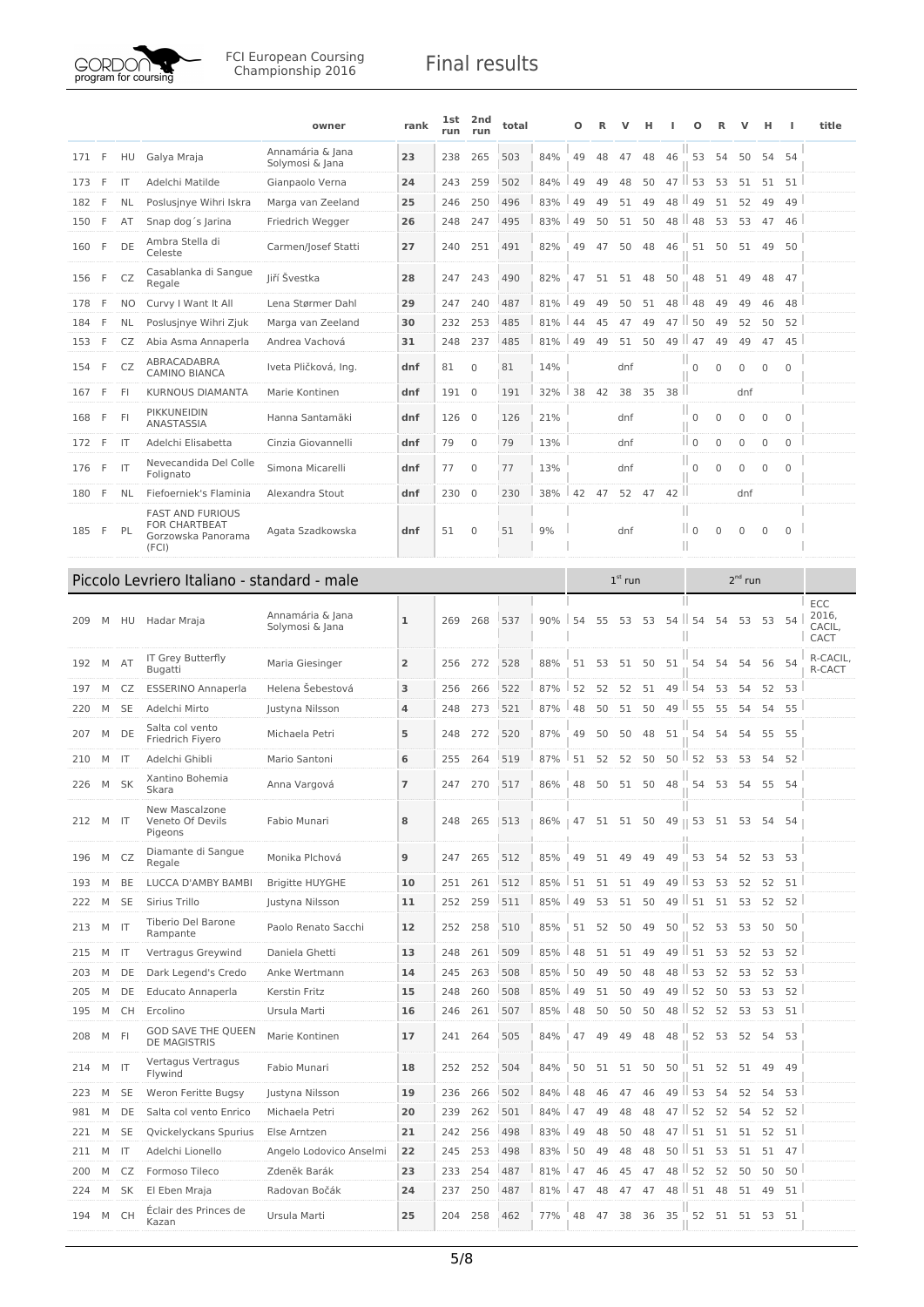

|       |              |           |                                       | owner                           | rank           | 1st<br>run | 2nd<br>run     | total |     | Ο  | R  | v         | н     |         | Ο                    | R           | v              | н            | H                   | title                |
|-------|--------------|-----------|---------------------------------------|---------------------------------|----------------|------------|----------------|-------|-----|----|----|-----------|-------|---------|----------------------|-------------|----------------|--------------|---------------------|----------------------|
| 198   | M            | CZ        | Fachiro Tileco                        | Zdeněk Barák                    | 26             | 156        | 252            | 408   | 68% | 41 | 40 | 30        | 16    | 29      | Ш<br>51              | 49          | 49             | 51           | 52                  |                      |
| 199   | M            | CZ        | Fiat Bohemia Skara                    | Hana Roztočilová                | 27             | 251        | 56             | 307   | 51% | 51 | 51 | 50        | 51    | 48      | Ш<br>5               | 15          | $\overline{4}$ | 16           | 16                  |                      |
| 206   | M            | DE        | Freyr Annaperla                       | Kerstin Fritz                   | dnf            | 65         | $\mathbf 0$    | 65    | 11% |    |    | dnf       |       |         | $\parallel$ 0        | 0           | $\mathbf 0$    | $\mathbf 0$  | $\mathsf{O}\xspace$ |                      |
| 216   | M            | LT        | Smelis                                | Gintaras Kuzmickas              | dnf            | 106        | $\overline{0}$ | 106   | 18% |    |    | dnf       |       |         | $\mathbb{I}$ o       | $\mathbf 0$ | $\mathbf{0}$   | $\mathbf{0}$ | $\mathbf 0$         |                      |
| 217   | M            | NO        | Idefix Phoenix                        | Regine Jensen                   | dnf            | 62         | $\mathbf{0}$   | 62    | 10% |    |    | dnf       |       |         | $\mathbb{I}$ 0       | 0           | $\mathbf{0}$   | $\mathbf{0}$ | $\mathbf 0$         |                      |
| 219   | M            | <b>RU</b> | ARNO NERO STELLA<br><b>DI CELESTE</b> | Marina Filippova                | disqu          | 234        | $\mathbf{0}$   | 234   | 39% | 47 | 50 | 47        | 44    | 46      |                      |             | disgu          |              |                     |                      |
|       |              |           | Podenco Ibicenco - standard - mix     |                                 |                |            |                |       |     |    |    | $1st$ run |       |         |                      |             | $2^{nd}$ run   |              |                     |                      |
| 312   | F            | <b>CH</b> | Delmara of<br>Goldenaueen             | Gertrud Zürcher                 | 1              | 250        | 257            | 507   | 85% | 50 | 51 | 50        | 50    |         | $49 \parallel 51$ 50 |             | 52 52 52       |              |                     | ECC<br>2016,<br>CACT |
| 315   | F            | FI        | ROSENHILL'S LA-<br>PERLA              | Kristiina Valtonen              | $\overline{2}$ | 262        | 245            | 507   | 85% | 51 | 53 | 53        | 54    | 51      | 48                   | 49          | 49             | 49           | 50                  | R-CACT               |
| 317   | М            | <b>CH</b> | Damaso of<br>Goldengueen              | Gertrud Zürcher                 | 3              | 237        | 265            | 502   | 84% | 46 | 48 | 47        | 49    | 47      | 53                   | 52          | 52             | 54           | 54                  | CACT                 |
| 313   | F            | CZ        | Amaya Como El Viento                  | Filip Machovský                 | 4              | 245        | 255            | 500   | 83% | 49 | 49 | 49        | 50    | 48      | 51                   | 51          | 51             | 51           | 51                  |                      |
| 319   | М            | CZ        | Malachite's Dragons<br>Dare           | Jana Halenková                  | 5              | 249        | 248            | 497   | 83% | 50 | 52 | 48        | 50    | 49      | 50                   | 50          | 50             | 49           | 49                  | R-CACT               |
| 316   | F            | LT        | First Dynasty's<br>Genesis            | Jurgita Keserauskiene           | 6              | 244        | 252            | 496   | 83% | 48 | 50 | 50        | 48    | 48      | 50                   | 50          | 51             |              | 51 50               |                      |
| 318   | M            | CZ        | Escalona                              | Filip Machovský                 | 7              | 252        | 242            | 494   | 82% | 49 | 52 | 51        | 51    | 49      | 48                   | 49          | 48             | 48           | 49                  |                      |
| 320   | M            | DE        | Chabibi's Pepe<br>Paganini            | Dagmar Ochei                    | 8              | 254        | 233            | 487   | 81% | 50 | 52 | 50        | 52    | 50      | 44                   | 47          | 46             | 48           | 48                  |                      |
| 321   | M            | FI.       | ARBECA'S AL MANZOR                    | Kristiina Valtonen              | 9              | 250        | 233            | 483   | 81% | 50 | 51 | 50        | 51    | Ш<br>48 | 46                   | 46          | 47             | 47           | 47                  |                      |
| 322   | M            | SK        | Amado Como El<br>Viento               | Martina Strýčková               | 10             | 243        | 227            | 470   | 78% | 48 | 49 | 49        | 50    | 47      | 47                   | 44          | 44             | 48           | 44                  |                      |
| 314   | F            | CZ        | Atrevida Como El<br>Viento            | Romana Putnová                  | 11             | 240        | 220            | 460   | 77% | 48 | 49 | 47        | 49    | 47      | 43                   | 44          | 45             | 46           | 42                  |                      |
|       |              |           | Whippet - national class - female     |                                 |                |            |                |       |     |    |    | $1st$ run |       |         |                      |             | $2nd$ run      |              |                     |                      |
|       |              |           |                                       |                                 |                |            |                |       |     |    |    |           |       |         |                      |             |                |              |                     |                      |
| 337   | F            | HU        | Legend of the Golden                  | Emese & Szabolcs Gyóllai        | $\mathbf{1}$   | 267        | 271            | 538   | 90% | 54 | 52 | 54        | 55    | 52      | 55                   | 55          | 55             | 54           | 52                  | CACT                 |
| 325   | F.           | BE        | Rain Garden Party<br><b>LOURDES</b>   | & Blázi<br>Marianne BOEYKENS    | $\overline{2}$ | 259        | 268            | 527   | 88% | 52 | 52 | 52        | 52    | 51      | 51                   | 55          | 55             | 54           | 53                  | R-CACT               |
| 338   | F            | HU        | Streamlined Keep-Fit<br>Lara          | Sarolta Nagy                    | 3              | 261        | 261            | 522   | 87% | 53 | 51 | 51        | 54    | 52      | 55                   | 52          | 51             |              | 52 51               |                      |
| 354   | F            | <b>SK</b> | Fierce Fireball<br>Charlie's Angel    | Viktória Obetková               | 4              | 253        | 261            | 514   | 86% | 51 | 48 | 52        | 52    | 50      | 51                   | 52          | 53             |              | 52 53               |                      |
| 343   | -F           | IT        | Just A Joy Del<br>Calamidoro          | Marta Lorenzi                   | 5              | 242        | 269            | 511   | 85% | 49 | 48 | 47        | 50    | 48      | 54                   | 54          | 53             | 54           | 54                  |                      |
| 339   | - F          | HU        | Tisza-parti Szélvész<br>Levendula     | Éva & Zoltán Bodó &<br>Kökény   | 6              | 245        | 264            | 509   | 85% | 49 | 49 | 51        | 49    | - 47    |                      | 51 52       | 54             |              | 54 53               |                      |
| 334   | F            | CZ        | ICY FLOWER Bohemia<br>Snap Dog        | Hana Valentová                  | 7              | 247        | 262            | 509   | 85% | 50 | 50 | 50        | 50    | 47      | 53                   | 53          | 52             |              | 51 53               |                      |
| 330   | $\mathsf{F}$ | CZ        | Connely Brook Toomie<br>Trishel       | Eva Rajnochová                  | 8              | 247        | 262            | 509   | 85% | 49 | 49 | 50        | 50    | 49      |                      | 52 51       | 52             |              | 53 54               |                      |
| 324   | F            | AT        | Harmonie de la Vie<br>Toomie Trishel  | Diana Albrecht-Bodnar           | 9              | 241        | 264            | 505   | 84% | 49 | 47 | 46        | 51 48 |         |                      | 53 54       | 51 53 53       |              |                     |                      |
| 351 F |              | PL        | SIROCCO Hard Way<br><b>FCI</b>        | Agnieszka Pogońska              | 10             | 236        | 268            | 504   | 84% | 47 | 47 | 47        | 47    | 48      | 52                   | 54          | 53             | 54           | 55                  |                      |
| 329   | F            | CZ        | Apollyanna Czech<br>Spring            | Jindřiška Kolaříková            | 11             | 237        | 266            | 503   | 84% | 47 | 50 | 46        | 48    | 46      | 52                   | 53          | 53             |              | 53 55               |                      |
| 348   | F            | NL        | Karadhras Anegdota                    | Desiree Knoop                   | 12             | 238        | 265            | 503   | 84% | 47 | 49 | 49        | 49    | 44      | 53                   | 54          | 52             | 53           | 53                  |                      |
| 327   | F            | <b>CH</b> | Silverhawk's your<br>flying hawk      | Antje und Simon<br>Wullschleger | 13             | 250        | 249            | 499   | 83% | 50 | 49 | 51        | 50    | 50      | 49                   | 52          | 50             | 49           | 49                  |                      |
| 336   | - F          | FI        | NENATNAK<br>ABSOLUTELY BLUE           | Katariina Vaaramaa              | 14             | 234        | 262            | 496   | 83% | 45 | 49 | 49        | 45    | 46      | 53                   | 51          | 51             | 54           | 53                  |                      |
| 326   | - F          | BE        | SHARYON                               | Karel RAVERS                    | 15             | 239        | 257            | 496   | 83% | 48 | 48 | 50        | 48    | 45      | 52                   | 49          | 52             |              | 52 52               |                      |
| 328   | F            | <b>CH</b> | Walk of Fame of<br>Goldenblue         | Isabel Bänziger                 | 16             | 247        | 247            | 494   | 82% | 50 | 49 | 49        | 50    | 49      | 50                   | 50          | 50             | 49           | 48                  |                      |
| 347   | - F          | <b>NL</b> | Glace Noir van de<br>Groene Golf      | Peter Laurijssen                | 17             | 228        | 265            | 493   | 82% | 43 | 48 | 45        | 46    | 46      | 53                   | 53          | 53             |              | 54 52               |                      |
| 353   | F            | <b>SE</b> | Let's Run Worth Every<br>Step         | Inger och Katarina<br>Widström  | 18             | 231        | 262            | 493   | 82% | 46 | 45 | 47        | 48    | 45      | 53                   | 52          | 51 53 53       |              |                     |                      |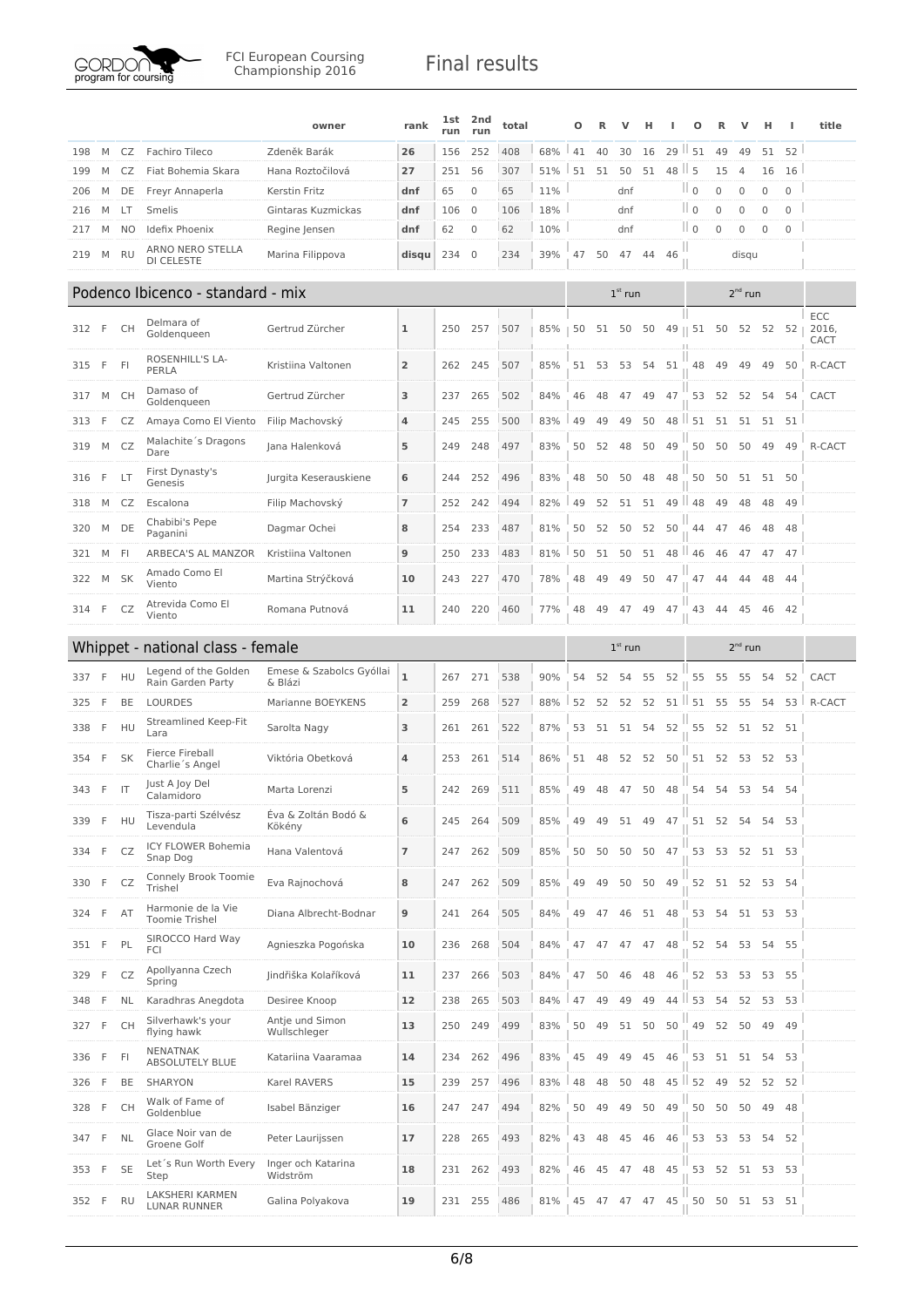

|     |   |              |                                                                 | owner                                           | rank           | 1st<br>run | 2nd<br>run  | total |     | Ω  | R  | v         | н     |          | O                   | R            | ν         | н           | ш           | title  |
|-----|---|--------------|-----------------------------------------------------------------|-------------------------------------------------|----------------|------------|-------------|-------|-----|----|----|-----------|-------|----------|---------------------|--------------|-----------|-------------|-------------|--------|
| 333 | F | CZ           | Chelsea Red Rocket<br><b>Toomie Trishel</b>                     | Eva Lupačová                                    | 20             | 238        | 248         | 486   | 81% | 47 | 49 | 44        | 50    | 48       | 51                  | -50          | 48        | 49          | 50          |        |
| 341 | F | IT           | Aliceunalacrimasulviso                                          | Liviano Brumat                                  | 21             | 223        | 261         | 484   | 81% | 41 | 45 | 47        | 46    | $44$     | 52                  | 53           | 52        | 53          | 51          |        |
| 331 | F | CZ           | Diamond Eyes<br>Inventum                                        | Eliška Čejková                                  | 22             | 226        | 256         | 482   | 80% | 45 | 47 | 44        | 47    | 43       | 52                  | 49           | 51        | 52          | 52          |        |
| 340 | F | HU           | Tisza-parti Szélvész<br>Robin                                   | Viktória Veres                                  | 23             | 239        | 240         | 479   | 80% | 49 | 48 | 49        | 47    | 46       | 48                  | 48           | 48        | 50          | 46          |        |
| 346 | F | NL           | Culann's Patch                                                  | Frency Heidekamp                                | 24             | 245        | 228         | 473   | 79% | 48 | 48 | 48        | 51    | 50       | 49                  | 47           | 44        | 42          | 46          |        |
| 342 | F | IT           | Blue Lagoon                                                     | Elisabetta Dianin                               | 25             | 223        | 248         | 471   | 79% | 43 | 46 | 47        | 44    | 43       | 49                  | 51           | 52        | 50          | 46          |        |
| 349 | F | PL           | ELEVEN O'CLOCK TICK<br><b>TOCK Slim Extreme</b>                 | Artur, Agnieszka Marion,<br>Koronowska          | 26             | 236        | 233         | 469   | 78% | 48 | 46 | 47        | 47    | 48       | 49                  | 48           | 45        | 46          | 45          |        |
| 345 | F | NL           | Better Do It Believe I<br>Can Fly                               | Dini/Gineke Zijlstra-<br>Albers/Nijkamp         | 27             | 230        | $\mathbf 0$ | 230   | 38% | 47 | 47 | 45        | 46    | 45       | 0                   | $\mathbf{0}$ | 0         | $\mathbf 0$ | $\mathbf 0$ |        |
|     |   |              | Whippet - national class - male                                 |                                                 |                |            |             |       |     |    |    | $1st$ run |       |          |                     |              | $2nd$ run |             |             |        |
| 361 | M | СH           | Silverhawk's youngest<br>son of sun                             | Kurt Schmid                                     | 1              | 264        | 259         | 523   | 87% | 52 | 52 | 52        | 54    | 54       | 51                  | 52           | 52        | 53          | 51          | CACT   |
| 380 | M | NL           | Storm Fighter's Austin                                          | Hannie Geers                                    | $\overline{2}$ | 259        | 255         | 514   | 86% | 50 | 50 | 54        | 52    |          | $53$ $\parallel$ 50 | 51           | 50        | 53          | 51          | R-CACT |
| 373 | М | IT           | Cloverfield Du Chat<br>Oui Rit                                  | Stefania Volpe                                  | 3              | 256        | 256         | 512   | 85% | 52 | 50 | 50        | 53    | 51       | 51                  | 53           | 50        | 51          | -51         |        |
| 355 | M | AT           | <b>Balifail Dylan</b>                                           | Katja Fries                                     | 4              | 254        | 255         | 509   | 85% | 51 | 51 | 50        | 52    | 50       | 51                  | 52           | 49        | 51          | 52          |        |
| 379 | M | NL           | Leonardo del Karfo                                              | Dennis Voeten                                   | 5              | 260        | 246         | 506   | 84% | 52 | 53 | 54        | 52    | 49<br>H. | 48                  | 50           | 50        | 51          | 47          |        |
| 390 | M | <b>SE</b>    | Speedpartners A<br>Boomerang                                    | Bengt o Ann-Christine<br>Held                   | 6              | 249        | 254         | 503   | 84% | 48 | 53 | 51        | 49    | 48       | 50                  | 52           | 52        | 50          | 50          |        |
| 356 | M | AT           | Cash von den<br>Traumtänzer Whippets                            | Mojca Hofer                                     | $\overline{7}$ | 255        | 248         | 503   | 84% | 51 | 49 | 49        | 54    | 52       | 50                  | 49           | 50        | 51 48       |             |        |
| 359 | M | СH           | Mortimer's Opal                                                 | Martin Wisler                                   | 8              | 260        | 242         | 502   | 84% | 50 | 54 | 55        | 52    | 49       | ш<br>48             | 50           | 48        | 48          | 48          |        |
| 393 | М | SK           | Bourbon of Classy<br>Styrian                                    | Miriama Hudecová                                | 9              | 248        | 251         | 499   | 83% | 49 | 47 | 50        | 51    | 51       | 51                  | 51           | 50        | 50          | 49          |        |
| 369 | M | DE           | Storm Fighter's Agent                                           | Sandra Knickrehm                                | 10             | 257        | 240         | 497   | 83% | 53 | 50 | 48        | 52    | $54$     | 47                  | 47           | 48        | 49          | 49          |        |
| 394 | M | SK           | Jaspis Isis Wind                                                | Michal Mikula                                   | 11             | 254        | 241         | 495   | 83% | 51 | 49 | 50        | 53    |          | $51$   48           | 48           | 49        | 48          | 48          |        |
| 370 | M | FI           | <b>TARUMETSÄN</b><br>KESÄYÖN USVANIITTY<br>Idomic's El Cocktail | Hanna-Marie<br>Naukkarinen<br>Christer & Gunvor | 12             | 249        | 245         | 494   | 82% | 49 | 49 | 51        | 50    | 50       | 48                  | 51           | 50        | 48          | 48          |        |
| 389 | M | <b>SE</b>    | Jet                                                             | Andersson                                       | 13             | 248        | 243         | 491   | 82% | 50 | 49 | 50        | 49    | 50       | 49                  | 48           | 51        | 47          | 48          |        |
| 381 | M | PL           | <b>ALEX Atletico</b>                                            | Nathalie Jaklewicz                              | 14             | 254        | 237         | 491   | 82% | 51 | 50 | 51        | 52    | 50<br>ш  | 48                  | 47           | 46        | 48          | 48          |        |
| 385 | М | PL           | Tylko Ty (FCI) INDEED                                           | Anna Szarek                                     | 15             | 261        | 230         | 491   | 82% | 51 | 52 | 53        | 52    | 53 II    | 44                  | 47           | 47        | 48          | 44          |        |
| 368 | М | DE           | Fionn Clann Braddan<br><b>ABOUT FACE</b>                        | Christina Wüger                                 | 16             | 240        | 248         | 488   | 81% | 47 | 48 | 50        | 49    | 46<br>ш  | 50                  | 50           | 50        | 49          | 49          |        |
| 362 | M | CZ           | Valentine Dogs                                                  | Denisa Machů                                    | 17             | 244        | 244         | 488   | 81% | 49 | 48 | 48        | 51    | 48       | 48                  | 50           | 48        | 49          | 49          |        |
| 358 | М | BE           | JAMANI DEL KARFO                                                | Karel RAVERS                                    | 18             | 239        | 248         | 487   | 81% | 47 | 51 | 49        | 47    | 45       | ш<br>50             | 51           | 50        | 49          | 48          |        |
| 360 | M | <b>CH</b>    | Silverhawk's x-ing the<br>memory of dune                        | Antje und Simon<br>Wullschleger                 | 19             | 251        | 235         | 486   | 81% | 50 | 49 | 50        | 51    | 51       | 47                  | 47           | 47        | 47          | 47          |        |
| 387 | М | <b>RU</b>    | <b>BRIZ LEGKIY VETER</b>                                        | Vladimir Porozhnyakov                           | 20             | 244        | 241         | 485   | 81% | 47 | 50 | 49        | 50    | 48       | $\parallel$ 48      | 49           | 48        | 49          | 47          |        |
| 363 | M | CZ           | <b>BLUE EFFECT</b><br><b>Valentine Dogs</b>                     | Hana Valentová                                  | 21             | 242        | 242         | 484   | 81% | 50 | 47 | 47        | 49    | 49       | 49                  | 50           | 46        | 49          | 48          |        |
| 365 | М | CZ           | Chris White Flight<br><b>Toomie Trishel</b>                     | Jakub Lupač                                     | 22             | 240        | 242         | 482   | 80% | 49 | 50 | 48        | 47    | 46       | 48                  | 48           | 49        | 47          | 50          |        |
| 377 | M | IT           | Sobresalto What<br>Woman Want                                   | Elena Gestri                                    | 23             | 243        | 238         | 481   | 80% | 50 | 48 | 48        | 50    | 47       | 46                  | 49           | 49        | 47          | 47          |        |
| 367 | M | DE           | Culann's Rodney                                                 | Ilona Behrens                                   | 24             | 230        | 249         | 479   | 80% | 42 | 52 | 47        | 47    | 42       | 49                  | 49           | 51        | 53          | - 47        |        |
| 371 | M | HU           | Tisza-parti Szélvész<br>Legenda                                 | Zsolt Bácskai                                   | 25             | 241        | 237         | 478   | 80% | 49 | 47 | 48        | 50    | 47       | 48                  | 49           | 46        | 48          | 46          |        |
| 357 | М | AT           | Nine Lives Sirius                                               | elke & kurt<br>BEINRUECKER-STRADNER             | 26             | 244        | 229         | 473   | 79% | 47 | 50 | 49        | 50    | 48       | 44                  | 48           | 45        | 47 45       |             |        |
| 382 | М | PL           | <b>HAWAIIAN SUNSET</b><br>Ypsylon                               | Barbara Orłowska                                | 27             | 228        | 244         | 472   | 79% | 44 | 49 | 48        | 44    | 43       | 48                  | 49           | 49        | 50          | 48          |        |
| 376 | M | $\mathsf{I}$ | Sobers Quixotic                                                 | Marina Claudia Spitalieri                       | 28             | 231        | 238         | 469   | 78% | 46 | 49 | 47        | 44    | 45       | ш<br>49             | 48           | 47        | 47          | 47          |        |
| 391 | M | SI           | Stella Cometa Time of<br>my life                                | DAJANA MAKOVEC                                  | 29             | 231        | 238         | 469   | 78% | 47 | 47 | 45        | 46    | 46       | 47                  | 49           | 47        | 46          | 49          |        |
| 364 | М | CZ           | Cebiscuit Valentine<br>Dogs                                     | Bohumila Hanačíková                             | 30             | 239        | 227         | 466   | 78% | 46 | 49 | 48        | 49    | 47       | 48                  | 44           | 44        | 46 45       |             |        |
| 375 | M | IT           | Gianni Schicchi Del<br>Calmidoro                                | Patrizia Cont                                   | 31             | 224        | 233         | 457   | 76% | 45 | 46 | 43        | 44    | 46       | 47                  | 48           | 45        | 48          | 45          |        |
| 386 | M | <b>PL</b>    | <b>WHITEHEADS FOR</b><br>YOU I WILL                             | Agnieszka Orzechowska<br>Jung                   | 32             | 216        | 238         | 454   | 76% | 43 | 45 | 46        | 41 41 |          | 47                  | 48           | 49        | 48          | 46          |        |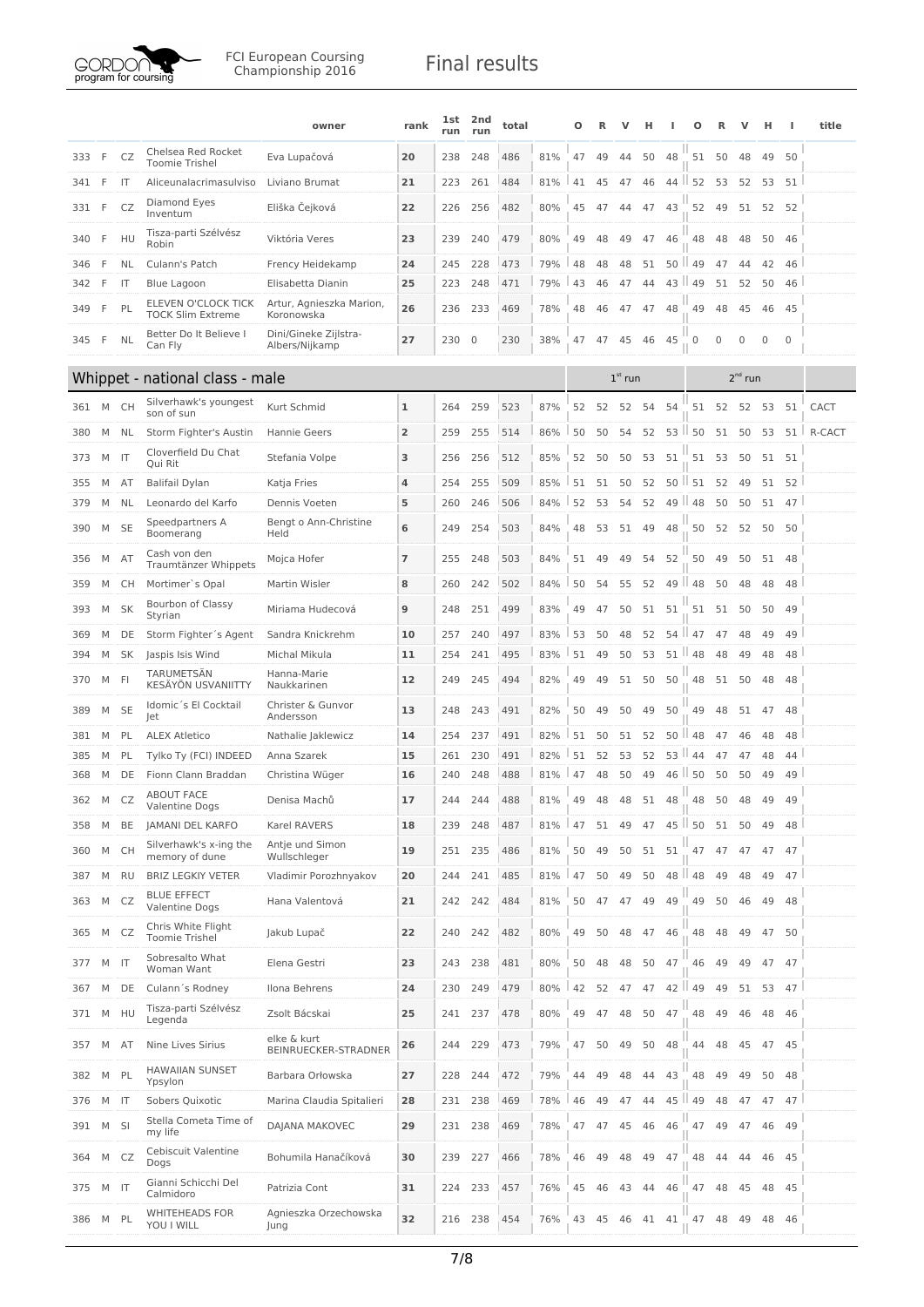

|          |      |                                   | owner            | rank | run     | 1st 2nd<br>run | total |     | $\circ$ | <b>R</b> | v     | н. |    | $\Omega$ | $\mathbb{R}$ | v  | н              |                | title |
|----------|------|-----------------------------------|------------------|------|---------|----------------|-------|-----|---------|----------|-------|----|----|----------|--------------|----|----------------|----------------|-------|
| 987      | M PL | EVERY MAN JACK<br>Whiteheads      | Barbara Orłowska | 33   | 222 227 |                | 449   | 75% |         | 42 47    | 46 46 |    | 41 | 47       | 46           | 45 | 41             | -48            |       |
| 392 M SI |      | Yoel Farzan as you<br>like it     | SONJA ZAJC       | 34   | 208     | 239            | 447   | 75% | 42      | 44 44    |       | 42 | 36 | 48       | 48           | 47 | 48 48          |                |       |
| 374 M IT |      | Emploi Fictif Du Sac A<br>Malices | Elena Gestri     | 35   | 232 21  |                | 253   | 42% | 46      | 47       | 46    | 47 | 46 |          | 21           |    | $\overline{0}$ | $\overline{0}$ |       |
| 372 M HU |      | Tisza-parti Szélvész<br>Leon      | Zsuzsanna Terhes | 36   | 233     | 15             | 248   | 41% | 47      | 49       | 49    | 44 | 44 |          | 15           |    | $\Omega$       | $\Omega$       |       |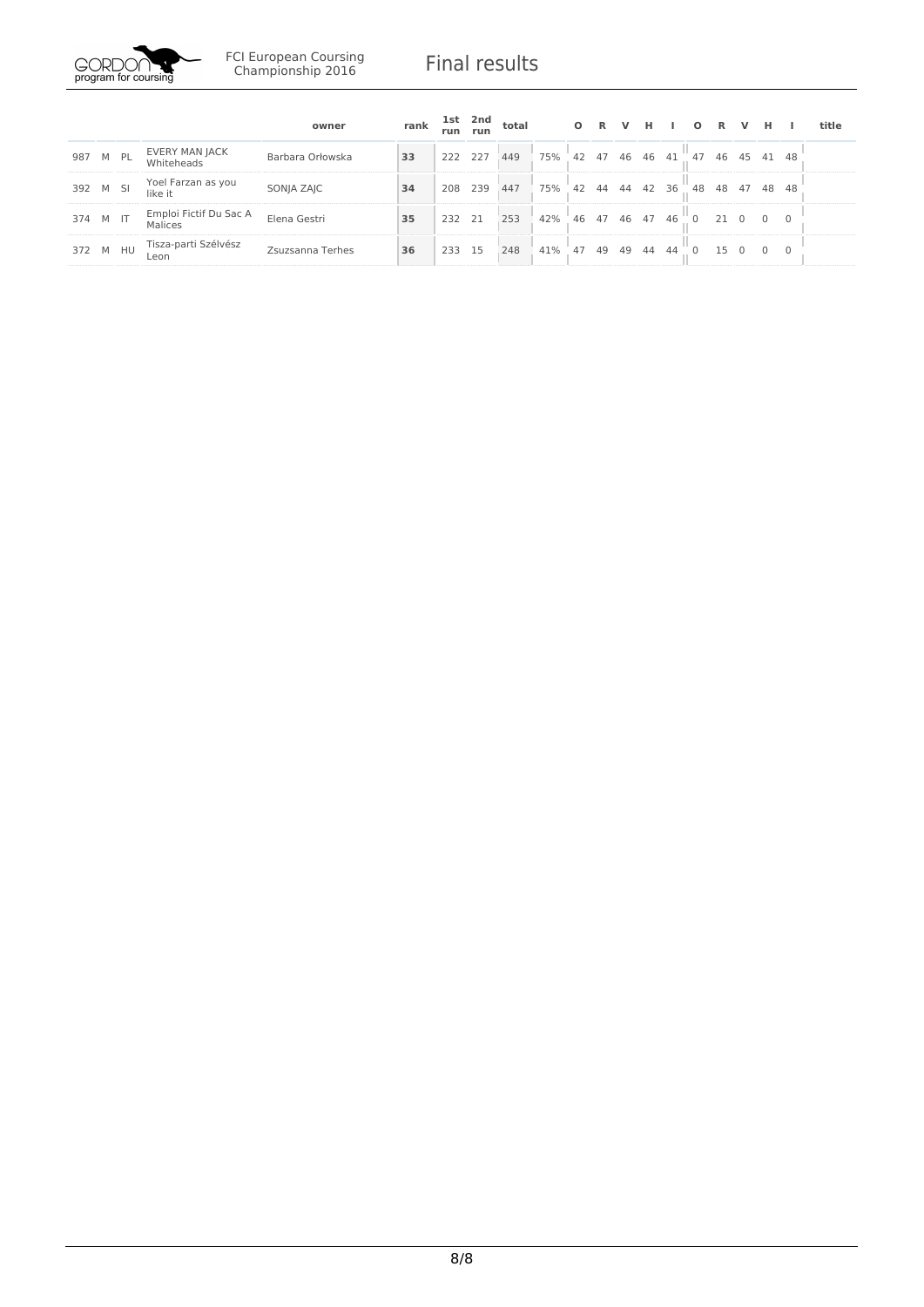

O - obratnosť - agility / R - rýchlosť - speed / V - vytrvalosť - endurance / H - horlivosť - enthusiasm / I - inteligencia - intelligence

|     |   |           |                                           | owner                                      | rank           | 1st<br>run | 2nd<br>run | total |     | О  | R  |           |       |                  | Ο                |       |          | н        |                 | title                          |
|-----|---|-----------|-------------------------------------------|--------------------------------------------|----------------|------------|------------|-------|-----|----|----|-----------|-------|------------------|------------------|-------|----------|----------|-----------------|--------------------------------|
|     |   |           | Barzoj - standard - female                |                                            |                |            |            |       |     |    |    | $1st$ run |       |                  |                  |       |          |          |                 |                                |
| 437 | F | SE        | Borscana WT<br>Dynamic                    | Lars-Göran & Lize<br>Christiansen & Edland | ı              | 256        | 263        | 519   | 87% | 52 | 52 | 50        | 52    |                  | $50$   $51$<br>Ш | 52    | 53       | 55       | 52              | ECC<br>2016,<br>CACIL,<br>CACT |
| 407 | F | DE        | Tebja aus dem<br>Zarenreich               | Christa Maus                               | $\overline{2}$ | 256        | 260        | 516   | 86% | 50 | 52 | 51        | 53    | 50               | 52               | 53    | 51 52 52 |          |                 | R-CACIL,<br>R-CACT             |
| 440 | F | <b>SE</b> | Rusich Chayka At<br>Tarasov               | Susanne Persson                            | 3              | 260        | 256        | 516   | 86% | 52 | 52 | 53        | 53    | 50               | 50               | 52    |          | 51 51 52 |                 |                                |
| 431 | F | <b>RU</b> | <b>DOROGOY DRUG</b><br>SMORODINA          | Galina&Michail<br>Vidus&Kotyrev            | 4              | 260        | 255        | 515   | 86% | 51 | 53 | 53        | 52    | 51               |                  | 51 51 | 51       |          | 50 52           |                                |
| 403 | F | CZ        | Lovka Bistkupstwo                         | Ludmila Zapletalová                        | 5              | 256        | 257        | 513   | 86% | 52 | 51 | 52        | 52    |                  | 49   51          | 52    | 51       | 51       | 52              |                                |
| 420 | F | HU        | Slashavij Kopejka at<br>Repülj            | Orsolya & Tamás Bali &<br>Págány           | 6              | 253        | 259        | 512   | 85% | 51 | 50 | 51        | 51    | 50               | 52               | 51    | 52       | 52       | 52              |                                |
| 418 | F | HU        | Jodie von<br>Ochotnikov                   | Jolán Göblyös                              | $\overline{7}$ | 259        | 252        | 511   | 85% | 51 | 54 | 52        | 51    | 51               | 50               | 50    | 52       |          | 52 48           |                                |
| 442 | F | SI        | Manitias Monna Lisa                       | RIHAR & BERGAMO NATAŠA<br>& STEFANO        | 8              | 263        | 248        | 511   | 85% | 53 | 53 | 53        | 52    | 52               | 48               | 50    | 49       |          | 50 51           |                                |
| 412 | F | FI        | <b>BASNJAN KILLER</b><br>QUEEN            | Ella Niinistö                              | 9              | 248        | 260        | 508   | 85% | 48 | 50 | 50        | 51    | 49               | 51               | 52    | 53       |          | 52 52           |                                |
| 402 | F | CZ        | Lesněnka<br>Bistkupstwo                   | Magdalena Ančicová                         | 10             | 257        | 250        | 507   | 85% | 51 |    | 51 52     | 52 51 |                  | 50               | 49    |          | 51 50 50 |                 |                                |
| 434 | F | RU        | TRUBETSKOV<br><b>STRUNA</b><br>SEREBRYANA | Elena Rachmanova                           | 11             | 265        | 242        | 507   | 85% | 53 | 53 | 54        |       | 53 52    47      |                  | -49   | 50       |          | 46 50           |                                |
| 444 | F | <b>SK</b> | Aprelka Lenel<br>Slovakia                 | Peter Dömény                               | 12             | 253        | 253        | 506   | 84% | 51 | 51 | 51 50     |       | 50               | 50               | 51    | 51       |          | 50 51           |                                |
| 988 | F | DE        | Axinja von<br>Nataljinka                  | Hildegard Sigl                             | 13             | 257        | 249        | 506   | 84% | 51 | 53 | 51        | 51    | 51               | 48               | 50    | 50       |          | 50 51           |                                |
| 409 | F | DE        | Vega Kalinow                              | Robert&Silvia Kalinowski                   | 14             | 254        | 250        | 504   | 84% | 50 | 52 | 52        | 51    | $49$ $\parallel$ | 51               | 50    | 50       | 50       | 49              |                                |
| 433 | F | RU        | RAZGULJAI UDACHA                          | Marina & Sergey Orlova<br>&Molev           | 15             | 253        | 250        | 503   | 84% | 50 | 50 | 51        | 51 51 |                  | 50               | 50    | 50       |          | 51 49           |                                |
| 415 | F | FR        | HINESS de<br>PREJVALSKI                   | <b>Florence CHEVALIER</b>                  | 16             | 240        | 262        | 502   | 84% | 49 | 47 | 47        | 50    | 47               | 51               | 53    | 53       |          | 53 52           |                                |
| 416 | F | HU        | Elena z Visnového<br>kvetu                | Dorottya Moldvai                           | 17             | 262        | 240        | 502   | 84% | 53 | 52 | 53        | 52    | 52               | 46               | 50    | 48       | 47       | 49              |                                |
| 441 | F | <b>SE</b> | Tarasov's Imagine                         | Susanne Persson                            | 18             | 253        | 248        | 501   | 84% | 51 | 52 | 50        | 50    | $50$ $\parallel$ | 49               | 50    | 50       | 50       | 49              |                                |
| 421 | F | IT        | Alma                                      | Lena Maria Bjorkman                        | 19             | 247        | 251        | 498   | 83% | 49 | 49 | 48        | 50    |                  | $51$ $150$       | 49    | 51       | 51       | 50              |                                |
| 427 | F | PL        | <b>LIDUNKA</b><br><b>BISTKUPSTWO</b>      | Rafał Kuczyński                            | 20             | 252        | 244        | 496   | 83% | 50 | 50 | 52        | 51    | 49               | 48               | 49    | 50       | 50       | 47              |                                |
| 410 | F | DE        | Volna Kalinow                             | Martina Kuhlmann                           | 21             | 240        | 255        | 495   | 83% | 49 |    | 51 47     | 46    | $47$   49        |                  |       | 51 52    | 51       | 52              |                                |
| 395 | F | AT        | Angelique Spirit of<br>the Tsar           | Ruth Hartig                                | 22             | 259        | 236        | 495   | 83% | 55 | 52 | 51        | 51    | 50               | 47               | 49    | 48       | 45       | 47              |                                |
| 400 | F | <b>CH</b> | Paskova Golden<br>Lady                    | Jeannette Rüttimann                        | 23             | 243        | 251        | 494   | 82% | 48 | 49 | 48        | 49    | 49               | 50               | 50    | 50       | 51       | 50              |                                |
| 398 | F | <b>CH</b> | Kuskaya`s Kalindi                         | Jeannette Rüttimann                        | 24             | 246        | 248        | 494   | 82% | 49 | 50 | 50        | 49    | 48               | 50               | 51    | 49       | 50       | 48              |                                |
| 405 | F | DE        | Stepun's Dayka<br>Domnika                 | Dr. Edith Klein                            | 25             | 249        | 245        | 494   | 82% | 50 | 50 | 50        | 51    | 48               | 50               | 49    | 48       | 49       | 49              |                                |
| 446 | F | <b>SK</b> | <b>B</b> 'Laure Wilwarin<br>von Dretowitz | Lukáš Jakl                                 | 26             | 245        | 247        | 492   | 82% | 48 | 51 | 47        | 50    | 49               | 50               | 50    | 49       | 50       | 48              |                                |
| 448 | F | SK        | Gavriila Radena<br>Mraja                  | Radovan Bočák                              | 27             | 247        | 244        | 491   | 82% | 51 | 48 | 51        | 49    | 48               | 48               | 49    | 49       | 49       | 49              |                                |
| 436 | F | <b>SE</b> | <b>BABA YAGA IZ MIRA</b><br>ÄLF           | Yvonne Ljungström                          | 28             | 258        | 233        | 491   | 82% | 51 |    | 53 52     | 52    | 50               | 44               | 48    | 48       | 48       | 45              |                                |
| 426 | F | PL        | <b>INDIA Flegeton</b>                     | Malgorzata Adaś                            | 29             | 245        | 244        | 489   | 82% | 48 | 49 | 48        | 51    | 49               | $\parallel$ 47   | 50    | 49       | 49       | 49              |                                |
| 411 | F | EE        | Belye Volki Demetra                       | Inna Viks                                  | 30             | 252        | 236        | 488   | 81% | 50 | 50 | 51        | 52    |                  | 49 48            | 48    | 46       | 47       | 47 <sup>1</sup> |                                |
| 429 | F | PL        | NINOCZKA NEGRUS                           | Agnieszka Gudaczewska                      | 31             | 249        | 238        | 487   | 81% | 49 | 49 | 50        | 52    |                  | 49 47            | 48    | 48       | 47       | 48              |                                |
| 413 | F | FI        | OSILINKA Z BILMY                          | Kristiina Valtonen                         | 32             | 247        | 237        | 484   | 81% | 49 | 50 | 49        | 50    |                  | 49 48            | 49    | 46       | 47       | 47              |                                |
| 404 | F | DE        | Stepun's Anfisa                           | Juliana Klein                              | 33             | 238        | 245        | 483   | 81% | 47 | 48 | 49        | 49    |                  | 45 48            | 50    | 48       | 50       | 49              |                                |
| 445 | F | <b>SK</b> | B'elerrina von<br>Dretowitz               | Jozef Gvoždiak                             | 34             | 240        | 238        | 478   | 80% | 49 | 50 | 47        | 47    | 47               | 46               | 49    | 48       | 48       | 47              |                                |
| 435 | F | <b>RU</b> | ZAVIRUHA                                  | Aleksey Kapralov                           | 35             | 241        | 236        | 477   | 80% | 49 | 50 | 46        | 48    |                  | 48 46            | 47    | 48       | 46       | 49              |                                |
| 408 | F | DE        | Valeria Kalinow                           | Volker Niekamp                             | 36             | 224        | 252        | 476   | 79% | 42 | 47 | 47        | 46    |                  | 42   50          | 51    | 52       | 50       | 49              |                                |
| 424 | F | IT        | Illas Stella del<br>Bolscioi              | Ilenia Sberveglieri                        | 37             | 229        | 235        | 464   | 77% | 42 | 48 | 46        | 47    | 46               | 46               | 47    | 47       |          | 48 47           |                                |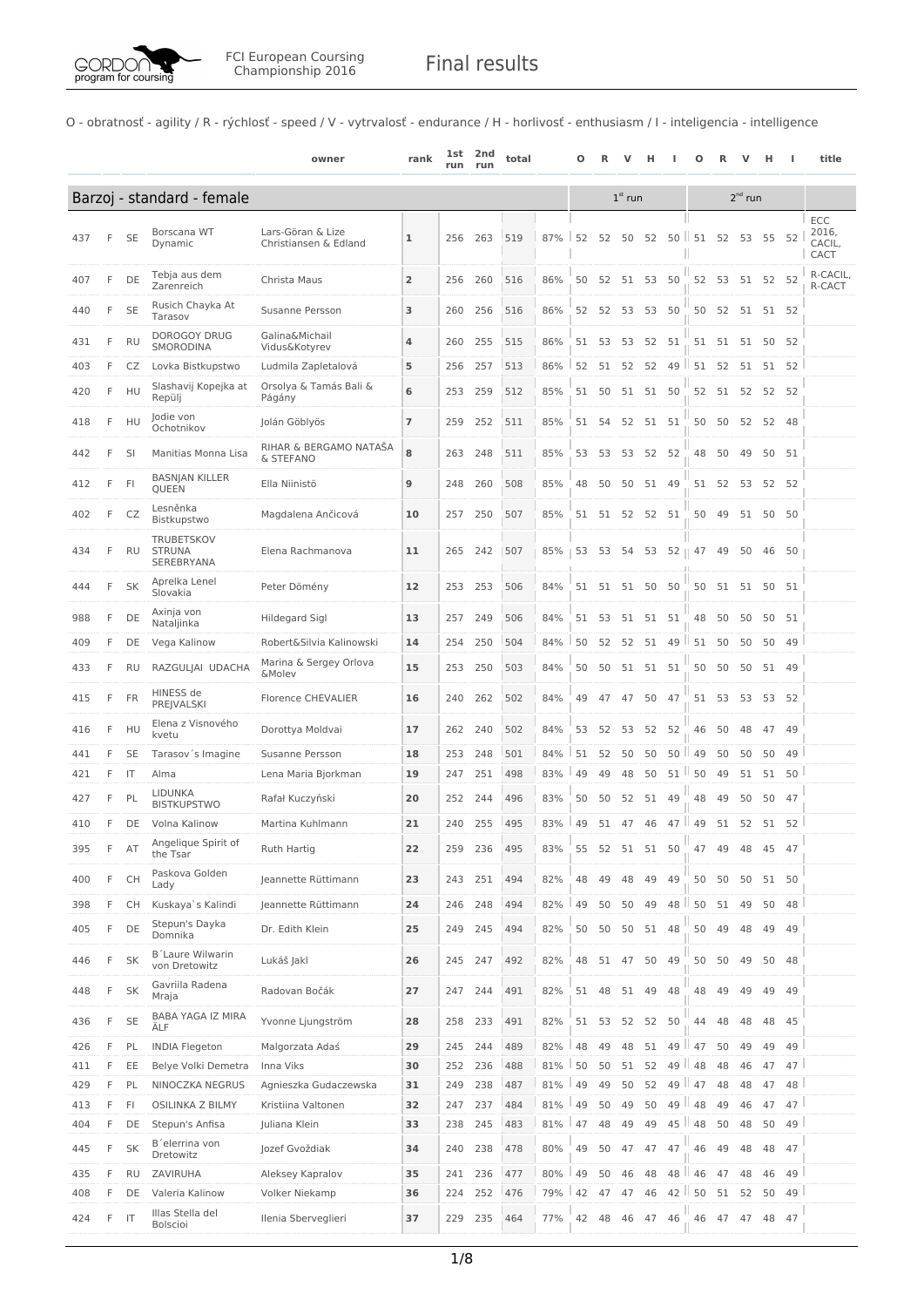

|     |   |                         |                                               | owner                           | rank           | lst<br>run | 2nd<br>run   | total |     | Ο  | R        |           | н  |                  | Ω             |              |              | н           |              | title                          |
|-----|---|-------------------------|-----------------------------------------------|---------------------------------|----------------|------------|--------------|-------|-----|----|----------|-----------|----|------------------|---------------|--------------|--------------|-------------|--------------|--------------------------------|
| 401 | F | CZ                      | Křídlovka<br>Bistkupstwo                      | Ludmila Zapletalová             | 38             | 202        | 257          | 459   | 77% | 36 | 43       | 38        | 48 | 37               |               | 53 52        |              | 52 51       | 49           |                                |
| 419 | F | HU                      | Ninochka's Bellet<br>Blestka                  | Margatéta Bodrogi               | 39             | 215        | 228          | 443   | 74% | 46 | 46       | 40        | 39 | 44               | 46            | 46           | 45           | 45          | 46           |                                |
| 414 | F | FR                      | FEROUDCHKA de la<br>CITE du ROUVION           | Isabelle DEGLAIRE               | 40             | 239        | 202          | 441   | 74% | 48 | 48       | 48        | 48 | 47               | 41            | 42           | 40           | 38          | 41           |                                |
| 428 | F | PL                      | MY LITTLE DARLING<br>z Jurajskich Biskupic    | Natalia Juszczyk                | 41             | 250        | 61           | 311   | 52% | 51 | 49       | 50        | 51 | 49               | 12            | 12           | 13           | 9           | 15           |                                |
| 397 | F | BE                      | <b>URKOFSKY NORKA</b>                         | Catherine KOLBASIN              | 42             | 257        | $\mathbf{0}$ | 257   | 43% | 51 | 53       | 51        | 50 | 52               | ш<br>$\Omega$ | 0            | $\Omega$     | $\Omega$    | 0            |                                |
| 443 | F | SK                      | Achilea Vesna<br>Alojka                       | Andrea Pšenková                 | 43             | 226        | 0            | 226   | 38% | 46 | 46       | 45        | 44 | 45               | 0             | $\mathbf{0}$ | $\mathbf 0$  | $\mathbf 0$ | $\mathbf{0}$ |                                |
| 447 | F | SK                      | Figura Soversenstva<br>Mraja                  | Radovan Bočák                   | dns            | 237        | $\mathbf{0}$ | 237   | 40% | 48 | 49       | 47        | 46 | 47               |               |              | dns          |             |              |                                |
|     |   |                         | Barzoj - standard - male                      |                                 |                |            |              |       |     |    |          | $1st$ run |    |                  |               |              | $2^{nd}$ run |             |              |                                |
| 483 | М | <b>RU</b>               | DOROGOY DRUG<br>SAGAYDAK                      | Galina&Michail<br>Vidus&Kotyrev | 1              | 263        | 267          | 530   | 88% | 52 | 54       | 53        | 52 |                  | 52   53       | 55           | 53           | 54          | 52           | ECC<br>2016,<br>CACIL,<br>CACT |
| 498 | M | UA                      | Derzhi Veter Molfar                           | Vlada Timoschuk                 | $\overline{2}$ | 263        | 263          | 526   | 88% | 52 | 53       | 53        | 53 | 52               | 53            | 52           |              | 52 53 53    |              | R-CACIL,<br>R-CACT             |
| 472 | M | IT                      | Amadeus                                       | Lena Maria Bjorkman             | 3              | 263        | 255          | 518   | 86% | 53 | 52       | 52        | 54 | 52               | 51            | 52           | 52           | 51          | 49           |                                |
| 455 | М | BE                      | <b>URKOFSKY</b><br><b>NOUREIEV</b>            | Catherine KOLBASIN              | 4              | 264        | 254          | 518   | 86% | 53 | 53       | 53        |    | 53 52            | 50            | 54           |              | 51 50 49    |              |                                |
| 449 | M | AT                      | Nitschewo vom<br>Sölring Hüs                  | Ruth Hartig                     | 5              | 261        | 255          | 516   | 86% | 53 | 53       | 52        | 53 | 50               | 50            | 52           | 50           |             | 52 51        |                                |
| 484 | М | RU                      | <b>DOROGOY DRUG</b><br>SOKRUSHAY              | Oleg Sukhov                     | 6              | 261        | 251          | 512   | 85% | 53 | 53       | 52        | 52 | 51               | 51            | 51           | 48           | 50          | 51           |                                |
| 463 | M | EE                      | Belye Volki Daromir                           | Inna Viks                       | 7              | 256        | 253          | 509   | 85% | 51 | 50       | 52        | 51 | $52$ $\parallel$ | 49            | 52           | 51           | 51          | 50           |                                |
| 489 | M | <b>SE</b>               | Lynx Ray of Shine                             | Elisabet Jonsson                | 8              | 246        | 261          | 507   | 85% | 49 | 50       | 51        | 50 | $46$             | 53            | 52           | 51           | 53          | 52           |                                |
| 478 | M | PL                      | ANTON z Jurajskich<br><b>Biskupic</b>         | Natalia Juszczyk                | 9              | 256        | 251          | 507   | 85% | 52 | 51       | 51        | 52 | 50               | 48            | 52           |              | 50 52 49    |              |                                |
| 451 | М | BE                      | ERISTOV DE<br><b>PRJEVALSKI</b>               | Catherine KOLBASIN              | 10             | 244        | 260          | 504   | 84% | 48 | 51       | 48        | 49 | 48               | 53            | 53           | 51           |             | 51 52        |                                |
| 473 | М | $\overline{\mathsf{I}}$ | Astor                                         | Lena Maria Bjorkman             | 11             | 248        | 256          | 504   | 84% | 50 | 52       | 49        | 48 | 49               | 50            | 52           | 52           | 51          | 51           |                                |
| 450 | М | AT                      | <b>SNOW MAN</b><br>Stepowy Goniec             | Lisa Turczyn Lisa               | 12             | 254        | 250          | 504   | 84% | 51 | 51       | 50        | 52 | 50               | 51            | 50           | 50           | 51          | 48           |                                |
| 487 | М | <b>SE</b>               | <b>BRUSHNIJK IZ MIRA</b><br>ÄLF               | Yvonne Ljungström               | 13             | 254        | 250          | 504   | 84% | 50 | 52       | 52        | 50 | 50               | 51            | 49           | 50           | 52          | - 48         |                                |
| 454 | M | BE                      | RAZGULJAI URAGAN                              | Catherine KOLBASIN              | 14             | 258        | 246          | 504   | 84% | 53 | 53       | 49        | 52 | 51 II            | 47            | 49           | 49           | 51          | 50           |                                |
| 457 | M | CH                      | Rusich Yaropolk                               | Jeannette Rüttimann             | 15             | 247        | 254          | 501   | 84% | 49 | 51       | 49        | 49 |                  | 49 50         | 51           | 51           | 51          | 51           |                                |
| 464 | M | EE                      | Velund                                        | Inna Viks                       | 16             | 255        | 246          | 501   | 84% |    | 52       | 50        | 50 | 51               | Ш<br>48       | 50           | 49           | 50          | 49           |                                |
| 471 | М | IT                      | Arrax                                         | Lena Maria Bjorkman             | 17             | 257        | 244          | 501   | 84% | 52 | 52       | 52        | 51 |                  | $50$   48     | 51           | 48           | 49          | 48           |                                |
| 479 | M | PL                      | <b>FENIKS Aleksandrit</b><br>Favorit          | Malgorzata Adaś                 | 18             | 259        | 242          | 501   | 84% | 52 | 52       | 52        | 52 | 51               | 47            | 49           | 48           | 49          | 49           |                                |
| 470 | М | HU                      | Zoolander Buran of<br>Little Warrior          | Judit Fóti                      | 19             | 236        | 263          | 499   | 83% | 47 | 50       | 46        | 46 | 47               | 52            | 53           | 53           | 54          | -51          |                                |
| 461 | М | DE                      | Rasswet's Diandro                             | Stephan Hüttner                 | 20             | 241        | 256          | 497   | 83% | 48 | 49       | 48        | 49 | $47$ $\parallel$ | 50            | 52           | 51           | 51          | 52           |                                |
| 467 | М | FR                      | ETCHENKO de<br>PRJEVALSKI                     | Marie-Anne LANTERMOZ            | 21             | 250        | 247          | 497   | 83% | 49 | 51       | 50        | 51 | 49               | 47            | 52           | 50           | 51          | 47           |                                |
| 468 | M | <b>FR</b>               | FOEHN de la CITE<br>du ROUVION                | Isabelle DEGLAIRE               | 22             | 251        | 246          | 497   | 83% | 48 | 49       | 51        | 53 | 50               | 47            | 50           | 51           | 49          | 49           |                                |
| 491 | М | <b>SE</b>               | Mantsikka Syn of<br>Kungur                    | Lars-Göran Christiansen         | 23             | 255        | 241          | 496   | 83% | 52 | 50       | 50        | 53 | 50               | 47            | 49           | 48           | 49          | 48           |                                |
| 456 | M | СH                      | Kuskaya`s Kondor                              | Jeannette Rüttimann             | 24             | 244        | 250          | 494   | 82% | 50 | 50       | 47        | 49 | 48               | ш<br>51       | 51           | 49           | 50          | 49           |                                |
| 475 | M | $\mathsf{I}$            | Fonezel Graal Dushy                           | Annalisa Gallio                 | 25             | 246        | 248          | 494   | 82% | 48 | 50       | 49        | 51 | 48               | ш<br>49       | 51           | 49           | 50          | 49           |                                |
| 492 | М | <b>SE</b>               | <b>Tinniwinnies Erebos</b><br>Golden Lord     | Therése Karlsson                | 26             | 247        | 245          | 492   | 82% | 49 | 50       | 49        | 50 | 49               | 48            | 49           | 49           | 49          | 50           |                                |
| 452 | М | BE                      | HAI'KO WISINSKAJA<br>DE PREJEVALSKI           | <b>Gustaaf GILLEMOT</b>         | 27             | 245        | 245          | 490   | 82% | 49 | 51       | - 47      | 49 | 49               | 48            | 51           | 50           | 50          | 46           |                                |
| 496 | М | <b>SK</b>               | Gavriil Borisovich<br>Mraja                   | Oľga Dašková                    | 28             | 250        | 239          | 489   | 82% | 52 | 50       | 49        | 50 | 49               | 48            | 47           | 48           | 48          | 48           |                                |
| 466 |   | M FI                    | ZATRAVIN FOMA<br><b>FILARET</b>               | Tarja Savinen                   | 29             | 246        | 238          | 484   | 81% | 49 | 50       | 49        | 49 | 49               | 47            | 48           | 48           | 48          | - 47         |                                |
| 480 |   | M PL                    | MEET ME<br>SOMEWHERE z<br>Jurajskich Biskupic | Jolanta Bobów                   | 30             | 253        | 228          | 481   | 80% |    | 51 52 50 |           |    | 51 49    44      |               | 46           |              | 46 45 47    |              |                                |
| 462 | M | DE                      | Raskor Kalinow                                | Robert Kalinowski               | 31             | 240        | 235          | 475   | 79% | 48 | 49       | 48        | 49 |                  | $46$   $45$   | 47           | 48           | 47          | 48           |                                |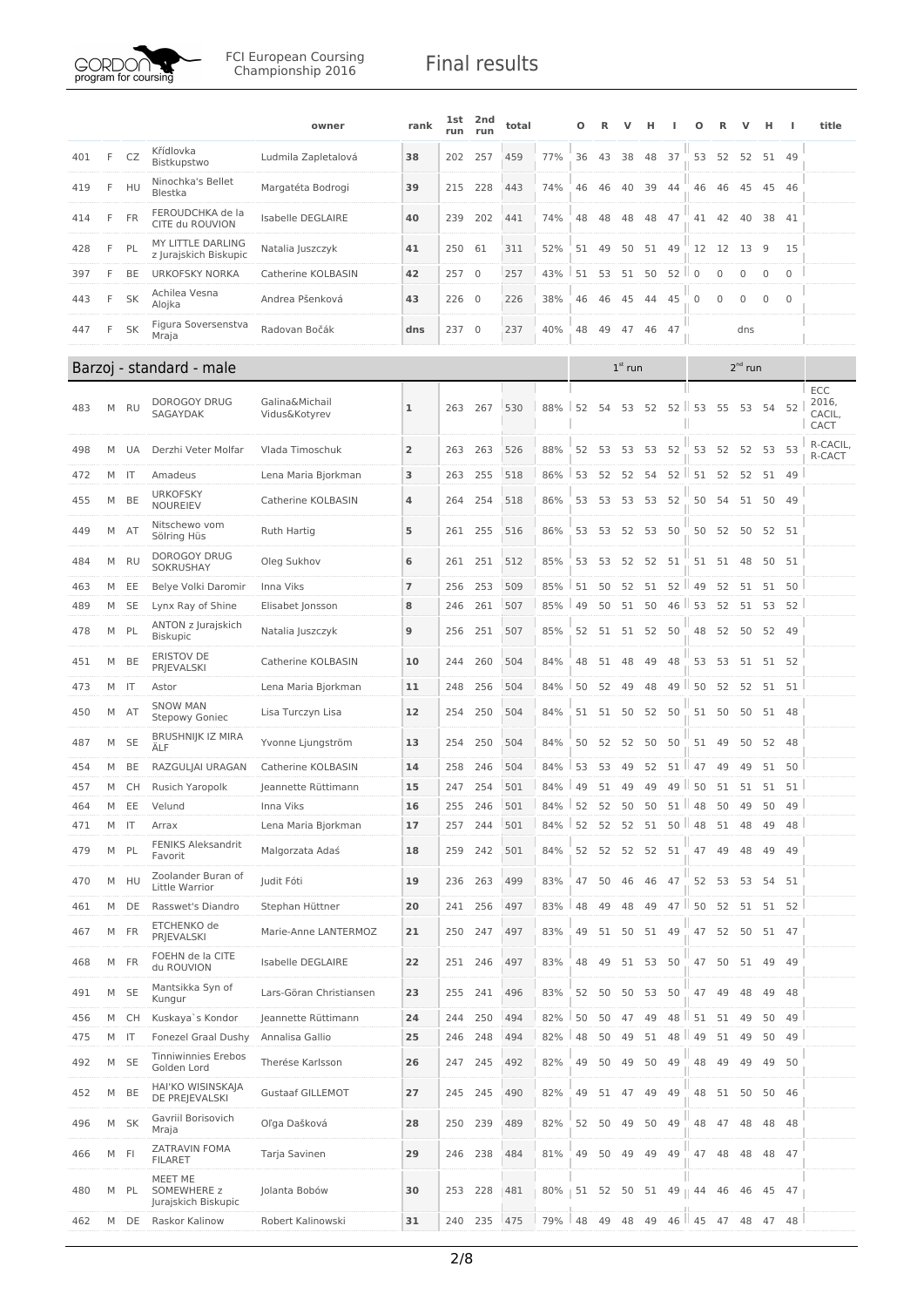

|     |   |           |                                                    | owner                            | rank           | 1st<br>run  | 2nd<br>run     | total        |     | О  |    |             |       |                            |                          |             |                  | н           |                     | title                   |
|-----|---|-----------|----------------------------------------------------|----------------------------------|----------------|-------------|----------------|--------------|-----|----|----|-------------|-------|----------------------------|--------------------------|-------------|------------------|-------------|---------------------|-------------------------|
| 486 | M | <b>RU</b> | <b>URKOFSKY NAGLETS</b>                            | Marina Orlova                    | 32             | 256         | 217            | 473          | 79% | 52 | 52 | 50          | 51    | 51                         | 45                       | 47          | 45               | 42          | 38                  |                         |
| 481 | M | RS        | <b>ALLUR</b>                                       | DARIA, DARIA KIM,<br>MITROFANOVA | 33             | 248         | 223            | 471          | 79% | 48 | 51 | 50          | 50    | 49                         | 44                       | 45          | 46               | 44          | 44                  |                         |
| 459 | M | CZ        | Delfis z Murky                                     | Pavlína Pašková                  | 34             | 246         | 214            | 460          | 77% | 49 | 49 | 50          | 50    |                            | $48$   $41$              | 45          | 40               | 43          | 45                  |                         |
| 476 | M | -IT       | Ladies of The Lake's<br>Galitsine                  | Elena Trevisan                   | 35             | 237         | 205            | 442          | 74% | 46 | 47 | 49          | 49    | 46                         | 43                       | 41          | 42               | 38          | 41                  |                         |
| 497 | M | <b>SK</b> | Volturi Majove<br>Bohemia                          | Milan Švihorík                   | 36             | 195         | 236            | 431          | 72% | 42 | 45 | 37          | 35    | 36                         | 45                       | 47          | 48               | 48          | 48                  |                         |
| 482 | M | <b>RS</b> | <b>VETER KALINOW</b>                               | <b>DARIA KIM</b>                 | 37             | 235         | 196            | 431          | 72% | 47 | 50 | 48          | 45    | $45$   $41$                |                          | 41          | 40               | 36          | 38                  |                         |
| 495 | M | <b>SK</b> | Dostigaj Bolšego<br>Mraja                          | Tatiana Ratuská                  | 38             | 176         | 180            | 356          | 59% | 47 | 49 | 27          | 26    | 27                         | 38                       | 36          | 36               | 33 37       |                     |                         |
| 469 | M | FR        | HOLSKY de<br><b>PRJEVALSKI</b>                     | <b>Florence CHEVALIER</b>        | 39             | 251         | 48             | 299          | 50% | 51 | 52 | 49          | 50    | 49                         | 10                       | 10          | 9                | 10          | 9                   |                         |
| 485 | M | RU        | KNYAZHIE ZOLOTO<br><b>VELIKAN MOGUCHIY</b>         | El'mira Zolochevskaya            | 40             | 236         | 46             | 282          | 47% | 48 | 47 | 47          | 47    | 47                         | 9                        | 10          | 9                | 9           | 9                   |                         |
| 474 |   | M IT      | August                                             | Ilenia Sberveglieri              | 41             | 236         | 45             | 281          | 47% | 48 | 47 | 48          | 47    | 46                         | u<br>10                  | 10          | 9                | 8           | 8                   |                         |
| 458 | M | CZ        | Beleg Heru von<br>Dretowitz                        | Kateřina Miklová                 | dnf            | $\mathbf 0$ | 0              | $\mathbf 0$  | 0%  |    |    | dnf         |       |                            | 0                        | $\mathbf 0$ | $\mathbf 0$      | $\mathbf 0$ | $\mathsf{O}\xspace$ |                         |
| 460 | M | CZ        | <b>Steppes Diamonds</b><br>Are Forever @<br>Krylov | Hana Krylová                     | dnf            | $\mathbf 0$ | 0              | $\mathbf 0$  | 0%  |    |    | dnf         |       |                            | Ш<br>$\overline{0}$<br>Ш | 0           | $\mathbf 0$      | 0           | $\mathbf 0$         |                         |
| 465 | M | -FI       | C'ESTA LA VIE<br><b>ARISTO CANE</b>                | Tanja Sydänmäki                  | dns            | $\bf 0$     | 0              | $\mathbf{0}$ | 0%  |    |    | dns         |       |                            | $\mathbf 0$              | 0           | $\mathbf 0$      | $\mathbf 0$ | $\mathbf 0$         |                         |
| 477 | M | PL        | <b>JURAJSKIJ</b><br>Bistkupstwo                    | Natalia Juszczyk                 | ÷,             | 115         | $\overline{0}$ | 115          | 19% | 20 | 21 | 25          | 28    | 21                         |                          |             |                  |             |                     |                         |
| 494 | М | <b>SK</b> | Alanoble en Vert<br>Amadeus                        | Anna Vargová                     | disqu          | 236         | $\mathbf 0$    | 236          | 39% | 49 | 48 | 47          | 46    | 46                         |                          |             | disqu            |             |                     |                         |
|     |   |           | Deerhound - standard - female                      |                                  |                |             |                |              |     |    |    | $1st$ run   |       |                            |                          |             | $2nd$ run        |             |                     |                         |
|     |   |           |                                                    |                                  |                |             |                |              |     |    |    |             |       |                            |                          |             |                  |             |                     | ECC                     |
| 506 | F | DE        | Islay's Iolana<br>Inshriach                        | Ira Johannsen                    | 1              | 271         | 266            | 537          | 90% | 53 | 56 | 56          | 55    | 51                         | 53<br>Ш                  | 54          | 55               | 52          | 52                  | 2016,<br>CACIL,<br>CACT |
| 508 | F | DE        | Islay's Jodee-Faye                                 | Claudia Oeljeschläger            | $\overline{2}$ | 263         | 271            | 534          | 89% | 51 | 56 | 55          | 53 48 |                            | 53                       | 54          | 55               | 55          | 54                  | R-CACIL,<br>R-CACT      |
| 503 | F | DE        | Cunamara's Nova<br>Scotia                          | Eva Petzold                      | 3              | 270         | 262            | 532          | 89% | 52 | 55 | 55          | 56    | 52                         | 52                       | 53          | 52               |             | 53 52               |                         |
| 994 | F | DE        | Islay's Hyra                                       | Ira Johannsen                    | 4              | 264         | 267            | 531          | 89% | 50 | 55 | 55          | 54    | $50$ $\parallel$           | 53                       | 54          | 53               | 54          | 53                  |                         |
| 507 | F | DE        | Islay's Jillaroo                                   | Ira Johannsen                    | 5              | 269         | 249            | 518          | 86% | 53 | 55 | 55          | 54    | 52 II                      | 52                       | 53          | 48               | 47          | 49                  |                         |
| 509 | F | DE        | Islay's Kismet                                     | Ira Johannsen                    | 6              | 267         | 248            | 515          | 86% | 52 | 55 | 53          | 56    |                            | $51$   46                | 52          | 48               | 51          | 51                  |                         |
| 504 | F | DE        | Islay's Hollyhock                                  | Ira Johannsen                    | $\overline{7}$ | 267         | 246            | 513          | 86% | 53 | 55 | 55          | 54    |                            | $50$ 48                  | 51          | 49               | 50          | 48                  |                         |
| 512 | F | PL        | PRINCESS OF LOVE<br>von der Oelmuhle               | Sylwia Migut                     | 8              | 267         | 244            | 511          | 85% | 53 | 54 | 55          | 54    | 51                         | 46                       | 48          | 48               |             | 53 49               |                         |
| 501 | F | CZ        | Lucy Pitlochry's                                   | Markéta Neduchalová              | 9              | 259         | 248            | 507          | 85% | 50 | 52 | 54          | 53    |                            | 50   49                  | 49          | 51               | 49          | 50                  |                         |
| 513 | F | <b>SE</b> | Grayrory's Glorious                                | Maria and Åke Käck               | 10             | 259         | 173            | 432          | 72% | 51 |    | 52 52       |       | $52 \quad 52 \parallel 31$ |                          | 43          | 34               |             | 31 34               |                         |
| 499 | F | BE        | <b>ISLAY'S IORWEN TO</b><br><b>PALANTIRI</b>       | Lieve ANDRIES                    | 11             | 248         | 166            | 414          | 69% | 47 | 52 | 51          | 49    | 49                         | 33                       | 39          | 31               | 30          | 33                  |                         |
| 510 | F | FR        | <b>GUAPA of MUMA</b>                               | Jean-Claude FRELIN               | 12             | 254         | $\overline{0}$ | 254          | 42% | 50 | 50 | 53          | 51    | $50$    0                  |                          | $\mathbf 0$ | $\boldsymbol{0}$ | $\mathbf 0$ | $\mathsf{O}\xspace$ |                         |
| 511 | F | HU        | Andreana of<br><b>Highland's Blues</b>             | Ágnes Engel                      | dnf            | 211 0       |                | 211          | 35% | 42 | 48 | 43          | 39    | 39                         |                          |             | dnf              |             |                     |                         |
| 514 | F | <b>SE</b> | Justso Dali's Lobster<br>Telephone                 | Camilla Colleen                  | dnf            | 255         | 14             | 269          | 45% | 50 |    | 53 53 51 48 |       |                            |                          |             | dnf              |             |                     |                         |
|     |   |           | Deerhound - standard - male                        |                                  |                |             |                |              |     |    |    | $1st$ run   |       |                            |                          |             | $2nd$ run        |             |                     |                         |
|     |   |           |                                                    |                                  |                |             |                |              |     |    |    |             |       |                            | Ш                        |             |                  |             |                     | ECC                     |
| 521 | M | DE        | Islay's Jackaroo                                   | Stephanie & Peter Krieger        | 1              | 259         | 265            | 524          | 87% | 51 | 52 | 54          | 53    | Ш                          | $49$   52                | 51          | 53               |             | 54 55               | 2016,<br>CACIL,<br>CACT |
| 520 | М | CH        | Nelungaloo<br>Untouchable                          | Esther Bühler                    | $\overline{2}$ | 262         | 253            | 515          | 86% |    |    | 52 53 54 53 |       | 50                         | 52                       | 49          | 49               |             | 52 51               | R-CACIL,<br>R-CACT      |
| 515 |   |           |                                                    |                                  |                |             |                |              |     |    |    | 51 53 54    |       | 52 50                      | 47                       |             |                  |             |                     |                         |
|     | M | BE        | LIVINGSTON<br>PALANTIRI                            | Lieve ANDRIES                    | 3              | 260         | 251            | 511          | 85% |    |    |             |       |                            |                          |             |                  | 51 50 52 51 |                     |                         |
| 525 |   | M HU      | Aedan of Highland's<br>Blues                       | Ágnes Engel                      | 4              | 262         | 247            | 509          | 85% | 52 | 52 | 54          | 53    | 51                         |                          | 47 50       | 51               |             | 50 49               |                         |
| 519 | M | CH        | Nelungaloo<br>Meshach                              | Esther Bühler                    | 5              | 258         | 222            | 480          | 80% | 50 |    | 51 54 53    |       | 50                         | 44                       | 45          | 41               |             | 46 46               |                         |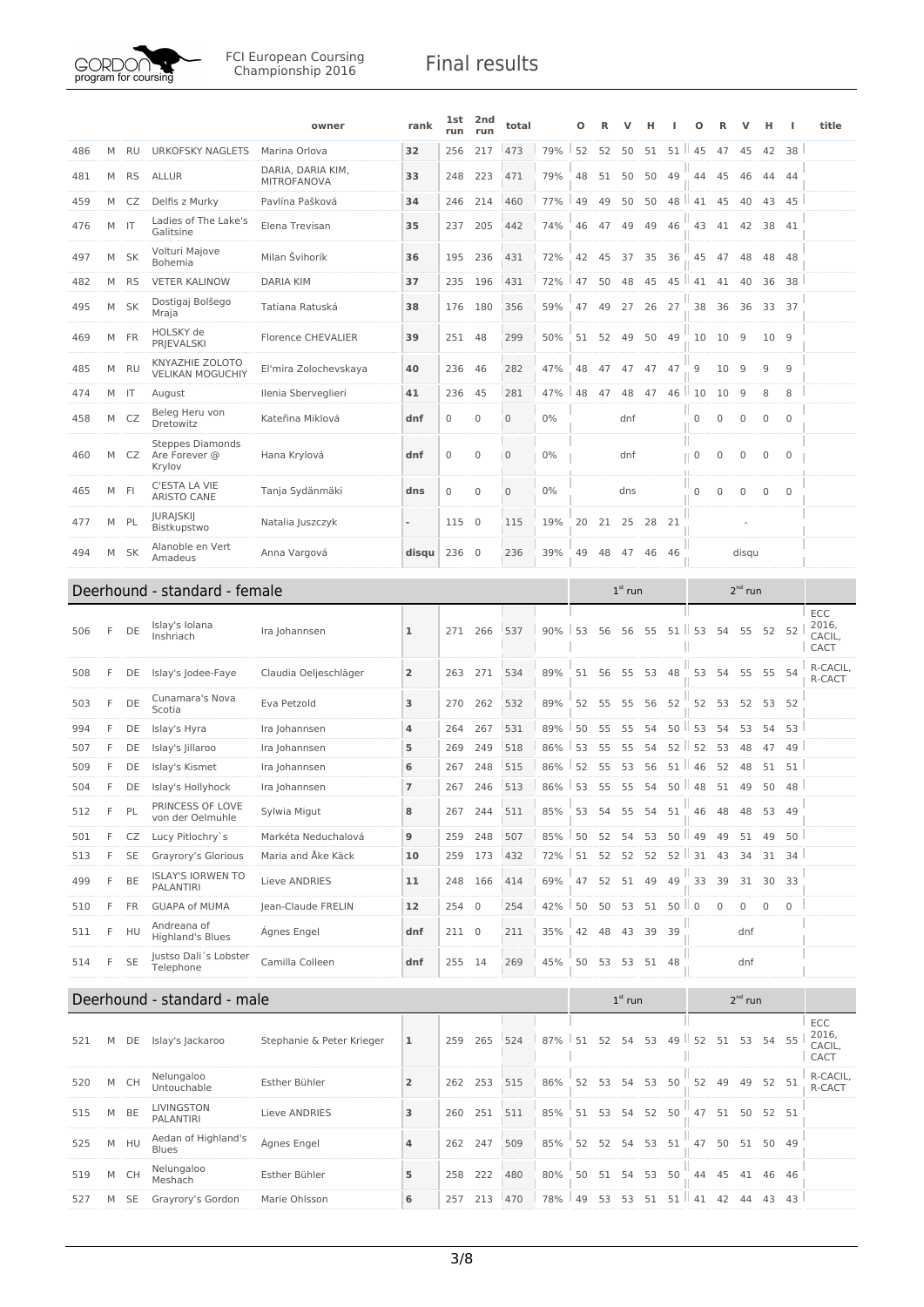

|     |    |           |                                                                       | owner                                                                | rank           | <b>1st</b><br>run | 2nd<br>run       | total       |       | Ο  | R        |                | н        |                               |                   |                    |                  | н           | ш            | title                          |
|-----|----|-----------|-----------------------------------------------------------------------|----------------------------------------------------------------------|----------------|-------------------|------------------|-------------|-------|----|----------|----------------|----------|-------------------------------|-------------------|--------------------|------------------|-------------|--------------|--------------------------------|
| 528 | M  | SK        | Ashley Blue<br><b>Bacobian Mirabilis</b>                              | Marianna Schmucková                                                  | 7              | 257               | 200              | 457         | 76%   |    | 51 51 52 |                |          | 51 52                         | 41                | 42                 | 37               | 40          | 40           |                                |
| 518 | M  | СH        | Islay's Havoc                                                         | Esther Bühler                                                        | 8              | 259               | 178              | 437         | 73%   | 48 | 53       | 54             | 54       | $50$ $\parallel$ 35           |                   | 39                 | 34               | 34          | 36           |                                |
| 526 | M  | NO        | Wolfscastle Garve                                                     | Steinar Mathisen                                                     | 9              | 260               | 166              | 426         | 71%   | 51 | 54       | 53             | 52       |                               | $50$   30         | 38                 | 32               | 32          | 34           |                                |
| 523 | M  | DE        | Islay's Kurt Cobain                                                   | Sabine Bernitz                                                       | 10             | 271               | $\mathbf 0$      | 271         | 45%   | 53 | 55       | 55             | 56       | $52$    0                     |                   | $\mathbf 0$        | $\boldsymbol{0}$ | $\mathbf 0$ | $\mathbf{0}$ |                                |
| 516 | M  | СH        | <b>Edward of Redbrook</b>                                             | Susanne Krieg                                                        | dnf            | 260               | 52               | 312         | 52%   | 52 | 51       | 54             | 52       | 51                            |                   |                    | dnf              |             |              |                                |
| 524 |    | M FI      | SCOTTCLAN'S<br><b>ANDREW FOR</b><br><b>BLIXTEN</b>                    | Marja-Leena & Kyösti &<br>Inger Arhima-Oinonen &<br>Oinonen & Arhima | ÷              | 147 0             |                  | 147         | 25%   |    |          | 32 34 27 25 29 |          |                               | Ш                 |                    |                  |             |              |                                |
|     |    |           | Irish Wolfhound - standard - female                                   |                                                                      |                |                   |                  |             |       |    |          | $1st$ run      |          |                               |                   |                    | $2^{nd}$ run     |             |              |                                |
| 535 | F  | CZ        | Josephine<br>MoonVillage                                              | Radim Vismek                                                         | ı              | 277               | 269              | 546         | 91%   | 55 | 56       | 56 57          |          | $53$   55                     |                   | 54                 | 54               | 53          | 53           | ECC<br>2016,<br>CACIL,<br>CACT |
| 547 | F  | <b>RU</b> | <b>KIRGOF ORVA</b>                                                    | Inna Shevchenko                                                      | $\overline{2}$ | 270               | 260              | 530         | 88%   | 54 | 54       | 55             | 55       | 52                            | 52                |                    | 51 52 52 53      |             |              | R-CACIL,<br>R-CACT             |
| 543 | F  | PL        | <b>MADERA Festina</b>                                                 | Anna Kursicka                                                        | з              | 262               | 235              | 497         | 83%   | 51 | 52       | 53             | 53       |                               | $53$   44         | 49                 | 50               |             | 47 45        |                                |
| 529 | F  | AT        | A Maeve ó Sliabh<br>Róise                                             | Anita Greil                                                          | 4              | 254               | 238              | 492         | 82%   | 49 | 51       | 52             | 53       | 49                            | 48                | 48                 | 45               | 49          | 48           |                                |
| 537 | F  | DE        | <b>DYKA's GENTLE</b><br>Incognito                                     | Beritt Dyka                                                          | 5              | 243               | 239              | 482         | 80%   | 48 | 49       | 50             | 47       | 49                            | 49                | 46                 | 46               | 49          | 49           |                                |
| 539 | F  | DE        | Miranda von der<br>Saalmühle                                          | Gundi Rüdenauer                                                      | 6              | 253               | 226              | 479         | 80%   | 50 | 50       |                | 51 51 51 |                               | 47                |                    | 51 39            |             | 43 46        |                                |
| 549 | F  | <b>RU</b> | SKAZOCHNAYA<br><b>OSEN IZ</b><br><b>VOLSHEBNOGO</b><br><b>LESA</b>    | Anna&Irina Mozhaeva<br>&Kiryushina                                   | 7              | 253               | 218              | 471         | 79%   | 50 | 50       | 50             |          | 52 51 $\parallel$ 44 48       |                   |                    | 41 42 43         |             |              |                                |
| 534 | F  | CZ        | Haduwik<br>Moonvillage                                                | Ilona Dubnová                                                        | 8              | 259               | 211              | 470         | 78%   |    |          | 51 52 52 53 51 |          |                               |                   | 40  43  44  41  43 |                  |             |              |                                |
| 545 | F  | <b>RU</b> | HOROSHAYA<br><b>TRADITSIA IZ</b><br><b>VOLSHEBNOGO</b><br>LESA        | Irina Mozhaeva&Kiryushina                                            | 9              | 255               | 211              | 466         | 78%   | 49 | 51       | 52             | 52       |                               | $51 \parallel 42$ | -44                | 41               | 42          | 42           |                                |
| 536 | F  | DE        | <b>DYKA's GENTLE</b><br>Finocchi                                      | Beritt Dyka                                                          | 10             | 251               | 212              | 463         | 77%   | 50 | 49       | 49             | 53       | 50                            | 42                | 44                 | 40               |             | 43 43        |                                |
| 532 | F  | CZ        | Elizabeth April Vlčí<br>píseň                                         | Aneta Prilová                                                        | 11             | 247               | 215              | 462         | 77%   | 47 | 49       | 51             | 52       | 48                            | 42                | 43                 | 44               |             | 43 43        |                                |
| 542 | F  | PL        | <b>GADHAR DRAIOCHT</b><br>Cursus Ventosi                              | Anna Kursicka                                                        | 12             | 245               | 214              | 459         | 77%   | 48 | 49       | 50             |          | 50 48                         | 43                | 42                 | 42 44 43         |             |              |                                |
| 541 | F  | FI        | <b>DEBITUS LAETUS</b><br>LEAENA                                       | Maria-Susanna & Moona-<br>Sanelma Nampajärvi &<br>Nampajärvi         | 13             | 242               | 214              | 456         | 76%   | 48 | 48       | 49             | 49       |                               | $48 \parallel 42$ | -44                |                  | 41 42       | 45           |                                |
| 531 | E. |           | CZ Arwain Cnoc Áine                                                   | Ivana Duchečková                                                     | 14             |                   | 240 196          | 436         | 73%   |    |          |                |          | 48 48 47 49 48 39 41 38 38 40 |                   |                    |                  |             |              |                                |
| 997 | F  | <b>RU</b> | Miliy Zver Sessilia                                                   | Andrey & Swetlana<br>Panasyuk & Lemyaskina                           | 15             | 238               | 191              | 429         | 72%   | 47 | 46       | 48             | 50       | 47                            | 38                |                    | 41 38            | 36          | 38           |                                |
| 533 | F  | CZ        | Finnsech Really Irish                                                 | Ester Trčalová                                                       | 16             | 235               | 191              | 426         | 71%   | 46 | 47       | 47             | 48       | $47$   39                     |                   | 40                 | 38               | 36          | 38           |                                |
| 530 | F  | AT        | Ashleigh ó Sliabh<br>Róise                                            | Anita Greil                                                          | disqu          | $\mathbf 0$       | $\mathbf 0$      | 0           | $0\%$ |    |          | disqu          |          |                               | $\boldsymbol{0}$  | $\mathbf 0$        | $\mathbf 0$      | 0           | $\mathbf{0}$ |                                |
| 540 | F  | DE        | Precious Power Bee<br>Gee                                             | Christina/Corinna<br>Pauer/Bröge                                     | disqu          | $\overline{0}$    | $\boldsymbol{0}$ | $\mathbf 0$ | 0%    |    |          | disqu          |          |                               | Ш<br>$\mathbf 0$  | $\mathbf 0$        | $\bf 0$          | 0           | $\mathbf 0$  |                                |
| 544 | F  | <b>RU</b> | <b>FLANNA DOCH</b><br>SOLNTSA IZ<br><b>VOLSHEBNOGO</b><br><b>LESA</b> | Yuliya & Irina Shulemina<br>&Kiryushina                              | dnf            | 233               | 51               | 284         | 47%   | 47 | 49       | 47             | 44       | 46                            | Ш                 |                    | dnf              |             |              |                                |
|     |    |           | Irish Wolfhound - standard - male                                     |                                                                      |                |                   |                  |             |       |    |          | $1st$ run      |          |                               |                   |                    | $2nd$ run        |             |              |                                |
| 556 |    | M RU      | FINNEGAN IZ<br><b>VOLSHEBNOGO</b><br>LESA                             | Yuliya & Irina Shulemina<br>&Kiryushina                              | $\mathbf{1}$   | 250               | 241              | 491         | 82%   | 50 | 49       | 49             | 52       | $50$   47                     |                   | 48                 | 49               |             | 48 49        | ECC<br>2016,<br>CACIL,<br>CACT |
| 553 | М  | DE        | DYKA's GENTLE<br>Happy Hippo                                          | Silke Gottschalk                                                     | $\overline{2}$ | 252               | 238              | 490         | 82%   | 50 | 52       | 50             |          | 51 49                         | 48                | 48                 | 47 47 48         |             |              | R-CACIL,<br>R-CACT             |
| 552 | M  | DE        | Bailey aus dem<br>Kemptener Wald                                      | Gundi Rüdenauer                                                      | з              |                   | 251 234          | 485         | 81%   | 48 | 50       | 51             | 52       | 50                            | 47                | 46                 | 45               | 48          | 48           |                                |
| 562 | M  | SK        | Deaglan Casidy Ray                                                    | Martina Mariščáková                                                  | 4              | 252               | 232              | 484         | 81%   | 49 | 51       | 50             | 52       | $50$ $147$                    |                   | 47                 | 45               | 46          | 47           |                                |
| 554 | M  | - FI      | <b>DEBITUS LAETUS</b><br>LEGENDA                                      | Maria-Susanna Nampajärvi                                             | 5              | 241               | 214              | 455         | 76%   | 48 | 47       | 50             | 49       | 47                            | 42                | 43                 | 42               | 44          | 43           |                                |
| 561 |    | M SK      | Arlin Lux Essenia                                                     | Martina Mariščáková                                                  | 6              |                   | 241 204          | 445         | 74%   |    | 47 47 48 |                | 50       |                               | $49$ 42           | 44                 |                  |             | 35 42 41     |                                |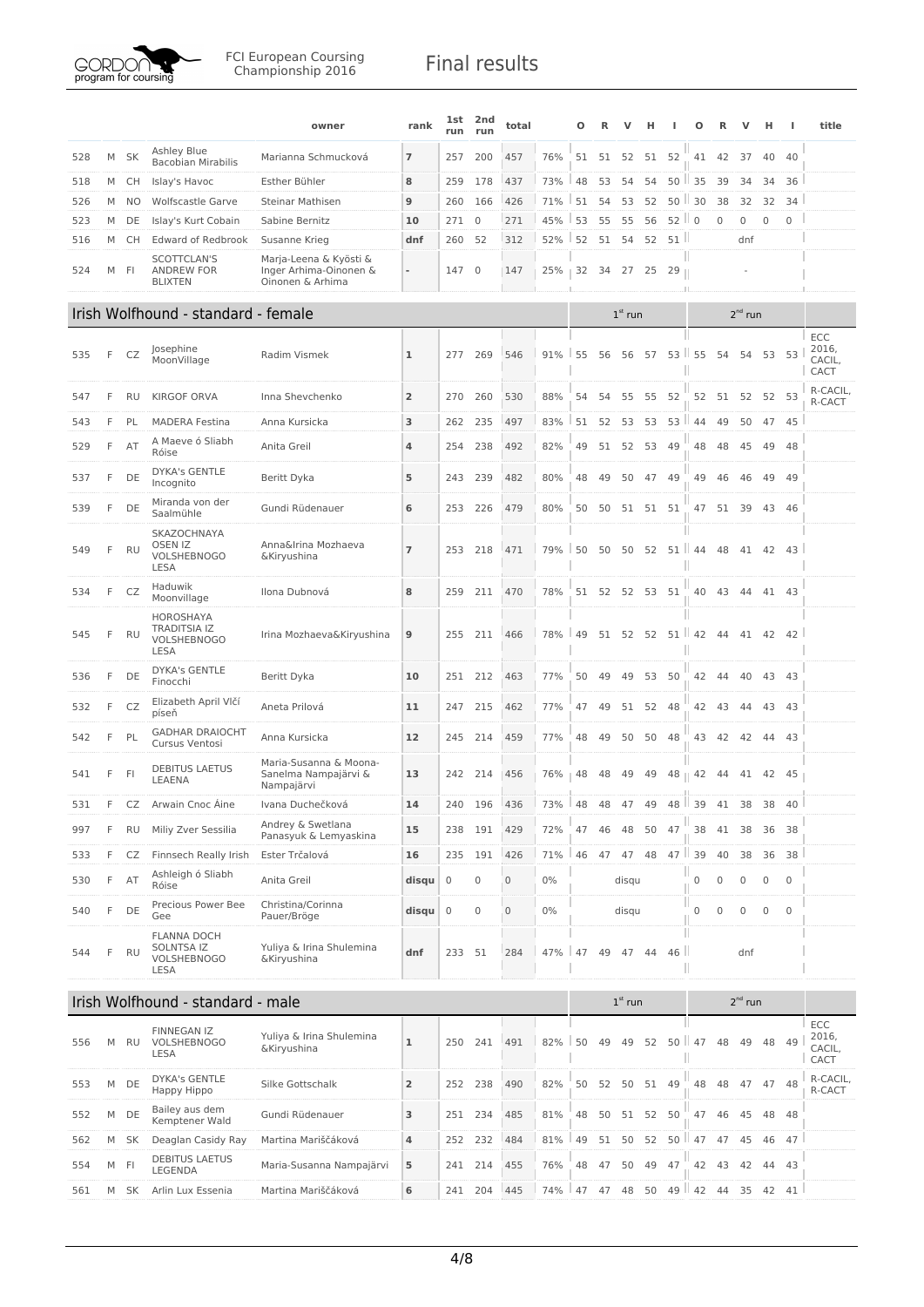

|      |   |              |                                                                | owner                                      | rank           | lst<br>run  | 2nd<br>run     | total       |     | Ω  | R        | ν         | н     | ш               | О         | R              | ν         | н        | ш               | title                   |
|------|---|--------------|----------------------------------------------------------------|--------------------------------------------|----------------|-------------|----------------|-------------|-----|----|----------|-----------|-------|-----------------|-----------|----------------|-----------|----------|-----------------|-------------------------|
| 555  | M | RU           | <b>FENIMORE COOPER</b><br>IZ VOLSHEBNOGO<br>LESA               | Irina&Irina Zelenina<br>&Kiryushina        | 7              | 244         | 189            | 433         | 72% | 48 | 48       | 50        | 50    | 48    35        |           | 42             | 39        | 36       | 37              |                         |
| 551  | M | CZ           | Ivanhoe<br>MoonVillage                                         | Ilona Dubnová                              |                | 137         | $\mathbf 0$    | 137         | 23% | 28 | 28       |           | 27 27 | 27              |           |                |           |          |                 |                         |
| 557  | M | RU           | Miliy Zver Fram<br>Warrior                                     | Andrey Panasiuk                            | disqu          | $\mathbf 0$ | 0              | 0           | 0%  |    |          | disqu     |       |                 | 0         | 0              | 0         | 0        | $\mathbf 0$     |                         |
| 558  | M | RU           | <b>MILIY ZVER</b><br><b>TSINTSINNAT</b>                        | Svetlana&Natalia<br>Lemyaskina&Svetovidova | disqu          | $\mathbf 0$ | $\mathbf 0$    | $\mathbf 0$ | 0%  |    |          | disqu     |       |                 | 0         | $\mathbf{0}$   | 0         | 0        | $\mathbf 0$     |                         |
| 559  | M | RU           | <b>OBEREG VIKINGOV</b><br><b>IZ VOLSHEBNOGO</b><br><b>LESA</b> | Sergey& Irina Perepyolkin<br>&Kiryushina   | dnf            | 234         | $\overline{0}$ | 234         | 39% | 46 | 47       |           | 47 49 | 45              | Ш         |                | dnf       |          |                 |                         |
| 560  | M | RU           | PINKERTON IZ<br>VOLSHEBNOGO<br><b>LESA</b>                     | Larisa&Irina<br>Yakovleva&Kiryushina       | dnf            | 240         | 23             | 263         | 44% | 48 | 49       |           | 47 49 | 47              |           |                | dnf       |          |                 |                         |
|      |   |              | Saluki - standard - female                                     |                                            |                |             |                |             |     |    |          | $1st$ run |       |                 |           |                | $2nd$ run |          |                 |                         |
|      |   |              |                                                                |                                            |                |             |                |             |     |    |          |           |       |                 |           |                |           |          |                 | ECC                     |
| 570  | F | BE           | RAA'ZIA SAHI'BA AL<br>ASMAANII                                 | Elsje VAN MIEGHEM                          | ı              | 259         | 270            | 529         | 88% | 52 | 51       | 52        | 53    | $51$   $54$     |           | 54             | 55        | 54       | 53              | 2016,<br>CACIL,<br>CACT |
| 575  | F | <b>CH</b>    | Hasna Sharaf-al-Bait                                           | Kurt & Renée Rohrbach &<br>Devaux          | $\overline{2}$ | 267         | 260            | 527         | 88% | 55 | 53       | 53        |       | 54 52           | 52        | 51             | 54 51 52  |          |                 | R-CACIL,<br>R-CACT      |
| 567  | F | AT           | Leyla of Falconers<br>Dream                                    | Isabell Kirisits-Ilek                      | з              | 259         | 264            | 523         | 87% | 52 | 53       | 51        | 52 51 |                 | 54        | 53             |           | 51 52 54 |                 |                         |
| 591  | F | F            | <b>ZARABIS</b><br>QUANEISHA                                    | Erkki Ritola                               | 4              | 266         | 255            | 521         | 87% | 53 | 54       | 51        | 55    | 53              | 51        | - 53           | 49        | 53       | 49              |                         |
| 583  | F | CZ           | Talija El Kolub                                                | Eva Hromadová                              | 5              | 263         | 256            | 519         | 87% | 54 | 52       | 53        | 53    | 51              | 52        | 52             | 51        | 50       | 51              |                         |
| 577  | F | СH           | Tâdj Mahâl<br>Jadakarida                                       | Kurt & Renée Rohrbach &<br>Devaux          | 6              | 255         | 261            | 516         | 86% | 52 | 52       | 50        | 51 50 |                 | 52        | 54             | 51 52 52  |          |                 |                         |
| 604  | F | <b>NL</b>    | Crazy van de<br><b>Bruinbrand</b>                              | Jacqueline Lagarde-Duppen                  | 7              | 261         | 255            | 516         | 86% | 52 | 53       | 52        | 53    | 51              | 52        | 52             | 50        |          | 51 50           |                         |
| 579  | F | <b>CH</b>    | Tizpa Porgouhar<br>Zarrin                                      | Kurt & Renée Rohrbach &<br>Devaux          | 8              | 256         | 259            | 515         | 86% |    | 51 52    | 51 51 51  |       |                 | 51        | 54             | 53 52     |          | 49              |                         |
| 614  | F | <b>SE</b>    | Al Wathba Esther<br>Fadheela                                   | Ingela Hägg                                | 9              | 257         | 255            | 512         | 85% | 50 | 53       | 52        |       | 51 51           | 51        | 52             | - 50      |          | 51 51           |                         |
| 618  | F | <b>SE</b>    | Mazra'e Gangall<br>Cala Anguila                                | Ingela Hägg                                | 10             | 258         | 254            | 512         | 85% | 51 | 51       | 52        | 53    | 51              | 50        | 51             | 49        | 52       | - 52            |                         |
| 600  | F | IT           | Niki Sameen                                                    | Alessandra Bianchi                         | 11             | 251         | 260            | 511         | 85% | 50 | 52       | 49        | 50    | 50              | ш<br>54   | 54             | 49        | 51       | 52              |                         |
| 589  | F | DE           | Uma Chloe el<br>Mahbub                                         | Petra Kaiser-Reimann                       | 12             | 253         | 258            | 511         | 85% | 50 | 51       | 51        | 51    | 50              | 52        | 51             | 52        | 52       | 51              |                         |
| 613  | F | <b>RU</b>    | CATIFA AL NAQAWA                                               | Alena Kozlova                              | 13             | 250         | 260            | 510         | 85% | 51 | 50       | 49        | 51    | 49              | 52        | 51             | 53        | 52       | 52              |                         |
| 592  | F | <b>FR</b>    | <b>GHADIYA - RAZUNA</b><br>AI FIRDOUS                          | Shera CHUAT                                | 14             | 251         | 259            | 510         | 85% | 50 | 51       | 50        | 51    | 49              | 53        | 52             | 51        | 52       | 51              |                         |
| 587  | F | DE           | Ischkira Iranschahr                                            | Monika Dahncke                             | 15             | 255         | 255            | 510         | 85% | 52 | 51       | 52        | 52    |                 | 48   50   | 53             | 50        |          | 52 50           |                         |
| 615  | F | <b>SE</b>    | Dhawati Ujala<br>Lamiah                                        | Katarina Widström                          | 16             | 250         | 258            | 508         | 85% | 50 |          | 51 51     | 50    | 48              | 53        | 52             | 51        | 51       | 51              |                         |
| 586  | F | DE           | Homa Sharaf-al-Bait                                            | Ursula Lehr                                | 17             | 252         | 256            | 508         | 85% |    | 51 51 50 |           |       | $50$ $50$ $149$ |           | 51 53 52 51    |           |          |                 |                         |
| 1004 | F | $\mathsf{I}$ | Aniyah Al Nasya                                                | Devis Sparacca                             | 18             | 254         | 254            | 508         | 85% | 50 | 51       | 51        | 52    | $50$   $51$     |           | 50             |           |          | 50 51 52        |                         |
| 584  | F | DE           | Baheeyah Sa'd al-<br>Nashirah                                  | Cathleen Plietz                            | 19             | 247         | 259            | 506         | 84% | 48 | 51       | 50        | 50    | 48              | 52        | 52             | 53        | 53       | 49              |                         |
| 595  | F | HU           | Simhearth Baghdad                                              | Lunghi Silvana                             | 20             | 253         | 252            | 505         | 84% | 51 | 51       | 50        | 52    |                 | $49$   50 | 52             | 48        | 50       | 52              |                         |
| 603  | F | LT           | El Buste Farlat                                                | Skaistė Skibiniauskienė                    | 21             | 247         | 257            | 504         | 84% | 50 | 50       | 49        | 50    |                 | 48 52     | 52             | 51        | 52       | 50              |                         |
| 609  | F | PL           | <b>EL FERIAL Faralat</b>                                       | Aleksandra Konczakowska                    | 22             | 255         | 249            | 504         | 84% | 51 | 52       | 51        | 51    | $50$   49       |           | 49             | 50        | 51       | 50              |                         |
| 566  | F | AT           | Laaibah of Falconers<br>Dream                                  | Friedrich Wiehser                          | 23             | 260         | 244            | 504         | 84% | 51 | 54       | 53        | 53    | 49              | 52        | 49             | 45        | 49       | 49              |                         |
| 568  | F | AT           | Mehrshid of<br><b>Falconers Dream</b>                          | Friedrich Wiehser                          | 24             | 245         | 257            | 502         | 84% | 50 | 49       | 48        | 49    | 49              |           | 52 50 52 52 51 |           |          |                 |                         |
| 617  | F | <b>SE</b>    | Khalils Calista<br>Canace                                      | Anne-Li Emanuelsdotter                     | 25             | 247         | 254            | 501         | 84% | 50 | 50       | 48        | 48    | 51              | 50        | 51 47 53 53    |           |          |                 |                         |
| 565  | F | AT           | Kamria of Falconers<br>Dream                                   | Friedrich Wiehser                          | 26             | 245         | 255            | 500         | 83% | 48 | 49       | 49        | 50    | 49              | 53        | 50             | 49        |          | 52 51           |                         |
| 590  | F | FI           | ZARABIS QESARAH                                                | Jari & Ritva Latva-Rasku &<br>Latva-Rasku  | 27             |             | 251 249        | 500         | 83% |    | 51 52    | 50        | 50    | 48              | 47        | 53             | 51 51 47  |          |                 |                         |
| 563  | F | AT           | Bita Silayja Sa'd al-<br>Nashirah                              | Nicole Faschingeder                        | 28             | 241         | 258            | 499         | 83% | 49 | 49       | 49        |       | 47 47           | 52        | 52             | 50        | 52       | 52              |                         |
| 608  | F | PL           | EL CASAR FARLAT                                                | Natalia Zeszutek                           | 29             | 226         | 269            | 495         | 83% | 48 | 47       | 48        | 42    |                 | $41$   53 | 54             | 54        | 54       | 54              |                         |
| 1000 | F | DE           | Hijab Sharaf-al-Bait                                           | May-Britt Jörder                           | 30             | 253         | 242            | 495         | 83% | 50 | 51       | 51        | 50    | $51$ $148$      |           |                | 51 49     | 47       | 47 <sup>1</sup> |                         |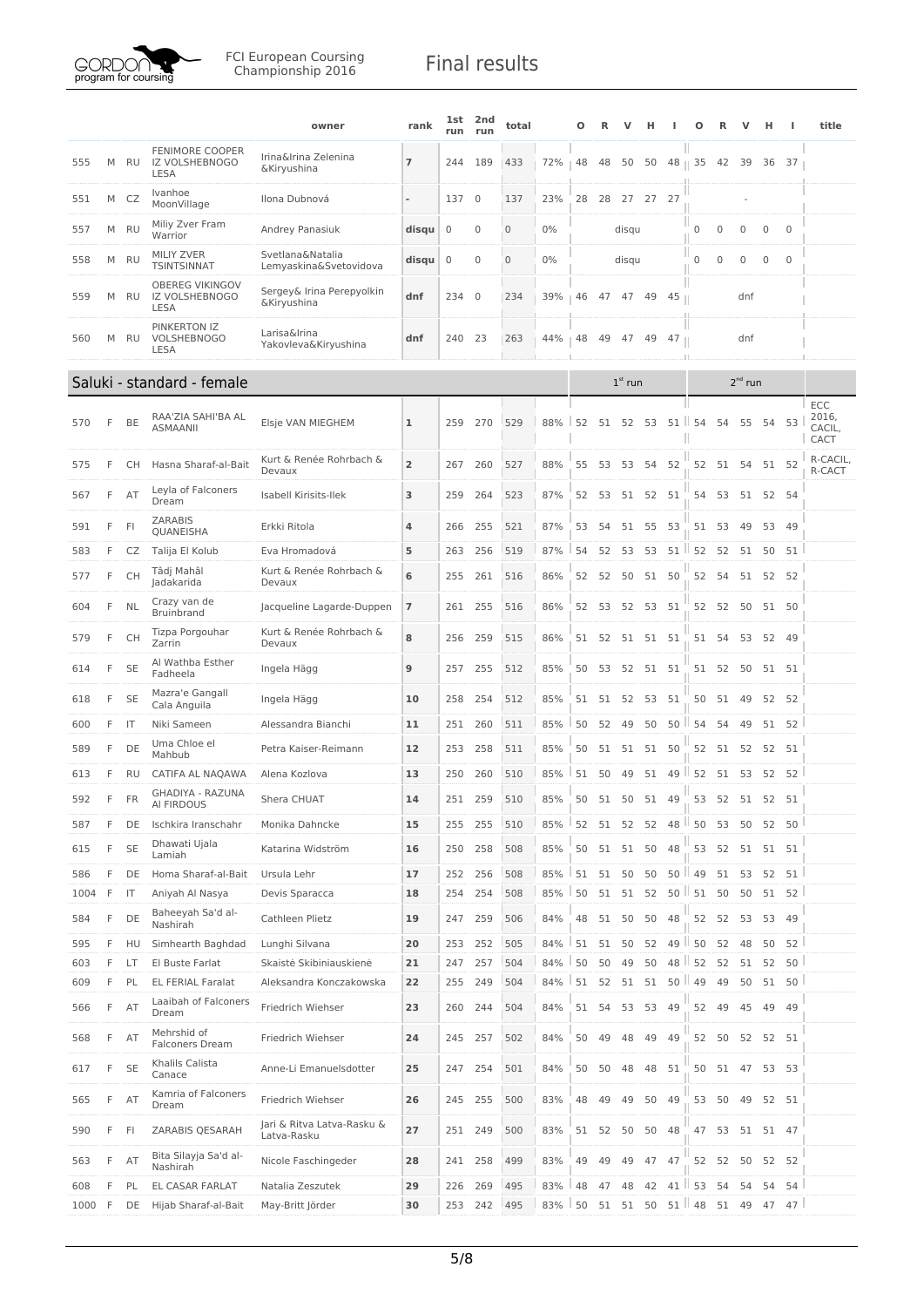

|     |   |           |                                                   | owner                                               | rank | 1st<br>run | 2nd<br>run     | total |     | Ο  | R    | V           | н        |                   | О              | R            | v            | н            | J.           | title                          |
|-----|---|-----------|---------------------------------------------------|-----------------------------------------------------|------|------------|----------------|-------|-----|----|------|-------------|----------|-------------------|----------------|--------------|--------------|--------------|--------------|--------------------------------|
| 581 | F | CZ        | <b>GHAMSEH GOLNAZ</b><br>Danone                   | Gabriela Holánková                                  | 31   | 238        | 253            | 491   | 82% | 48 | 48   | 46          | 49       | 47                | 51             | 48           | 50           | 53           | 51           |                                |
| 572 | F | BE        | <b>VOLGAI'AS ISIS</b>                             | Elsje VAN MIEGHEM                                   | 32   | 247        | 244            | 491   | 82% | 48 | 50   | 50          | 49       | 50                | 51             | 47           | 50           | 47           | 49           |                                |
| 602 | F | IT        | Shah Mat Sherazade                                | Alberto Banderali                                   | 33   | 248        | 243            | 491   | 82% | 49 | 51   | 49          | 50       | 49                | 45             | 49           | 49           | 51           | 49           |                                |
| 594 | F | HU        | Arshan Anais                                      | Rita Gede                                           | 34   | 253        | 237            | 490   | 82% | 50 | 50   | 51          | 52       |                   | 50   48        | 47           | 49           | 47           | 46           |                                |
| 612 | F | <b>RU</b> | <b>BASARAT KARIM</b><br><b>FLORISTANA</b>         | Elena Soboleva                                      | 35   | 235        | 254            | 489   | 82% | 47 | 48   | 45          | 48       | 47                | 52             | 51           | 49           | 51           | 51           |                                |
| 601 | F | IT        | <b>Rim Muezu</b>                                  | Simone Banderali                                    | 36   | 253        | 236            | 489   | 82% | 50 | 50   | 51          | 51       | $51 \,$   42      |                | 49           | 48           | 48           | 49           |                                |
| 593 | F | <b>FR</b> | CH. ESADI - PERSIS<br>AI FIRDOUS                  | Shera CHUAT                                         | 37   | 237        | 250            | 487   | 81% | 46 | 48   | 48          | 48       | 47                | 51             | 48           | 51           | 50           | 50           |                                |
| 616 | F | <b>SE</b> | Dhawati Unaza Bint<br>Rafiiga                     | Katarina Widström                                   | 38   | 243        | 244            | 487   | 81% | 48 | 48   | 49          | 49       | 49                | 46             | 50           | 49           | 49           | 50           |                                |
| 588 | F | DE        | Paschdou's Begum                                  | Wilfried Bormacher                                  | 39   | 233        | 253            | 486   | 81% | 48 | 47   | 46          | 46       | 46<br>ш           | 48             | 51           | 49           | 53           | 52           |                                |
| 610 | F | PL        | <b>LATISHA SANNATIS</b>                           | Natalia Zeszutek                                    | 40   | 239        | 247            | 486   | 81% | 48 | 49   | 49          | 45       | 48                | $\parallel$ 51 | 51           | 50           | 50           | 45           |                                |
| 571 | F | BE        | SIMHEART ZUCCA<br>ZIYADAH AT TADJ<br><b>MAHAL</b> | Sylvie COUNESON                                     | 41   | 259        | 225            | 484   | 81% | 52 | - 53 | 51          | 53       | $50 \parallel 44$ |                | 47           | 48           | 45           | 41           |                                |
| 606 | F | PL        | <b>AZADEH SARANI</b><br><b>KAMBIZES</b>           | Barbara Zemła                                       | 42   | 236        | 247            | 483   | 81% | 46 | 48   | 47          | 50       | 45                | 50             | 49           | 49           | 49           | 50           |                                |
| 598 | F | IT        | Cabiria                                           | Maura Canovaro                                      | 43   | 236        | 246            | 482   | 80% | 49 | 49   | 47          | 46       | 45<br>ш           | 49             | 49           | 51           | 48           | 49           |                                |
| 611 | F | PL        | TA'ZIM FARAZA<br><b>FADILAH</b>                   | Natalia Zeszutek                                    | 44   | 253        | 229            | 482   | 80% | 50 | 49   | 52          | 49       | 53                | 40             | 50           | 47           | 46           | 46           |                                |
| 574 | F | CH.       | Hajar Sharaf-al-Bait                              | Kurt & Renée Rohrbach &<br>Devaux                   | 45   | 257        | 224            | 481   | 80% | 52 | 51   | 52          |          | 52 50             | 33             | 47           | 47           | 49           | 48           |                                |
| 569 | F | BE        | JAYA OUIJA HADI EL<br><b>BASHER</b>               | Henk VAN DER LICHTE                                 | 46   | 232        | 247            | 479   | 80% | 47 | 47   | 46          | 45       | 47                | 51             | 51           | 51           | 46           | - 48         |                                |
| 619 | F | <b>SE</b> | Mazraé Gangall<br>Cheyenne Wyoming                | Anne-Li Emanuelsdotter                              | 47   | 237        | 238            | 475   | 79% | 47 | 48   | 46          | 48       | 48                | 48             | 50           | 44           | 50           | 46           |                                |
| 605 | F | <b>NL</b> | Emina Emel Al<br>Djiibaajah                       | Dini/Gineke/Sabine Zijlstra-<br>Albers/Nijkamp/Horn | 48   | 250        | 225            | 475   | 79% | 48 | 49   | 50          | 52       | 51                | 46             | 51           | 36           | 42           | 50           |                                |
| 582 | F | CZ        | Salome El Kolub                                   | Eva Hromadová                                       | 49   | 221        | 244            | 465   | 78% | 44 | 46   | 44          | 43       | 44                | 47             | 49           | 51           | 51           | 46           |                                |
| 580 | F | CZ        | Asma Al Nasya                                     | Hana Bednaříková                                    | 50   | 224        | 239            | 463   | 77% | 45 | 47   | 44          | 44       | 44                | 49             | 48           | 46           | 45           | 51           |                                |
| 564 | F | AT        | Davu Jumanji<br>Gharzia                           | Christine Högl                                      | 51   | 233        | 225            | 458   | 76% | 45 | 48   | 47          | 47       | 46                | 45             | 49           | 44           | 46           | 41           |                                |
| 576 | F | СH        | Humairah Sharaf-al-<br>Bait                       | Kurt & Renée Rohrbach &<br>Devaux                   | 52   | 187        | $\overline{0}$ | 187   | 31% | 37 | 37   | 37          | 38       | 38                | $\mathbf 0$    | $\mathbf{0}$ | $\mathbf 0$  | $\mathbf{0}$ | $\mathbf{0}$ |                                |
| 607 | F | PL        | <b>BUDJINTAYJA</b><br>Maysoona's                  | Iolanta Gruber                                      | dns  | 240        | $\overline{0}$ | 240   | 40% | 48 | 49   | 46          | 50       | 47                |                |              | dns          |              |              |                                |
|     |   |           | Saluki - standard - male                          |                                                     |      |            |                |       |     |    |      | $1st$ run   |          |                   |                |              | $2^{nd}$ run |              |              |                                |
| 666 | М | SE        | Afifa Ataya                                       | Carina & Linnéa Andersson                           | 1    | 258        | 270            | 528   | 88% | 52 |      | 51 52       | 52       |                   | $51$   55 54   |              | 54           | 53           | 54           | ECC<br>2016,<br>CACIL,<br>CACT |
| 623 | М | AT        | Layth of Falconers<br>Dream                       | Elke Lichtenegger                                   | 2    | 262        | 266            | 528   | 88% |    |      | 51 53 52 54 |          | 52                | 54             | 52           | 54           |              | 52 54        | R-CACIL,<br>R-CACT             |
| 652 | M | - IT      | Shah Mat Uajid                                    | Alessandro Marchesi                                 | 3    | 251        | 272            | 523   | 87% | 50 | 51   | 50          | 51       | 49 55             |                | 55           | 54           | 54           | 54           |                                |
| 639 | M | DE        | Ila Iranschahr                                    | Monika Dahncke                                      | 4    | 258        | 265            | 523   | 87% | 52 | 51   | 51          | 53       | 51                | 53             | 53           | 54           | 53           | 52           |                                |
| 629 | М | BE        | LAHATPAR HADI EL<br><b>BASHER</b>                 | Henk VAN DER LICHTE                                 | 5    | 256        | 266            | 522   | 87% | 52 |      | 51 50       | 53       | 50                | 54             | 53           | 52           | 54           | 53           |                                |
| 634 | М | <b>CH</b> | Q'Ahzam Tab'i Al<br>Asmaanii                      | Maria-Teresa Alcántara                              | 6    | 258        | 264            | 522   | 87% | 50 | 53   | 51 53 51    |          |                   | 51             | 53           | 53           | 54           | 53           |                                |
| 645 | М | FI        | ZARABIS OLDOOZ                                    | Seija & Jarmo Lehmusto &<br>Lehmusto                | 7    | 260        | 261            | 521   | 87% | 52 | 53   | 52          |          | 53 50             | 53             |              | 51 50        |              | 53 54        |                                |
| 646 | М | F         | ZARABIS QUADRE                                    | Seija & Jarmo Lehmusto &<br>Lehmusto                | 8    | 247        | 271            | 518   | 86% | 49 | 50   | 50          | 49       | 49                | 55             | 54           | 51           | 56           | 55           |                                |
| 622 |   | M AT      | Khaled of Falconers<br>Dream                      | Silvia Gugganig Silvia                              | 9    | 253        | 265            | 518   | 86% | 52 | 50   | 50          |          | 51 50             | 54             | 54           | 52           |              | 52 53        |                                |
| 632 | М | <b>CH</b> | Doubletime's Red<br>Pepper                        | Cecile Schachtler                                   | 10   | 263        | 255            | 518   | 86% | 53 | 54   | 51          |          | 53 52             | 53             | 52           | 49           | 52           | 49           |                                |
| 657 |   | M NL      | Mohdjaheri al-Safi                                | Henriette van Bodengraven                           | 11   | 266        | 252            | 518   | 86% | 55 | 52   | 53          | 54       | 52<br>ш           | 51             |              | 51 49        |              | 51 50        |                                |
| 638 | М | DE        | Davu Jumanji<br>F'Tooraj                          | Helmut Schmidt                                      | 12   | 262        | 255            | 517   | 86% | 52 | 52   | - 54        | 52       | 52                | 52             | 53           | 51           | 50           | 49           |                                |
| 662 |   | M PL      | <b>BUSKADJY</b><br>Maysooona's                    | Jolanta Gruber                                      | 13   | 254        | 262            | 516   | 86% | 50 | 49   |             | 51 52 52 |                   |                | 52 53        | 54           |              | 54 49        |                                |
|     |   |           | Ru'shan Ja'mal Al                                 |                                                     |      |            |                |       |     |    |      |             |          |                   |                |              |              |              |              |                                |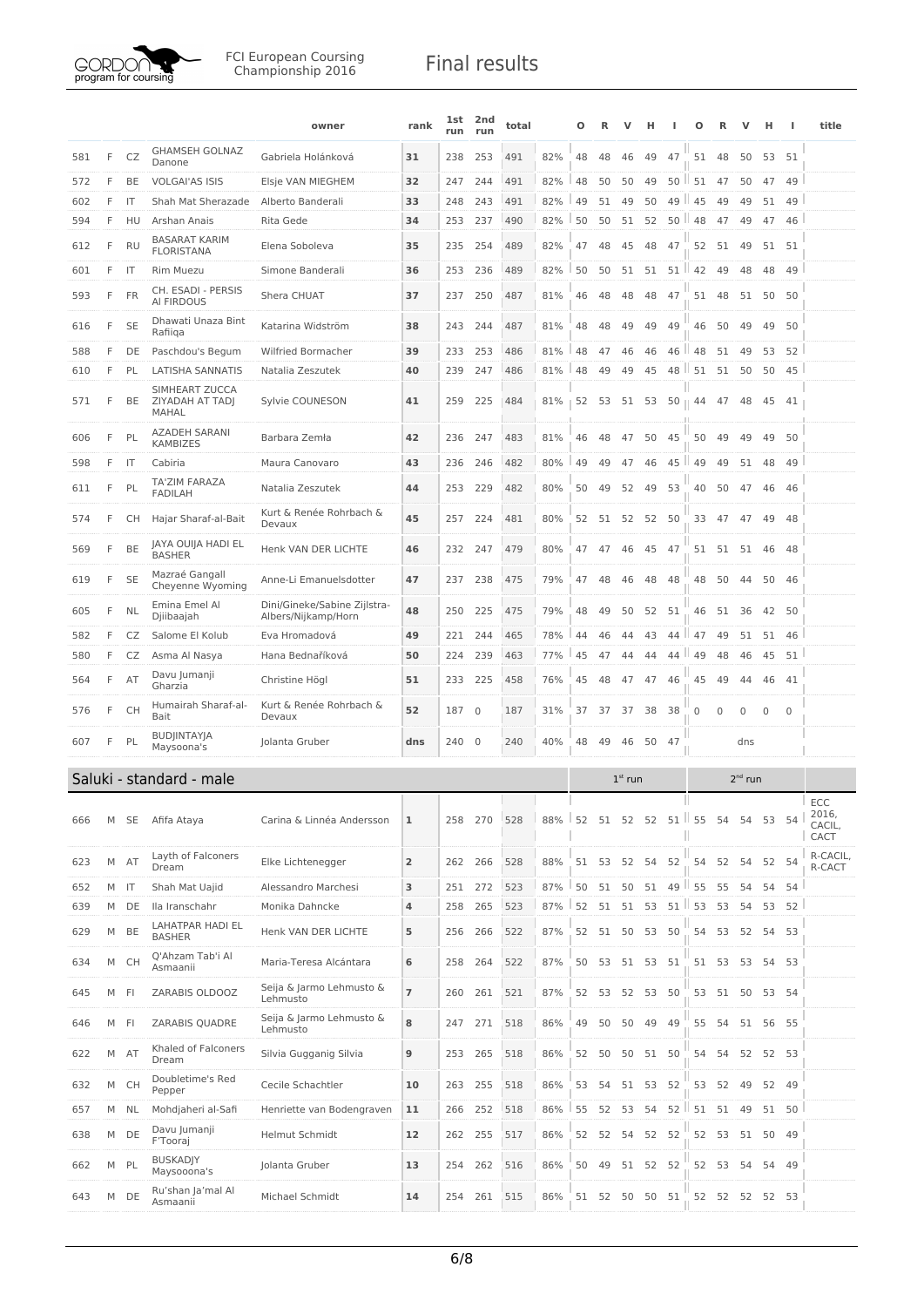

|      |   |           |                                                        | owner                                     | rank  | 1st<br>run  | 2nd<br>run  | total |       | Ω  | R  | v           | н  |                  | Ω                 | R     |              | н           |             | title |
|------|---|-----------|--------------------------------------------------------|-------------------------------------------|-------|-------------|-------------|-------|-------|----|----|-------------|----|------------------|-------------------|-------|--------------|-------------|-------------|-------|
| 668  | M | <b>SE</b> | <b>RED HAWKS QASIM</b><br><b>SAMIR</b>                 | Benny Wallin                              | 15    | 258         | 256         | 514   | 86%   | 51 | 52 | 52          | 53 | 50               | 51                | 53    | 51           | 51          | 50          |       |
| 637  | M | CZ        | Futun Al Zahra                                         | Martina Ryslerová                         | 16    | 249         | 263         | 512   | 85%   | 50 | 52 | 49          | 49 |                  | $49$   53         | 53    | 52           | 54          | 51          |       |
| 658  | M | NL        | Tizpa Porgouhar<br>Isfandiyar                          | Henriette van Bodengraven                 | 17    | 251         | 261         | 512   | 85%   | 50 |    | 51 52       | 50 | 48               | 54                | 53    | 50           | 52          | 52          |       |
| 655  | M | <b>NL</b> | Djami van de<br><b>Bruinbrand</b>                      | Jacqueline Lagarde-Duppen                 | 18    | 252         | 260         | 512   | 85%   | 51 | 49 | 50          | 52 | 50               | 54                | 53    | 50           |             | 51 52       |       |
| 630  | M | BE        | LIRONPILI HADI EL<br><b>BASHER</b>                     | Henk VAN DER LICHTE                       | 19    | 250         | 261         | 511   | 85%   | 51 | 49 | 49          | 50 | 51               | 53                | 53    | 50           | 52          | 53          |       |
| 625  | M | AT        | Laziz of Falconers<br>Dream                            | Friedrich Wiehser                         | 20    | 253         | 258         | 511   | 85%   | 50 | 50 | 51          | 53 | 49               | 51                | 52    | 48           | 53          | 54          |       |
| 640  | M | DE        | Ilam Shah el Riad                                      | H.-Martin Giese                           | 21    | 244         | 266         | 510   | 85%   | 49 | 50 | 48          | 49 | 48 II            | 52                | 53    | 54           | 53          | 54          |       |
| 635  | M | CZ        | Almas Avatar Pinc                                      | Markéta Benešová                          | 22    | 254         | 256         | 510   | 85%   | 51 | 51 | 51          | 51 | $50$ $\parallel$ | 52                | 51    | 50           | 52          | 51          |       |
| 621  | M | AT        | anis avatar pinc                                       | edith reitter mag.                        | 23    | 240         | 269         | 509   | 85%   | 48 | 50 | 47          | 47 |                  | 48 53             | 53    | 53           | 55          | 55          |       |
| 665  | M | <b>RU</b> | <b>DIOSKURY ARAKS</b><br><b>ALLOUS</b>                 | Elena Vorobyeva&Tarkhov                   | 24    | 248         | 261         | 509   | 85%   | 50 | 50 | 49          | 49 | 50               | 51                | 50    | 53           | 53          | 54          |       |
| 654  | M | NL        | Darayavanush van<br>de Bruinbrand                      | Henriette van Bodengraven                 | 25    | 253         | 256         | 509   | 85%   | 50 | 50 | 50          | 52 | 51               |                   | 52 52 | 50           |             | 52 50       |       |
| 667  | M | <b>SE</b> | Lubab Al Kadam<br><b>Avalon Furat</b>                  | Ingrid Färnhök                            | 26    | 254         | 255         | 509   | 85%   | 52 |    | 51 53       | 50 | 48               | 48                | 53    | 50           | 56          | 48          |       |
| 659  | M | PL        | AL. SARIF KAMBIZES                                     | Barbara Zemła                             | 27    | 251         | 257         | 508   | 85%   | 50 | 49 | 50          | 51 | 51               | 52                | 53    | 50           | 51          | 51          |       |
| 647  | M | FR        | ILYAS - USHAS AI<br><b>FIRDOUS</b>                     | Shera CHUAT                               | 28    | 252         | 255         | 507   | 85%   | 50 | 50 | 51          | 52 | 49               | 50                | 52    | 50           | 52          | 51          |       |
| 663  |   | M PL      | <b>EL TORO Farlat</b>                                  | Michał Łuczak                             | 29    | 240         | 266         | 506   | 84%   | 48 | 49 | 48          | 48 | $47$             | 53                | 54    | 53           | 53          | 53          |       |
| 670  | M | <b>SE</b> | <b>SHAMALI IMRAM</b><br><b>NADIR IBN RAADIN</b>        | Benny Wallin                              | 30    | 249         | 257         | 506   | 84%   | 49 | 50 | 51          | 50 | 49               | 52                | 51    | 50           | 51          | 53          |       |
| 664  | M | PL        | ZARGAN<br>Maysoona's                                   | Jolanta Gruber                            | 31    | 246         | 258         | 504   | 84%   | 51 | 51 | 48          | 48 | 48               | 53                | 53    | 50           | 52          | 50          |       |
| 636  | M | CZ        | Ayman Deluca<br>Moravia                                | Hana Kopecká                              | 32    | 250         | 253         | 503   | 84%   | 51 | 51 | 50          | 49 | 49               | 50                | 50    | 48           | 54          | 51          |       |
| 624  | M | AT        | Layyin of Falconers<br>Dream                           | Friedrich Wiehser                         | 33    | 251         | 252         | 503   | 84%   | 52 | 51 | 51          | 50 | 47               | 45                | 53    | 51 55 48     |             |             |       |
| 631  | M | <b>CH</b> | Doubletime's Matrix<br>Revolutions                     | Maria-Teresa Alcántara                    | 34    | 243         | 259         | 502   | 84%   | 49 | 49 | 48          | 48 | 49               | 52                | 53    | 51 53 50     |             |             |       |
| 642  | M | DE        | Neema-Khan Y-<br>Shirvan                               | H.-Martin Giese                           | 35    | 246         | 256         | 502   | 84%   | 49 | 49 | 50          | 50 | 48               | 52                | 52    | 52           | 51          | 49          |       |
| 620  |   | M AT      | <b>AL'SALIM Kambizes</b>                               | Sabine Schreiber                          | 36    | 241         | 260         | 501   | 84%   | 48 | 48 | 48          | 49 | 48               | 52                | 52    | 52           | 52          | 52          |       |
| 644  | M | FI        | <b>KHRONOS MIN AL</b><br>ASIFE                         | Ritva & Jari Latva-Rasku &<br>Latva-Rasku | 37    | 249         | 252         | 501   | 84%   | 49 | 50 | 50          | 50 | 50               | 46                | 52    | 51           |             | 52 51       |       |
| 633  |   | M CH      | Harun Sharaf-al-Bait                                   | Kurt & Renée Rohrbach &<br>Devaux         | 38    | 255         | 242         | 497   | 83%   | 51 |    | 51 52 52 49 |    |                  | 48                |       | 51 48 51 44  |             |             |       |
| 628  | M | BE        | HIRAD SHARAF-AL-<br><b>BAIT</b>                        | Jean-Paul TARDIER                         | 39    | 244         | 252         | 496   | 83%   | 49 | 49 | 48          | 50 | 48               | 51                | 50    | 50           | 49          | 52          |       |
| 671  | M | <b>SE</b> | Yashars Esteban                                        | Agnes Malmström                           | 40    | 237         | 258         | 495   | 83%   | 47 | 48 | 47          | 47 | 48               | ш<br>50           | 52    | 52           | 52          | 52          |       |
| 653  | M | IT        | Shah Mat Vares                                         | Alessandro Marchesi                       | 41    | 251         | 241         | 492   | 82%   | 51 | 51 | 50          | 50 | 49               | ш<br>50           | 49    | 48           | 48          | 46          |       |
| 649  | M | HU        | Sivatagi Tündérek<br>Aramis                            | Lunghi Silvana                            | 42    | 238         | 253         | 491   | 82%   | 46 | 48 | 48          | 49 | 47               | 49                | 51    | 52           |             | 52 49       |       |
| 626  | M | BE        | <b>GARAY FARDOS EL</b><br>ARAB                         | Jean-Paul TARDIER                         | 43    | 235         | 255         | 490   | 82%   | 47 | 47 | 48          | 47 | 46               |                   | 51 51 | 49           |             | 53 51       |       |
| 1010 |   | M SE      | SHAMALI JAYED<br><b>TAFAR IBN ABU</b><br><b>SHAMAH</b> | Benny Wallin                              | 44    | 240         | 250         | 490   | 82%   | 48 | 49 | 47          | 48 |                  | 48    50          | 52    | - 49         |             | 48 51       |       |
| 627  | M | BE        | <b>GUSCHTAA FARDOS</b><br><b>EL ARAB</b>               | Jean-Paul TARDIER                         | 45    | 240         | 238         | 478   | 80%   | 50 | 49 | 46          | 47 | 48               | 48                | 48    | 49           | 48          | 45          |       |
| 672  | M | <b>SK</b> | Badar Al-Najir                                         | Mikuláš Kevély                            | 46    | 207         | 246         | 453   | 76%   | 44 | 43 | 42          | 38 |                  | 40 $\parallel$ 49 | 49    | 49           | 49          | 50          |       |
| 648  | M | HU        | Fareed Al Zahra                                        | Mónika Kovács                             | dnf   | 236         | $\mathbf 0$ | 236   | 39%   | 50 | 49 | 49          | 45 | 43               |                   |       | dnf          |             |             |       |
| 650  | M | IT        | Farruk                                                 | Simone Banderali                          | dnf   | 204         | $\mathbf 0$ | 204   | 34%   | 42 | 42 | 42          | 38 | 40               |                   |       | dnf          |             |             |       |
| 656  | M | NL        | Mithrandir Min Al<br>Asife                             | Henriette van Bodengraven                 | dns   | 257         | $\mathbf 0$ | 257   | 43%   | 51 | 53 | 52          | 51 | 50               |                   |       | dns          |             |             |       |
| 660  | M | PL        | ARABICA BASIM                                          | Anna, Diana Laskowska,<br>Andrysiak       | disqu | $\mathbf 0$ | 0           | 0     | $0\%$ |    |    | disqu       |    |                  | $\mathbf 0$       | 0     | $\mathbf 0$  | $\mathbf 0$ | $\mathbf 0$ |       |
| 661  | M | PL        | ASHRAB ABKABUD<br>Maysoona's                           | Jolanta Gruber                            | disqu | 250 0       |             | 250   | 42%   | 49 |    | 52 50 50    |    | 49               |                   |       | disqu        |             |             |       |
|      |   |           | Sloughi - standard - female                            |                                           |       |             |             |       |       |    |    | $1st$ run   |    |                  |                   |       | $2^{nd}$ run |             |             |       |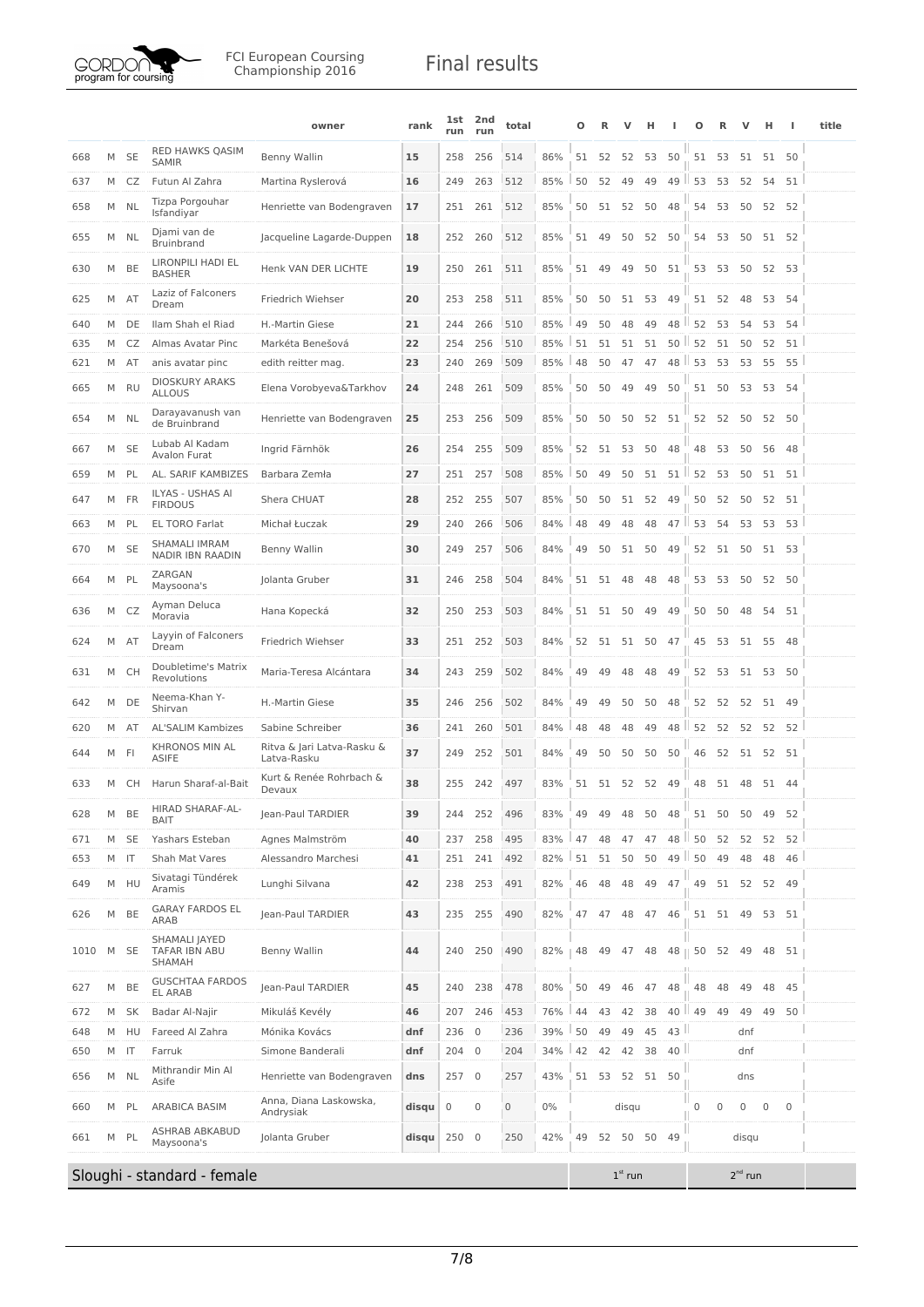

|     |   |           |                                                               | owner                                | rank           | <b>1st</b><br>run | 2nd<br>run  | total |     | О  | R  | v         | н     |                  | Ω  | R  |              | н        |       | title                          |
|-----|---|-----------|---------------------------------------------------------------|--------------------------------------|----------------|-------------------|-------------|-------|-----|----|----|-----------|-------|------------------|----|----|--------------|----------|-------|--------------------------------|
| 685 | F | <b>SK</b> | Bedouine Balkan<br>Sighthound                                 | Ivan Pádej                           | 1              | 270               | 244         | 514   | 86% | 54 | 55 | 56        | 53    | 52   49<br>Ш     |    | 51 | 45           | 49       | 50    | ECC<br>2016,<br>CACIL,<br>CACT |
| 682 | F | F         | <b>ISIS EL NELIAPILAN</b><br>DE LA BERONDIERE                 | Arja & Maija Kettunen &<br>Pakarinen | $\overline{2}$ | 262               | 249         | 511   | 85% | 52 | 53 | 55        | 51    | 51               | 49 | 50 | 50           |          | 51 49 | R-CACIL,<br>R-CACT             |
| 675 | F | CH        | Tala-al Neyla min<br>Alamira al Zarifa                        | Irene + Thomas Schrempp              | 3              | 262               | 244         | 506   | 84% | 53 | 52 | 54        | 53    | 50               | 48 | 50 | 48           | 49       | - 49  |                                |
| 677 | F | CZ        | Ula Rašaja Bohemia<br>Genao                                   | Věra Malátková                       | 4              | 261               | 242         | 503   | 84% | 51 | 51 | 54        | 53    | 52               | 49 | 50 | 48           | 47       | 48    |                                |
| 679 | F | CZ        | Zahra Bohemia<br>Genao                                        | Věra Malátková                       | 5              | 249               | 240         | 489   | 82% | 49 | 51 | 50        | 51    | 48               | 47 | 48 | 49           | 48       | 48    |                                |
| 673 | F | BE        | <b>HALEEMA EL</b><br><b>BACHRA DE LA</b><br><b>BERONDIERE</b> | Nicole DOHET CLAESSENS               | 6              | 254               | 231         | 485   | 81% | 49 | 51 | 54        | 53    | $47$             | 45 | 47 | 48           | 46       | -45   |                                |
| 678 | F | CZ        | Usamya Rašaja<br>Bohemia Genao                                | Věra Malátková                       | $\overline{7}$ | 241               | 230         | 471   | 79% | 47 | 50 | 51        | 48    | 45               | 47 | 46 | 44           | 45 48    |       |                                |
| 674 | F | BE        | IZIA EL WASSIMA DE<br>LA BERONDIERE                           | Nicole DOHET CLAESSENS               | 8              | 256               | 212         | 468   | 78% | 50 | 51 | 53        | 52    | 50               | 41 | 46 | 43           |          | 41 41 |                                |
| 681 | F | FI        | HARANI EL NADIYA<br>DE LA BERONDIERE                          | Tiia Kaitala                         | ÷,             | 137               | $\mathbf 0$ | 137   | 23% | 28 | 28 | 27        | 27 27 |                  |    |    |              |          |       |                                |
|     |   |           |                                                               |                                      |                |                   |             |       |     |    |    |           |       |                  |    |    |              |          |       |                                |
|     |   |           |                                                               |                                      |                |                   |             |       |     |    |    | $1st$ run |       |                  |    |    | $2^{nd}$ run |          |       |                                |
| 693 | M | DE        | Sloughi - standard - male<br>Ghanem Ksar<br>Ghilane           | Isabell Gasparini-Pasedag            | $\mathbf{1}$   | 265               | 254         | 519   | 87% | 51 | 53 | 54        | 55    | $52$   $52$<br>Ш |    | 51 |              | 47 53 51 |       | ECC<br>2016,<br>CACIL,<br>CACT |
| 694 | M | -FI       | HAKEEM EL DJEBEL<br>DE LA BERONDIERE                          | Ulla Mäkinen                         | $\overline{2}$ | 266               | 250         | 516   | 86% | 53 | 52 | 54        | 54    | 53               | 50 | 48 | 51           | 51 50    |       | R-CACIL,<br>R-CACT             |
| 696 | M | <b>SK</b> | Bomani Balkan<br>Sighthound                                   | Mária Velická                        | 3              | 265               | 245         | 510   | 85% | 52 | 54 | 53        | 54    | 52               | 49 | 49 | 49           | 49       | 49    |                                |
| 688 | M | BE        | HADDIR EL KHEL DE<br><b>LA BERONDIERE</b>                     | Nicole DOHET CLAESSENS               | 4              | 270               | 239         | 509   | 85% | 54 | 54 | 54        | 55    | 53               | 49 | 50 | 46           | 49       | - 45  |                                |
| 695 | M | <b>NL</b> | Gabr Ghazelle Ksar<br>Ghilane                                 | Els den Boer-Siebel                  | 5              | 257               | 214         | 471   | 79% | 50 | 52 | 53        | 52    | 50               | 41 | 46 | 45           | 41 41    |       |                                |
| 691 | M | DE        | Djebel Mahanajim                                              | Sabine Schlenkrich                   | 6              | 252               | 214         | 466   | 78% | 50 | 51 | 53        | 50    | $48$   $42$      |    | 45 | 43           | 43       | 41    |                                |
| 686 | M | BE        | <b>ASARAB AL</b><br>ASAWAD AZROU<br><b>IMRAN</b>              | Michel VRANCKEN                      | $\overline{7}$ | 240               | 222         | 462   | 77% | 46 | 50 |           |       | 51 47 46    43   |    | 48 | 45           | 44       | 42    |                                |
| 687 | M | BE        | <b>ASARAB AL</b><br>ASAWAD AZROU<br><b>IZZAT</b>              | Jean-Paul TARDIER                    | 8              | 245               | 200         | 445   | 74% | 47 | 51 |           |       | 52 49 46    36   |    | 48 | 42           | 38       | - 36  |                                |
| 690 | M | CZ        | Vahab Bohemia<br>Genao                                        | Věra Malátková                       | 9              | 255               | 187         | 442   | 74% | 50 | 51 | 54        | 51    | 49               | 36 |    | 42 37        | 38 34    |       |                                |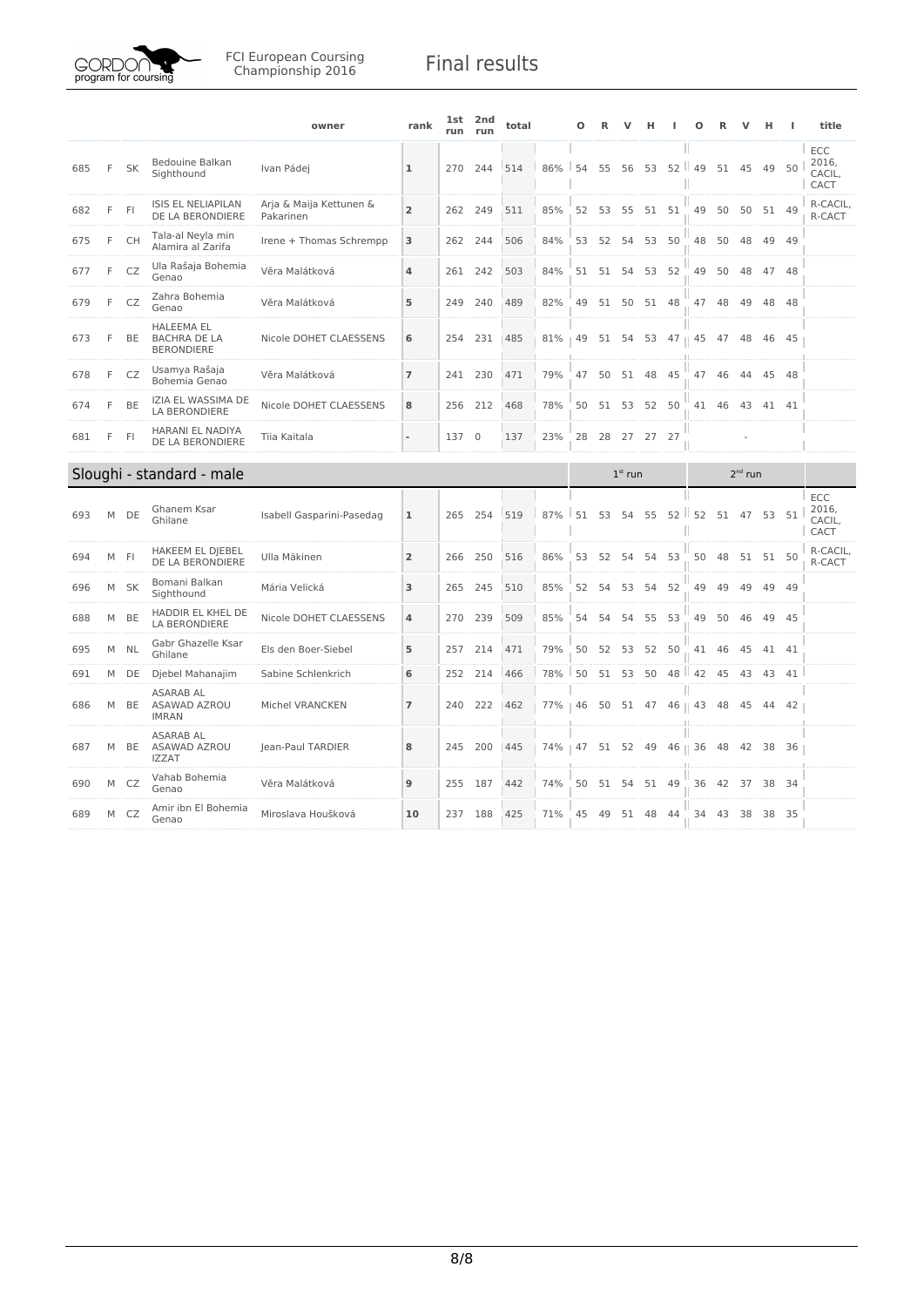O - obratnosť - agility / R - rýchlosť - speed / V - vytrvalosť - endurance / H - horlivosť - enthusiasm / I - inteligencia - intelligence

|        |   |                |                                              | owner                         | rank                     | lst<br>run | 2nd<br>run | total |        | Ω  |    |           | н     |          | Ω              |    | ν            | н            |             | title                          |
|--------|---|----------------|----------------------------------------------|-------------------------------|--------------------------|------------|------------|-------|--------|----|----|-----------|-------|----------|----------------|----|--------------|--------------|-------------|--------------------------------|
|        |   |                | Afghan hound - standard - female             |                               |                          |            |            |       |        |    |    | $1st$ run |       |          |                |    | $2^{nd}$ run |              |             |                                |
| 697    | F | AT             | Alfajiri Amira                               | Horvath Andrea                | ı                        | 255        | 261        | 516   | 86%    | 51 | 53 | 50        | 51    |          | $50$   52      | 52 | 52           | 53           | 52          | ECC<br>2016,<br>CACIL,<br>CACT |
| 1013   | F | DE             | Bishana el Qasir                             | Hildegard Enge                | $\overline{2}$           | 253        | 259        | 512   | 85%    | 51 | 52 | 50        |       | 51 49    | 51             | 54 | 49           |              | 54 51       | R-CACIL,<br>R-CACT             |
| 707    | F | DE             | Mirjana nam<br>mana Baschy                   | Wolfgang Hoffmann             | 3                        | 251        | 256        | 507   | 85%    | 47 | 52 |           | 51 52 | 49       | 49             | 54 | 52           |              | 52 49       |                                |
| 704    | F | DE             | Binesh el Qasir                              | Hildegard Enge                | 4                        | 249        | 257        | 506   | 84%    | 50 | 51 | 49        | 49    |          | $50$ $151$     | 54 | 50           | 50           | 52          |                                |
| 706    | F | DE             | Marany nam<br>mana Baschy                    | Wolfgang Hoffmann             | 5                        | 237        | 260        | 497   | 83%    | 47 | 49 | 48        | 48    | 45       | 53             | 53 | 51           | 52           | 51          |                                |
| 718    | F | IT             | Pasoadelante<br><b>Brivido Divino</b>        | Manuela Piseroni              | 6                        | 243        | 254        | 497   | 83%    | 44 | 51 | 50        | 51    | 47       | 51             | 53 | 49           |              | 50 51       |                                |
| 709    | F | DE             | Paschdou's Asrah                             | Daniela Bormacher             | $\overline{ }$           | 239        | 257        | 496   | 83%    | 45 | 50 | 47        | 49    | 48       | 52             | 54 | 50           | 51           | 50          |                                |
| 727    | F | SK             | Victoria<br>Gandamak<br>Slovakia             | Alex Bezák                    | 8                        | 248        | 248        | 496   | 83%    | 50 | 49 | 51        | 49    | 49       | 49             | 49 | 50           | 50           | 50          |                                |
| 716    | F | IT             | Lucy In the Sky<br>With Diamonds             | Vanila Sguardo                | 9                        | 250        | 246        | 496   | 83%    | 50 | 51 | 49        | 51    | 49       | 49             | 50 | 49           | 49           | 49          |                                |
| 724    | F | <b>SE</b>      | Vindaloo Love U                              | Sofia Lindh                   | 10                       | 250        | 245        | 495   | 83%    | 50 | 51 | 51        | 50    | 48       | $\parallel$ 48 | 51 | 47           | 50           | 49          |                                |
| 1012   | F | AT             | Esahda Du-Sa'Lal                             | Ille Rottraut                 | 11                       | 244        | 247        | 491   | 82%    | 49 | 50 | 50        | 46    |          | $49$   $48$    | 50 | 50           | 49           | 50          |                                |
| 725    | F | <b>SE</b>      | Vindaloo Magic U                             | Helena Wiström                | 12                       | 240        | 250        | 490   | 82%    | 47 | 50 | 48        | 46    |          | $49$   50      | 51 | 49           | 50           | 50          |                                |
| 726    | F | <b>SK</b>      | Bahirra Juwel von<br>Persien                 | Katarína Chupeková            | 13                       | 249        | 241        | 490   | 82%    | 51 | 48 | 50        | 49    | 51       | 47             | 47 | 49           | 49           | 49          |                                |
| 698    | F | AT             | Ana-shakti's<br>Belinay                      | Andrea Horvath                | 14                       | 246        | 243        | 489   | 82%    | 48 | 50 | 50        | 49    | 49       | 48             | 48 | 48           | 50           | 49          |                                |
| 722    | F | PL             | <b>AGHA DJARI'S</b><br><b>BLACK EYED PEA</b> | Anna Skowrońska-<br>Kocięcka  | 15                       |            | 241 244    | 485   | 81%    | 47 | 48 | 49        | 49    | 48       | 49             | 50 | 46           | 49           | 50          |                                |
| 723    | F | <b>SE</b>      | Awbari Take A<br>Bow                         | Annica Lindholm               | 16                       | 235        | 244        | 479   | 80%    | 48 | 44 | 48        | 47    | 48       | 49             | 48 | 47           |              | 49 51       |                                |
| 701    | F | AT             | Fairy Dea El Gran<br>Matador                 | Reinhard Gutwenger            | 17                       | 242        | 233        | 475   | 79%    | 47 | 47 | 50        | 49    | 49       | 46             | 47 | 49           |              | 47 44       |                                |
| 721    | F | NL             | Dalisha van de<br><b>Bremmen</b>             | Mies de Corte                 | 18                       | 222        | 247        | 469   | 78%    | 41 | 49 | 47        | 47    | 38       | 48             | 51 | 50           |              | 50 48       |                                |
| 710    | F | DE             | Turkuman Bodh-<br>Gaya Dana                  | Lutz Meiert                   | 19                       | 224        | 244        | 468   | 78%    | 42 | 48 | 47        | 48    | 39       | 49             | 49 | 48           | 50           | 48          |                                |
| 708    | F | DE             | Paschdou's Adjani                            | Noel Haidle                   | 20                       | 228        | 240        | 468   | 78%    | 41 | 49 | 49        | 47    | 42<br>H. | 44             | 52 | 52           | 48           | 44          |                                |
| 699    | F | AT             | Angie v.d.<br><b>Bremmen</b>                 | Gerhard und Maria<br>Höbinger | 21                       | 229        | 237        | 466   | 78%    | 42 | 48 | 49        | 47    | 43       | 45             | 50 | 50           |              | 47 45       |                                |
| 702    | F | AT             | Farah Diba El<br><b>Gran Matador</b>         | Reinhard Gutwenger            | dnf                      | 0          | 0          | 0     | $0\%$  |    |    | dnf       |       |          | Ш<br>0         | 0  | $\mathbf{0}$ | $\mathbf{0}$ | $\mathbf 0$ |                                |
| 713    | F | HU             | Khau Carreras<br>Media                       | Zoltán Haller                 | $\overline{\phantom{a}}$ | 247 0      |            | 247   | 41%    | 50 | 50 | 49        | 49    | 49       |                |    |              |              |             |                                |
| 1015 F |   | $\mathsf{I}$   | Dietinger's Enfant<br>Charmant               | Enrico Scoziero               | dns                      | 227 0      |            | 227   | 38%    | 44 | 46 | 44        | 47    | 46       |                |    | dns          |              |             |                                |
|        |   |                | Afghan hound - standard - male               |                               |                          |            |            |       |        |    |    | $1st$ run |       |          |                |    | $2^{nd}$ run |              |             |                                |
|        |   |                |                                              |                               |                          |            |            |       |        |    |    |           |       |          |                |    |              |              |             | ECC                            |
| 737    | M | DE             | Alfajiri Amaroq                              | Rainer Schock                 | ı                        | 257        | 256        | 513   | 86%    | 53 | 52 | 51        | 51    | $50$     | 51             | 51 |              | 51 52 51     |             | 2016,<br>CACIL.<br>CACT        |
| 743    | M | F <sub>1</sub> | ZABAR                                        | Sami & Mia Suomela &<br>Salmi | $\overline{2}$           | 250        | 260        | 510   | 85%    | 49 | 52 | 49        | 51    | 49       | 50             | 54 | 52           | 53           | 51          | R-CACIL,<br>R-CACT             |
| 757    | М | PL             | Min el Marig KALIF                           | Krzysztof Gołębiowski         | 3                        | 253        | 257        | 510   | 85%    | 52 | 50 | 49        | 51    | 51       | 51             | 51 | 51           | 52           | 52          |                                |
| 739    | M | DE             | Bhanu el Qasir                               | Margot Burkhardt              | 4                        | 249        | 260        | 509   | 85%    | 49 | 51 | 51        | 50    |          | $48$   51      | 53 | 52           | 52           | 52          |                                |
| 754    | М | <b>NL</b>      | Azarang<br>Taikatalvi                        | John Alt                      | 5                        | 253        | 256        | 509   | 85%    | 52 | 53 | 49        | 51    | 48       | 50             |    |              | 51 51 52 52  |             |                                |
| 756    | M | <b>NL</b>      | Elvimosquito O<br><b>Belle Guaglione</b>     | Karin Alt-Nijsten             | 6                        | 253        | 255        | 508   | 85%    | 49 | 52 |           | 50 52 | 50       | 50             | 52 | 51           |              | 51 51       |                                |
| 734    | M | <b>CH</b>      | Paschdou's<br>Ahmad                          | Patrick Meier                 | $\overline{ }$           | 256        | 251        | 507   | 85%    | 51 | 53 |           | 51 52 | 49       | 50             | 52 | 49           |              | 50 50       |                                |
| 760    | M | <b>SE</b>      | Vindaloo Super U                             | Sofia Lindh                   | 8                        |            | 251 254    | 505   | $84\%$ | 50 | 50 | 51        | 50    |          | $50$ $151$     | 51 | 51           | 50           | 51          |                                |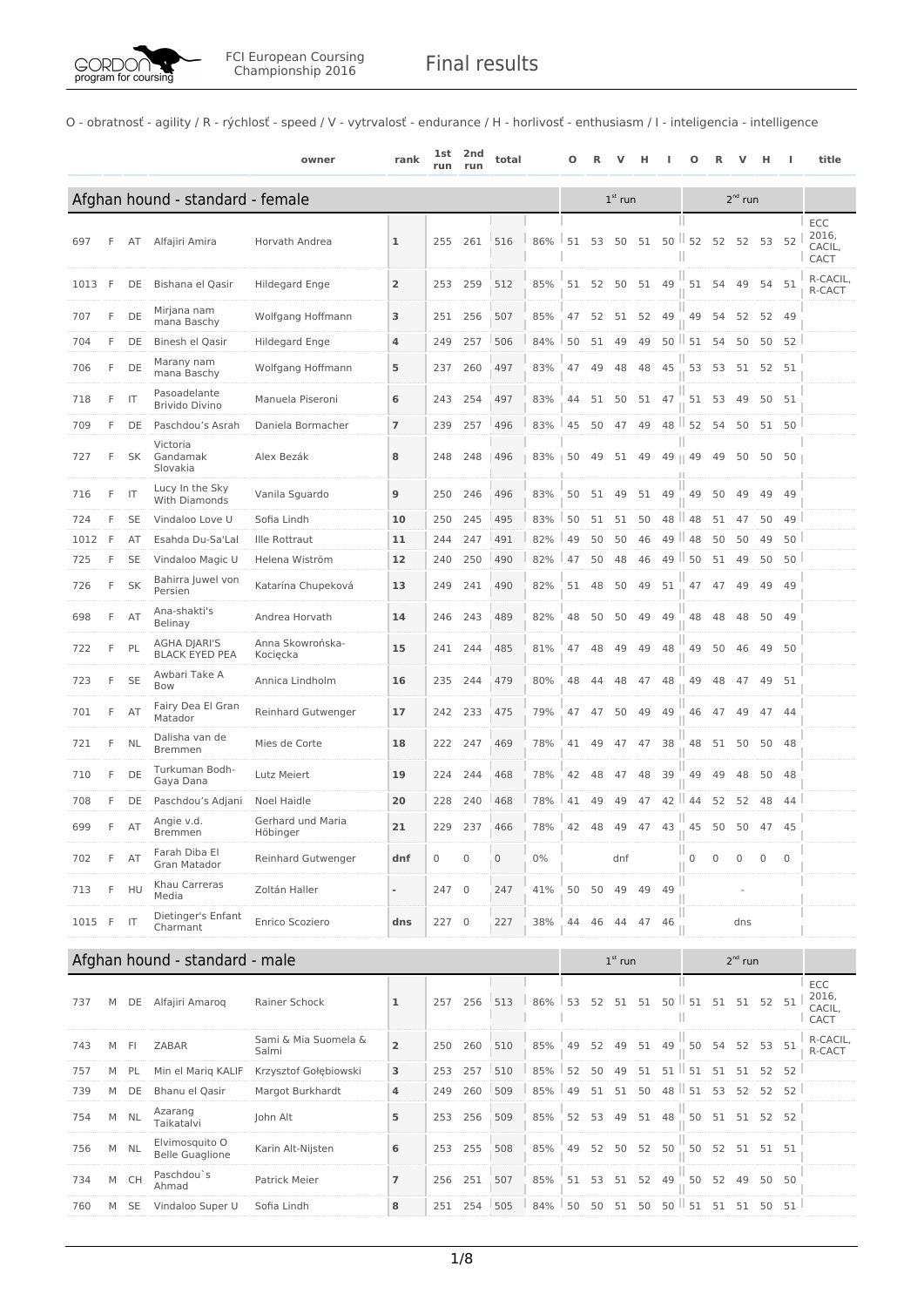

FCI European Coursing<br>Championship 2016 **Final results** 

|      |   |              |                                                 | owner                                       | rank           | <b>1st</b><br>run | 2nd<br>run  | total        |        | Ο  |    |                | н        |                               | O                 |             |              | н                   | ı           | title                          |
|------|---|--------------|-------------------------------------------------|---------------------------------------------|----------------|-------------------|-------------|--------------|--------|----|----|----------------|----------|-------------------------------|-------------------|-------------|--------------|---------------------|-------------|--------------------------------|
| 740  | M | DE           | Paschdou's<br>Arishan                           | Stefanie Butzert                            | 9              | 253               | 251         | 504          | 84%    | 50 | 52 |                | 50 52    | 49                            |                   | 50 52 50    |              | 50 49               |             |                                |
| 762  | M | SK           | Vincent van Gogh<br>Gandamak<br>Slovakia        | Maxim Bezák + Wokner                        | 10             |                   | 252 250     | 502          | 84%    |    |    |                |          | 51 51 50 51 49    51 50       |                   |             | 50           | 49                  | 50          |                                |
| 749  |   | M IT         | Martin Mystere<br>Del Gran Pamir                | Tiziana Azzolini                            | 11             |                   | 253 246     | 499          | 83%    |    |    | 51 51 50 51 50 |          |                               | 49 49             |             | 49           |                     | 49 50       |                                |
| 745  |   | M HU         | Django v. d.<br><b>Bremmen</b>                  | Wilfried Kalterherberg                      | 12             | 246               | 250         | 496          | 83%    | 46 | 52 | 50             | 50       | 48                            | 49                | 52          | 51           | 50                  | 48          |                                |
| 761  |   | M SK         | Alicante Doozy                                  | Miroslava Vilimová                          | 13             | 250               | 245         | 495          | 83%    | 51 | 51 | 50             | 48       | 50                            | $\parallel$ 49    | 48          | 50           | 49                  | 49          |                                |
| 746  | M | HU           | Faricka Khau<br>Carreras Kutlu                  | Zoltán Haller                               | 14             | 248               | 246         | 494          | 82%    | 51 | 49 | 49             | 49       | 50                            | 49                | 49          | 48           | 49                  | 51          |                                |
| 730  | M | AT           | Ana-shakti`s<br><b>Bolero</b>                   | Sabine und Heidi<br>Millert/Heistermann     | 15             | 251               | 243         | 494          | 82%    | 51 | 50 |                | 49 51 50 |                               | 49                | 49          | 48           | 49                  | - 48        |                                |
| 729  |   | M AT         | Alfajiri Allegro<br>Vivace                      | Sabine und Heidi<br>Millert/Heistermann     | 16             | 247               | 246         | 493          | 82%    | 50 | 50 | 49             | 50       | 48                            |                   | 48 51       | - 49         | 50                  | 48          |                                |
| 759  | M | <b>SE</b>    | Vindaloo Feel U                                 | Marie Boman                                 | 17             | 247               | 245         | 492          | 82%    | 49 | 49 | 50             | 50       |                               | 49 $\parallel$ 47 | 49          | 49           | 50                  | 50          |                                |
| 738  | M | DE           | Ana-shakti's<br>Casanova                        | Ines Fiedler                                | 18             | 250               | 242         | 492          | 82%    | 50 | 50 | 50             | 50       | 50                            | 47                | 49          | 48           | 48                  | 50          |                                |
| 753  | M | $\mathsf{I}$ | White Infinity's<br>Endorphin                   | Maria Cristina Leonardi                     | 19             | 252               | 238         | 490          | 82%    | 49 |    | 52 52 51 48    |          |                               | 48                | 48          | 48           | 48                  | - 46        |                                |
| 742  |   | M DE         | Turkuman Bodh-<br>Gaya Aram                     | Simone Kaupp                                | 20             |                   | 241 247     | 488          | 81%    | 48 | 48 |                | 48 51 46 |                               | 49                | 52          | 48           | 50 48               |             |                                |
| 744  | M | HU           | Baniwaniwa v. d.<br><b>Bremmen</b>              | Wilfried Kalterherberg &<br><b>Bataille</b> | 21             | 244               | 244         | 488          | 81%    | 48 | 52 | 48             | 49       | 47                            | 47                | 51          | 49           | 49                  | 48          |                                |
| 752  |   | M IT         | Way Up Mozart's<br>The Magic Flute              | Agnese Della Rocca                          | 22             | 247               | 239         | 486          | 81%    | 50 | 49 | 49             | 50       | 49                            | 48                | 49          | 46           | 48                  | - 48        |                                |
| 732  | M | AT           | Purple Magic`s<br>Adriano<br>Celentano          | Sabine und Heidi<br>Millert/Heistermann     | 23             | 243               | 240         | 483          | 81%    | 47 | 49 | 50             | 49       | 48    48                      |                   | 49          | 46           | 50                  | - 47        |                                |
| 747  | M | HU           | Khau Carreras<br>Littleká                       | Zoltán Haller                               | 24             | 244               | 235         | 479          | 80%    | 50 | 50 | 49             | 48       | 47                            | 46                | 47          | 46           | 47 49               |             |                                |
| 733  | M | BE           | JIRKAN-Y-SHIRVAN                                | Annicg CAMPS                                | 25             | 245               | 234         | 479          | 80%    | 49 | 50 | 48             | 50       |                               | $48$   47         | 48          | 45           | 47                  | 47          |                                |
| 731  | М | AT           | Lady Nightshade's<br>Djakao                     | Andrea Mayerhofer                           | 26             | 248               | 227         | 475          | 79%    | 49 | 50 | 51             | 50       | 48                            | 44                | 46          | 45           |                     | 46 46       |                                |
| 1016 | M | DE           | Chaghcharan os<br>Suriya                        | Nadine Zillmann                             | 27             | 248               | 221         | 469          | 78%    | 48 | 50 | 50             |          | 50 50                         |                   | 44 45       | 45           |                     | 44 43       |                                |
| 751  |   | M IT         | Tiberio Tancredi<br>Gandamak<br>Slovakia        | Maria Cristina Leonardi                     | 28             | 245               | 220         | 465          | 78%    | 48 | 50 | 49             | 50       |                               | $48 \parallel 42$ | 45          | 44           | 45                  | - 44        |                                |
| 758  |   | M RU         | <b>AMBER YUFF</b>                               | Yulia Krasilschikova                        | 29             | 245               | 211         | 456          | 76%    | 48 | 50 | 50             | 50       |                               | $47 \parallel 40$ | 43          | 43           | 43 42               |             |                                |
| 736  | М | CZ           | Zeerow z Alláhovy<br>země                       | Lenka Udlínková                             | 30             | 247               | 164         | 411          | 69%    | 47 | 50 | 50             | 50       | 50                            | 35                | 38          | 34           |                     | 25 32       |                                |
| 755  |   | M NL         | Don't Worry Be<br>Happy at Argent<br>Bouclé     | Erik/Geby Hamelers                          | 31             |                   | 231 159     | 390          | 65%    | 44 | 46 | 45             | 48       | ш                             | 48    35 33       |             | - 30         | 30 31               |             |                                |
| 735  | M | CZ           | Linar Lu-Kön                                    | Lenka Udlínková                             | 32             | 240               | 119         | 359          | 60%    | 46 | 49 | 48             | 50       | $47$ 24                       |                   | 23          | 26           | 23                  | 23          |                                |
| 1017 |   | M IT         | Spirit In the Sky                               | Tiziana Azzolini                            | dnf            | 0                 | $\mathbf 0$ | $\mathbf{0}$ | $0\%$  |    |    | dnf            |          |                               | $\parallel$ 0     | $\mathbf 0$ | 0            | $\mathsf{O}\xspace$ | $\mathbb O$ |                                |
|      |   |              | Azawakh - standard - female                     |                                             |                |                   |             |              |        |    |    | $1st$ run      |          |                               |                   |             | $2^{nd}$ run |                     |             |                                |
| 778  | F | NL           | Kainda Adowa el<br>Ghafiri                      | Marlou/William van<br>Dijk/Pompen           | $\mathbf 1$    | 267               | 272         | 539          | 90%    | 54 | 52 | 53             | 55       |                               | $53$   55         | 54          |              | 53 53               | 57          | ECC<br>2016,<br>CACIL,<br>CACT |
| 764  | F | AT           | Bastien 's Xola                                 | Sylvia Gaischnek                            | $\overline{2}$ | 267               | 264         | 531          | 89%    | 52 |    | 52 54 55       |          | 54                            | 52                | 52          | 54           | 53 53               |             | R-CACIL,<br>R-CACT             |
| 1018 | F | DE           | Umm Timnit 'n<br>shat-ehad                      | Ursula Arnold                               | 3              | 267               | 261         | 528          | 88%    | 53 | 53 | 53             | 54       | 54                            |                   | 53 52       | 52           | 52 52               |             |                                |
| 765  | F | AT           | Bastien's Xolani                                | Sylvia Gaischnek                            | 4              | 255               | 256         | 511          | 85%    | 50 | 50 | 53             | 52       |                               | $50$   $50$       | 54          | 51           | 50                  | 51          |                                |
| 773  | F | DE           | Agg Amaias<br>Ghuraya                           | Dagmar Pieper                               | 5              | 262               | 249         | 511          | 85%    | 52 |    | 51 52          | 54       | 53                            |                   | 51 51       | 49           |                     | 50 48       |                                |
| 775  | F | DE           | Chara von<br>Rantanplans<br>Erben               | Kristin Klingenberg                         | 6              |                   | 252 253     | 505          | 84%    | 49 |    |                |          | 50 50 52 51    51 50 52 51 49 |                   |             |              |                     |             |                                |
| 767  | F | BE           | HIMBA-HAYA DU<br>ROYAUME DE<br><b>SIKISHYMA</b> | Mieke SAVELS                                | $\overline{ }$ | 252               | 253         | 505          | $84\%$ | 49 | 51 | 50             | 52       |                               | $50 \parallel 50$ | 51          | 51           |                     | 51 50       |                                |
| 777  |   | F IT         | Tigidit Vanilla                                 | Mara Stefanoni                              | 8              |                   | 261 238     | 499          | 83%    | 53 |    | 50 52 53       |          |                               | 53 L 47           | 53          | 50           | 48 40               |             |                                |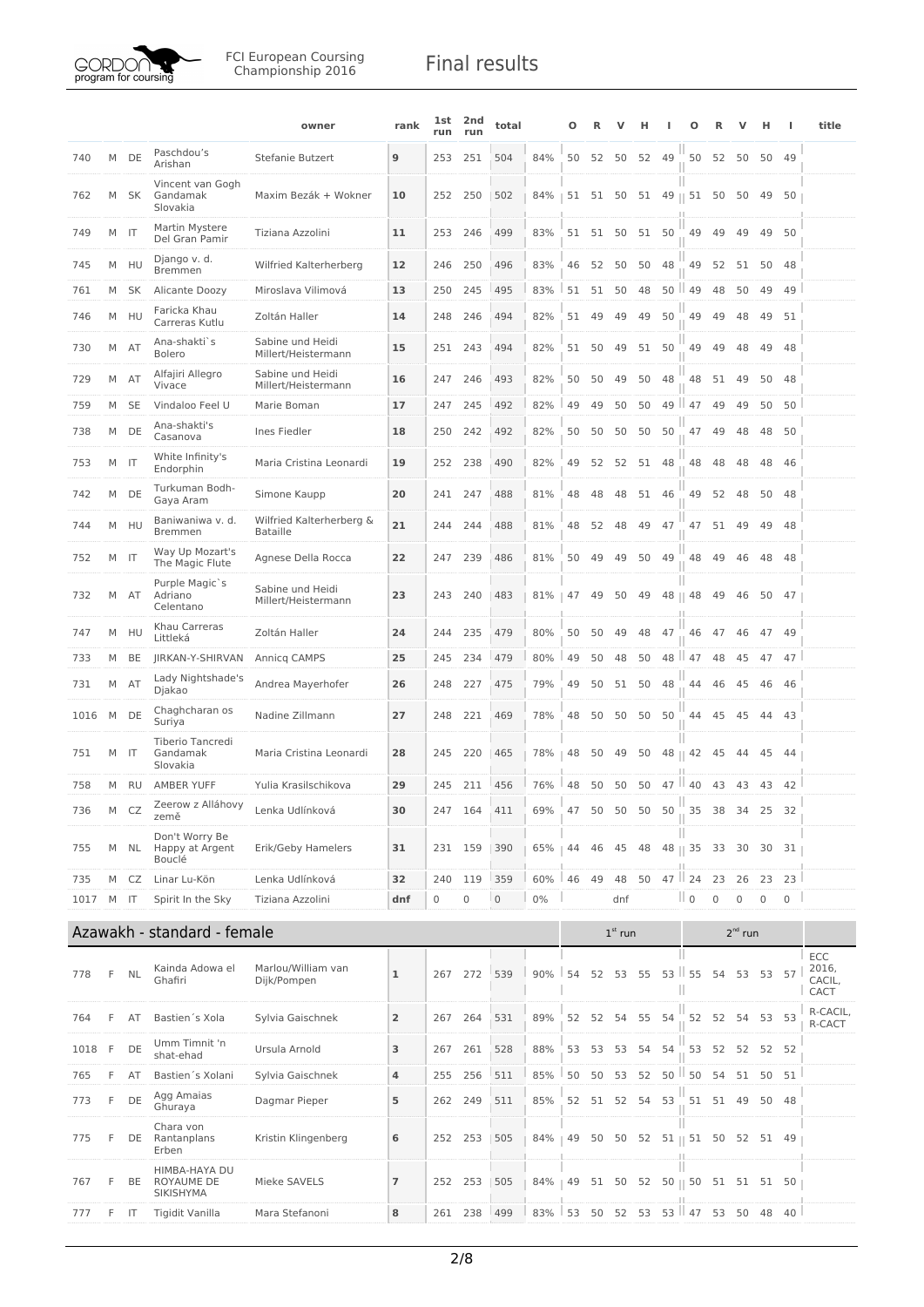

FCI European Coursing<br>Championship 2016 **Final results** 

|     |   |           |                                                 | owner                                   | rank           | lst<br>run   | 2nd<br>run     | total        |        | Ο  |       |             | н  |         | Ω                       |                |              |                     | J.              | title                          |
|-----|---|-----------|-------------------------------------------------|-----------------------------------------|----------------|--------------|----------------|--------------|--------|----|-------|-------------|----|---------|-------------------------|----------------|--------------|---------------------|-----------------|--------------------------------|
| 774 | F | DE        | Dafina von<br>Rantanplans<br>Erben              | Kristin Klingenberg                     | 9              | 249          | 245            | 494          | 82%    | 49 | 49    | 50          | 51 |         | $50 \parallel 48$       | 50             | 51           | 49                  | 47              |                                |
| 768 | F | BE        | WANGARI AK<br><b>ILAMAN</b>                     | Willem VERMAUT-<br><b>JONCKHEERE</b>    | 10             | 245          | 242            | 487          | 81%    | 47 | 50    | 48          | 50 | 50      | 48                      | 50             | 49           | 47 48               |                 |                                |
| 763 | F | AT        | Bastien's<br>Ximenah                            | Sylvia Gaischnek                        | 11             | 253          | 234            | 487          | 81%    | 48 |       | 51 52 52    |    | 50      | 47                      | 50             | 47           | 47 43               |                 |                                |
| 772 | F | DE        | Agg Amaias<br>Faara-Fiddat                      | Christiane Thier-Rostaing               | dnf            | $\mathbf 0$  | $\mathbf 0$    | $\mathbf 0$  | $0\%$  |    |       | dnf         |    |         | 0                       | 0              | 0            | 0                   | $\mathbf 0$     |                                |
|     |   |           | Azawakh - standard - male                       |                                         |                |              |                |              |        |    |       | $1st$ run   |    |         |                         |                | $2^{nd}$ run |                     |                 |                                |
|     |   |           |                                                 |                                         |                |              |                |              |        |    |       |             |    |         |                         |                |              |                     |                 | <b>ECC</b>                     |
| 784 | М | DE        | Agg Amaias<br>Fouad                             | Andrea Schulze                          | $\mathbf{1}$   | 255          | 264            | 519          | 87%    | 50 |       | 51 51 51    |    |         | $52$   $52$ 52 53       |                |              | 54                  | 53              | 2016,<br>CACIL,<br>CACT        |
| 783 | M | CZ        | Vuai ak Ilaman                                  | Václava Lukešová                        | $\overline{2}$ | 259          | 258            | 517          | 86%    |    |       | 51 53 52    | 53 | 50      | 52                      | 52             | 52           | 53 49               |                 | R-CACIL,<br>R-CACT             |
| 782 | M | <b>BE</b> | <b>WANGUGU AK</b><br><b>ILAMAN</b>              | Marleen LANNOY                          | 3              | 257          | 258            | 515          | 86%    | 52 |       | 51 51 52 51 |    |         | 53                      | 52             | 52 52 49     |                     |                 |                                |
| 785 | M | DE        | Diego von<br>Rantanplans<br>Erben               | Kristin Klingenberg                     | 4              | 262          | 253            | 515          | $86\%$ |    |       | 52 52 54    |    |         | 52 52    50 51 51 51 50 |                |              |                     |                 |                                |
| 787 | M | DE        | Chandu von<br>Rantanplans<br>Erben              | Thomas Scholz                           | 5              | 250          | 249            | 499          | 83%    | 48 |       | 51 50       | 52 |         | 49    47                | 50             | 49           |                     | 52 51           |                                |
| 779 | M | AT        | Bastien's Xamboo                                | Sylvia Gaischnek                        | 6              | 252          | 247            | 499          | 83%    | 49 | 51    | 52          | 51 | 49      | 50<br>ш                 | 54             | 51           | 49                  | 43              |                                |
| 789 |   | M FR      | <b>HEDER SIRIUS'EL</b><br><b>TAZI</b>           | Jean-Francois ABISSE                    | $\overline{7}$ | 266          | 217            | 483          | 81%    |    | 53 52 | 54          | 53 | 54      | 46                      | 51             | 45           |                     | 42 33           |                                |
| 780 |   | M AT      | <b>Bastien's Xentek</b>                         | Michael Riegler                         | dnf            | $\mathbf{0}$ | 0              | $\mathbf{0}$ | $0\%$  |    |       | dnf         |    |         | $\mathbb{I}$ 0          | 0              | $\mathbf 0$  | $\mathbf 0$         | $\mathbf 0$     |                                |
| 781 | М | <b>BE</b> | JARJIS DE LA<br>DEHANNAIE                       | Marleen LANNOY                          | dnf            | $\mathbf 0$  | 0              | $\mathbf 0$  | $0\%$  |    |       | dnf         |    |         | Ш<br>0                  | 0              | $\mathbf 0$  | $\mathbf 0$         | $\mathbf 0$     |                                |
| 786 | М | DE        | Djado von<br>Rantanplans<br>Erben               | Gerhard Jadwitschack                    | dns            | 243          | $\overline{0}$ | 243          | 41%    | 48 | 50    | 48          | 49 | 48      | Ш<br>П<br>н             |                | dns          |                     |                 |                                |
| 790 |   | M IT      | Assemahad Wa<br>N'Tafouk                        | Rossella Somma                          | dns            | $\mathbf 0$  | $\mathbf 0$    | $\mathbf 0$  | $0\%$  |    |       | dns         |    |         | Ш<br>0                  | 0              | 0            | $\mathbf 0$         | $\mathbf 0$     |                                |
|     |   |           | Chart Polski - standard - mix                   |                                         |                |              |                |              |        |    |       | $1st$ run   |    |         |                         |                | $2nd$ run    |                     |                 |                                |
|     |   |           |                                                 |                                         |                |              |                |              |        |    |       |             |    |         | н                       |                |              |                     |                 | ECC                            |
| 801 | M | PL        | ONUFRY<br>ZAGŁOBA<br>Celerrimus                 | Izabella Szmurło                        | $\mathbf{1}$   | 266          | 262            | 528          | 88%    | 55 | 54    | 53          | 53 | 51      | 52<br>Ш                 | 54             | 52           | 53                  | 51              | 2016,<br>CACIL,<br><b>CACT</b> |
| 796 | F | PL        | REBELIA<br>Celerrimus                           | Katarzyna Rożko                         | 2              | 254          | 269            | 523          | 87%    |    |       | 51 51 50 52 |    | 50      | Ш<br>54                 | 54             | 54           | 53                  | 54              | R-CACIL,<br>CACT               |
| 797 | F | PL        | <b>TARA</b>                                     | Izabella Szmurło                        | 3              | 251          | 263            | 514          | 86%    | 51 | 51    | 49          | 50 |         | $50$   53               | 54             | 51           | 54                  | 51 <sup>1</sup> | R-CACT                         |
| 792 | F | DE        | Camina Zaba<br>Niwika Sibin                     | Ralph Dr. Beyer                         | 4              |              | 251 250        | 501          | 84%    | 49 |       | 51 51 50    |    | 50      | 51                      | 52             | 48           | 52 47               |                 |                                |
| 799 | М | FI        | <b>HIGHWIND</b><br>CRISTALLO DI<br><b>ROCCA</b> | Zaida & Katariina<br>Hämäläinen & Sarin | 5              | 224          | 262            | 486          | 81%    | 49 |       | 51 49       | 50 |         | $50 \parallel 54$       |                |              |                     |                 | 53 51 52 52   R-CACT           |
| 794 | F | PL        | <b>OGONIA Arcturus</b>                          | Katarzyna Kaczmarczyk                   | 6              | 221          | 259            | 480          | 80%    | 42 | 52    | 40          | 40 | $47$ II | 52                      | 53             | 51           | 53                  | 50              |                                |
| 798 | F | PL        | <b>XENIA Arcturus</b>                           | Blanka Horbatowska                      | $\overline{ }$ | 243          | 235            | 478          | 80%    | 49 | 48    | 49          | 48 |         | 49 47                   | 46             | 48           |                     | $47 \quad 47$   |                                |
| 800 |   | M PL      | MAJSTERSZTYK<br>Divinacanis                     | Aleksandra Cogiel                       | 8              | 249 75       |                | 324          | 54%    | 52 | 49    | 50          | 48 | 50      | $\frac{1}{11}$ 15       | 15             | 15 15 15     |                     |                 |                                |
| 795 | F | PL        | PODKOMORZYNA<br>Celerrimus                      | Izabella Szmurło                        | 9              | 155          | 75             | 230          | 38%    | 32 | 35    | 28          | 28 | 32      | 15                      | 15             | 15           | 15 15               |                 |                                |
| 791 | F | <b>CH</b> | Ambra Stella<br>Venatoris                       | Julia Stiefel                           | dnf            | 31           | $\mathbf 0$    | 31           | 5%     |    |       | dnf         |    |         | Ш<br>$\mathbf 0$        | $\mathbf 0$    | 0            | $\mathsf{O}\xspace$ | $\mathbf 0$     |                                |
| 793 | F | PL        | <b>OBŁAWA Arcturus</b>                          | Blanka Horbatowska                      | dnf            | 30           | $\mathbf 0$    | 30           | 5%     |    |       | dnf         |    |         | $\parallel$ 0           | $\overline{0}$ | $\mathbf 0$  | $\mathbf{0}$        | $\mathbf{0}$    |                                |
|     |   |           | Greyhound - standard - female                   |                                         |                |              |                |              |        |    |       | $1st$ run   |    |         |                         |                | $2^{nd}$ run |                     |                 |                                |
| 812 | F | <b>FR</b> | CHRISTCILE'S<br><b>H'EARL GREY</b>              | Luc et Véronique RIVET                  | $\mathbf{1}$   | 260          | 263            | 523          | 87%    | 53 | 54    | 51          | 50 |         | $52$   $52$             | 55             | 52 53 51     |                     |                 | ECC<br>2016,<br>CACIL,         |
|     |   |           |                                                 |                                         |                |              |                |              |        |    |       |             |    |         |                         |                |              |                     |                 | CACT<br>R-CACIL,               |
| 817 | F | HU        | Illaberek                                       | Viktória Glória Krucsó                  | $\overline{2}$ | 261 254      |                | 515          | 86%    | 54 | 53    | 50          | 53 | 51      | 50                      | 52             | 52           | 50 50               |                 |                                |
| 813 | F | <b>FR</b> | ICEANE ROSE des<br>SABLES D'ELODIE              | Caroline RIDEAU                         | 3              | 249          | 251            | 500          | 83%    | 50 |       | 51 52       | 48 | 48      | 50                      |                | 51 51 50 49  |                     |                 | R-CACT                         |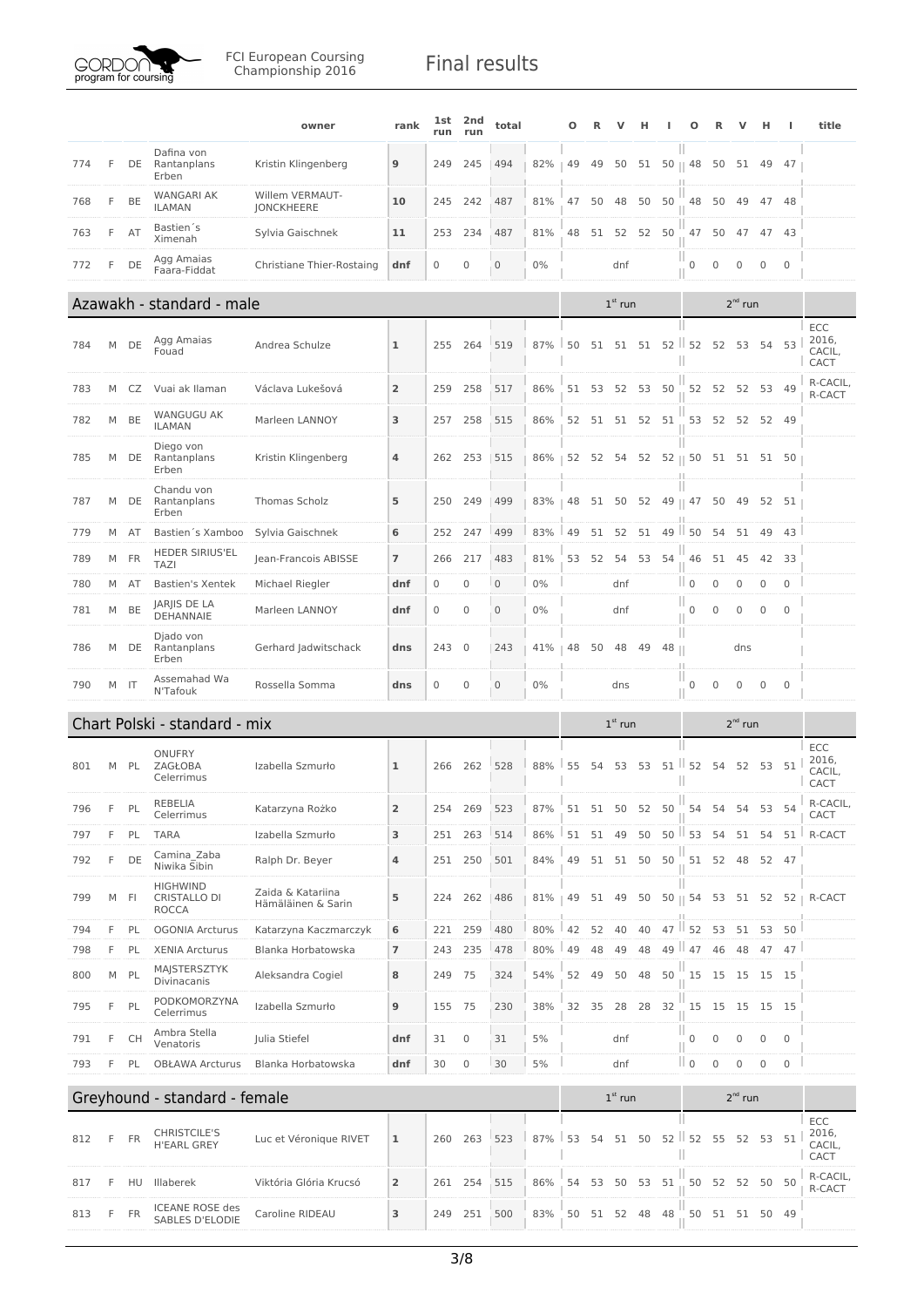

|     |    |           |                                                       | owner                | rank           | lst<br>run     | 2nd<br>run          | total        |       | Ω  |       |           |       |       | o                      |              | ν            | н           |              | title                   |
|-----|----|-----------|-------------------------------------------------------|----------------------|----------------|----------------|---------------------|--------------|-------|----|-------|-----------|-------|-------|------------------------|--------------|--------------|-------------|--------------|-------------------------|
| 806 | F  | CZ        | Jingle Bells Riuna                                    | Eva Dufková          | 4              | 255            | 242                 | 497          | 83%   | 51 | 52    | 52        | 50    |       | $50$   46              | 50           | 49           | 49          | 48           |                         |
| 827 | F  | <b>SK</b> | Airy Elf's Make<br>My Day                             | Petra Elexhauserová  | 5              | 258            | 236                 | 494          | 82%   | 55 |       | 51 51     | 50    | 51    | 46                     | 49           | 47           | 48          | -46          |                         |
| 814 | F  | <b>FR</b> | IZÏAMOUR des<br>SABLES D'ELODIE                       | Caroline RIDEAU      | 6              | 253 237        |                     | 490          | 82%   | 52 | 50    | 51        | 51 49 |       | 45                     | 49           | 49           |             | 47 47        |                         |
| 805 | F  | CZ        | <b>Action Story</b><br><b>Below Hill</b>              | Jaroslava Marková    | $\overline{7}$ | 250            | 238                 | 488          | 81%   | 50 | 50    | 49        | 50    | 51    | 45                     | 50           | 47           |             | 49 47        |                         |
| 811 | F  | FR        | <b>FAYLINE AMOUR</b><br>des SABLES<br><b>D'ELODIE</b> | Pascale SAVARIT      | 8              | 245            | 242                 | 487          | 81%   | 49 | 49    | 49        | 50    |       | ш<br>$48 \parallel 48$ | 49           | 50           | 47          | 48           |                         |
| 825 | F  | <b>RU</b> | <b>BEL ETUAL</b><br><b>OPTIMA</b>                     | Svetlana Bazhenova   | 9              | 247 239        |                     | 486          | 81%   |    |       | 51 50 47  | 49    | 50    | 49                     | 50           | 46           | 47 47       |              |                         |
| 803 | F  | BE        | <b>ESTET CLASSIC</b><br>SILKEN AT<br>CANOODLES        | Paul BRACKX HETLEFAT | 10             | 248            | 238                 | 486          | 81%   | 51 | 50    | 51        | 48    |       | 48    46               | 48           | 49           | 48          | 47           |                         |
| 822 | F. | IT        | Tarina At Caveja                                      | Daniele Verlicchi    | 11             | 243            | 242                 | 485          | 81%   | 47 | 52    | 50        | 48    |       | $46$   $48$            | 50           | 48           | 48          | 48           |                         |
| 820 | F  | IT        | Cervinia<br>Dell'Attimo<br>Fuggente                   | Annalisa Gallio      | 12             | 250            | 235                 | 485          | 81%   | 50 | 50    | 51        | 49    |       | $50 \parallel 45$      | 50           | 47           | 47          | 46           |                         |
| 826 | F  | <b>RU</b> | YUNONA                                                | Irina Kovalenok      | 13             | 253            | 232                 | 485          | 81%   | 52 | 51    | 50        | 50    |       | $50$ $146$             | 48           | 45           | 46          | 47           |                         |
| 823 | F  | IT        | Terry                                                 | Daniele Verlicchi    | 14             | 247            | 233                 | 480          | 80%   | 50 | 51    | 48        | 49    | 49 II | 47                     | 49           | 45           | 46          | 46           |                         |
| 815 | F. | HU        | Bébi                                                  | Krisztina Jani       | 15             | 248            | 231                 | 479          | 80%   | 47 | 51    | 50        | 50    |       | $50$ $145$             | 48           | 46           | 47          | 45           |                         |
| 824 | F  | <b>RU</b> | <b>BEL ETUAL</b><br><b>BOGEMA</b>                     | Ekaterina Parichenko | 16             | 249            | 229                 | 478          | 80%   | 50 | 50    | 50        | 50    | 49    | 45                     | 46           | 47           |             | 46 45        |                         |
| 821 | F. | IT        | Tabatacaveja                                          | Daniele Verlicchi    | 17             | 250            | 226                 | 476          | 79%   | 51 | 51    | 50        | 49    | 49    | ш<br>43                | 47           | 44           | 47          | 45           |                         |
| 809 | F  | DE        | I'll Never Leave<br>You AD Honores                    | Cristina Wüger       | 18             | 248            | $\overline{0}$      | 248          | 41%   | 49 | 52    | 49        | 49    | 49    | $\mathbf 0$            | 0            | $\mathbf{0}$ | $\mathbf 0$ | $\mathbf 0$  |                         |
| 808 | F  | DE        | Fionn Clann<br>Katniss                                | Cristina Wüger       | disqu          | 254            | $\mathbf{0}$        | 254          | 42%   |    | 51 51 | 50        | 51    | - 51  |                        |              | disqu        |             |              |                         |
| 818 | F  | HU        | Luna                                                  | János Szőke          | dnf            | 0              | 0                   | $\mathbf{0}$ | 0%    |    |       | dnf       |       |       | $\mathbb{I}$ 0         | $\mathbf{0}$ | $\mathbf{0}$ | 0           | $\mathbf{0}$ |                         |
|     |    |           | Greyhound - standard - male                           |                      |                |                |                     |              |       |    |       | $1st$ run |       |       |                        |              | $2nd$ run    |             |              |                         |
|     |    |           |                                                       |                      |                |                |                     |              |       |    |       |           |       |       |                        |              |              |             |              |                         |
| 837 | M  | HU        | Stewie                                                | Attila Bauer         | 1              | 261            | 281                 | 542          | 90%   | 53 | 53    | 51        | 53    | 51    | ш<br>54                | 58           | 56           | 58          | 55           | ECC<br>2016,<br>CACIL,  |
| 836 | M  | HU        | Bátor                                                 | Gyöngyi Pelczer      | $\overline{2}$ | 261            | 269                 | 530          | 88%   | 52 | 54    | 53        | 51    | 51    | 52                     | 55           | 54           | 55          | 53           | <b>CACT</b><br>R-CACIL, |
| 832 | M  | DE        | Legyeni Butch                                         | Rainer Scholz        | 3              | 261            | 268                 | 529          | 88%   | 52 | 54    | 52        | 52    | 51    | 52                     | 58           | 53           | 53          | 52           | R-CACT                  |
| 831 | M  | DE        | Fritzens<br>Whatsoever                                | Cristina Wüger       | 4              | 261            | 266                 | 527          | 88%   | 52 | 52    | 53        | 53    | 51    | 53                     | 53           | 52           | 54          | 54           |                         |
| 830 | М  | DE        | Fionn Clann<br>Drumguish                              | Cristina Wüger       | 5              | 260            | 264                 | 524          | 87%   | 50 |       | 53 51     | 55    | 51    | 53                     | 54           | 51           |             | 54 52        |                         |
| 839 |    | M SK      | Straight Ahead<br>Basil                               | Kristína Bachanová   | 6              |                | 260 256             | 516          | 86%   | 50 |       | 52 54     |       | 52 52 | 50                     | 53           | 52           |             | 53 48        |                         |
| 828 | M  | CZ        | Armani Black<br>Point Below Hill                      | Jaroslava Marková    | $\overline{7}$ | 254            | 249                 | 503          | 84%   | 52 | 52    | 50        | 50    | 50    | 49                     | 52           | 49           |             | 51 48        |                         |
| 829 |    | M CZ      | Jarvis Aston Riuna                                    | Eva Dufková          | 8              | 256            | 247                 | 503          | 84%   | 51 | 52    | 51        | 51    |       | $51$   49              | 52           |              | 50 51 45    |              |                         |
| 834 | M  | DE        | Scagerac                                              | Matthias Hollstein   | disqu          | 254 0          |                     | 254          | 42%   | 51 |       | 51 51 51  |       | 50    |                        |              | disqu        |             |              |                         |
| 835 | M  | DE        | Tahuara's<br>Conversano                               | <b>Barbara Thiel</b> | disqu          | 258 0          |                     | 258          | 43%   | 50 | 52    | 52        | 53    | 51    |                        |              | disqu        |             |              |                         |
| 838 | М  | <b>RU</b> | ARTEFAKT<br><b>HONEYMOON</b>                          | Elena Shumilkina     | disqu          | $\overline{0}$ | $\mathsf{O}\xspace$ | $\mathbf{0}$ | $0\%$ |    |       | disqu     |       |       | Ш<br>$\mathbf 0$       | $\mathbf 0$  | $\mathbf{0}$ | $\mathbf 0$ | $\mathbf{0}$ |                         |
|     |    |           | Whippet - standard - female                           |                      |                |                |                     |              |       |    |       | $1st$ run |       |       |                        |              | $2^{nd}$ run |             |              |                         |
|     |    |           | <b>Fierce Fireball</b>                                |                      |                |                |                     |              |       |    |       |           |       |       |                        |              |              |             |              | ECC                     |
| 880 | F  | HU        | Don't Stop Me<br>Now                                  | Emese Gyóllai        | $\mathbf 1$    | 260            | 271                 | 531          | 89%   | 53 | 52    | 51        | 52    | 52    | ш<br>54<br>Ш           | 55           | 53           | 55          | 54           | 2016,<br>CACIL,<br>CACT |
| 846 | F  | BE        | <b>CULANN'S REGGIE</b>                                | Silke SZANDER        | $\overline{2}$ | 259            | 271                 | 530          | 88%   | 49 | 53    | 51        | 54    | 52    | 54                     | 53           | 54           | 55 55       |              | R-CACIL,<br>R-CACT      |
| 848 | F  | BE        | HATEYA RIVER DU<br>TEPEE D'AMOUR                      | Stijn VANDERMEULEN   | 3              | 263            | 267                 | 530          | 88%   | 53 | 54    | 51        | 52    | 53    | 54                     | 54           |              | 51 55 53    |              |                         |
| 906 | F  | <b>SE</b> | Storm Fighter's<br>Anastasia                          | Ingela Kjällbring    | 4              |                | 255 273             | 528          | 88%   | 50 | 52    | 50        | 51    | 52    | 55                     | 55           | 53           | 55          | 55           |                         |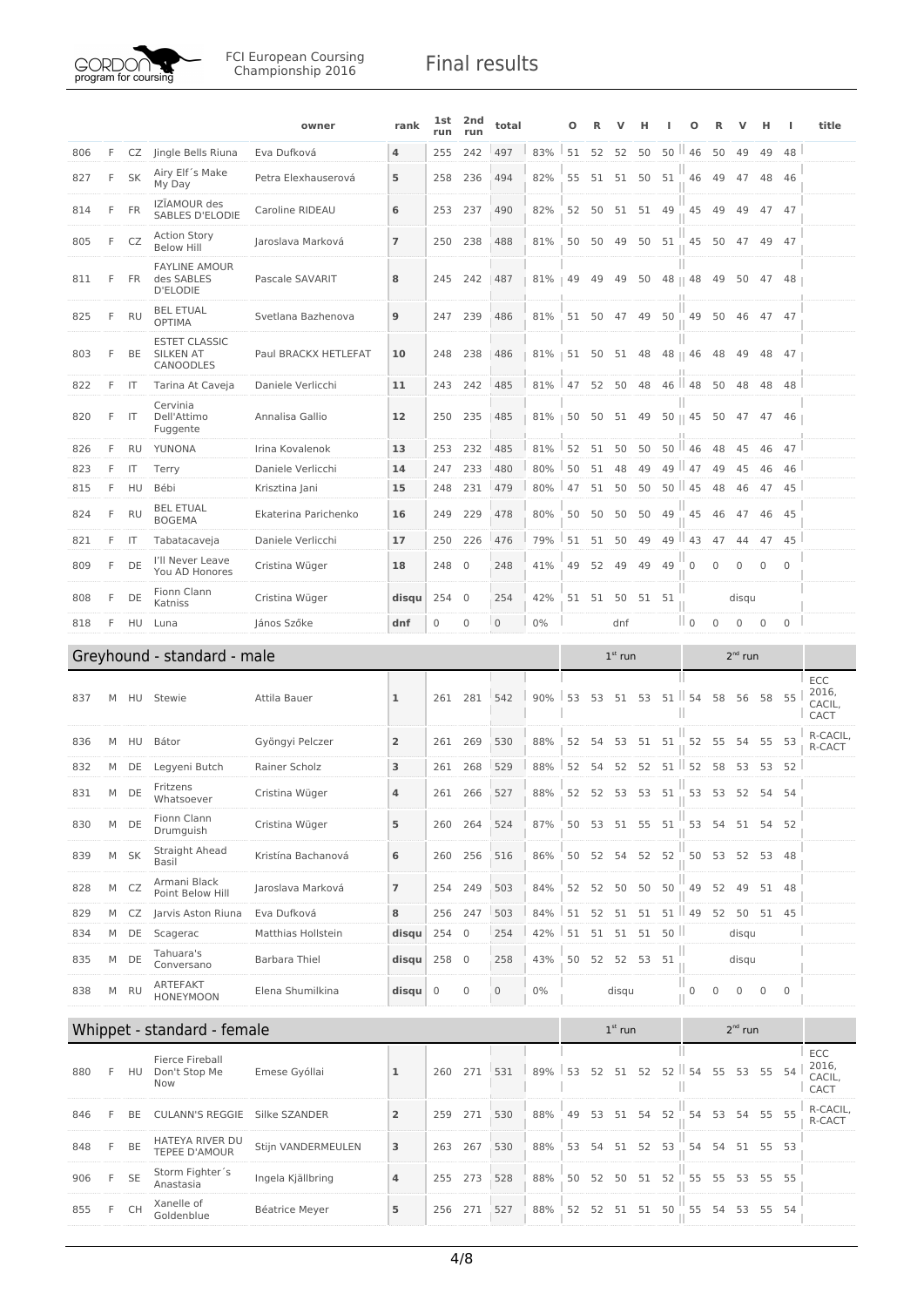

|     |    |           |                                                         | owner                                                             | rank           | lst<br>run | 2nd<br>run | total      |             | О        |       |                   | н        |                               | Ω                   |                                    | ν        | н     | H             | title |
|-----|----|-----------|---------------------------------------------------------|-------------------------------------------------------------------|----------------|------------|------------|------------|-------------|----------|-------|-------------------|----------|-------------------------------|---------------------|------------------------------------|----------|-------|---------------|-------|
| 863 | F. | DE        | Culann's Mystery                                        | Ilona Behrens                                                     | 6              | 258        | 269        | 527        | 88%         | 49       | 52    | 51                | 54       | $52$ $\parallel$              | 55                  | 53                                 | 54       | 54    | 53            |       |
| 856 | F  | <b>CH</b> | Ymba of<br>Goldenblue                                   | Isabel Bänziger                                                   | $\overline{7}$ | 255        | 270        | 525        | 88%         | 49       |       | 52 52             | 50       | 52                            | 54                  | 54                                 | 54       | 55 53 |               |       |
| 877 | F  | HU        | Fierce Fireball All-<br>In                              | Emese & Hannes Gyóllai<br>& Krapfenbauer                          | 8              | 259        | 266        | 525        | 88%         | 51       | 53    | 52                | 52       | 51                            | 53                  | 53                                 | 54       | 54    | 52            |       |
| 854 | F  | <b>CH</b> | Silverhawk's<br>within temptation                       | Adrian Zulauf                                                     | 9              | 255        | 269        | 524        | 87%         |          |       | 51 51 52 51 50    |          |                               |                     | 54 53                              | 54       | 55 53 |               |       |
| 874 | F  | - FI      | <b>INDIAN HILL'S</b><br><b>ADELINE</b>                  | Laura & Tomas Valkama<br>& Andersson                              | 10             | 260        | 264        | 524        | 87%         |          |       | 51 53 53 53       |          | 50                            |                     | 53 54                              | 52       | 54 51 |               |       |
| 841 | F. | AT        | Devaj 1976 Go by                                        | Martina Wiesinger                                                 | 11             | 257        | 266        | 523        | 87%         | 51       | 52    | 52                | 52       |                               | $50$ $154$          | 53                                 | 53       | 54    | 52            |       |
| 853 | F  | <b>CH</b> | Silverhawk's vis a<br>vis                               | Antie und Simon<br>Wullschleger                                   | 12             | 258        | 263        | 521        | 87%         | 51       |       | 52 52             | 52       | 51                            | 53                  | 52                                 | 52       | 54    | 52            |       |
| 890 | F. | <b>NL</b> | Culann's Phyllis                                        | <b>Herman Grootaers</b>                                           | 13             | 260        | 261        | 521        | 87%         | 52       | 54    | 52                | 51       |                               | $51$   $52$         | 53                                 | 51       | 54    | 51            |       |
| 865 | F  | DE        | Culann's Orla                                           | Ilona Behrens                                                     | 14             | 254        | 266        | 520        | 87%         | 50       | 53    | 49                | 52       |                               | $50$ $\parallel$ 53 | 54                                 | 52       | 54    | 53            |       |
| 876 | F  | <b>FR</b> | <b>HAEC VOLO Inter</b><br>pares                         | <b>Babeth FOURNIER</b>                                            | 15             | 255        | 265        | 520        | 87%         | 50       | 50    | 53                | 51       | 51                            | 52                  | 53                                 | 53       | 54    | 53            |       |
| 892 | F  | <b>NL</b> | Vita Nova van<br>Scalindjo                              | Desiree Knoop                                                     | 16             | 256        | 263        | 519        | 87%         | 51       |       | 51 53 51 50       |          |                               |                     | 53 53                              | 52       | 54 51 |               |       |
| 881 | F  | HU        | Fierce Fireball<br>Chrome                               | Bálázs Mihály Téglás                                              | 17             | 257        | 262        | 519        | 87%         |          |       | 51 51 52 53 50    |          |                               |                     | 52 52 52 53 53                     |          |       |               |       |
| 908 | F  | <b>SE</b> | Zadiyads<br>givenchy                                    | Maria Jönsson Jansson                                             | 18             | 255        | 261        | 516        | 86%         | 51       |       | 50 51 52 51       |          |                               |                     | 53 52 50                           |          | 54 52 |               |       |
| 899 | F  | PL        | TOLA PAGAWA                                             | Agata Cieplińska<br>Zawiązalec                                    | 19             | 259        | 257        | 516        | 86%         | 51       | 52    | 52                | 53       | 51                            | 53                  | 52                                 | 50       | 53 49 |               |       |
| 860 | F. | CZ        | Chilli od Hněvína                                       | Pavlína Pašková                                                   | 20             | 252        | 263        | 515        | 86%         | 51       | 50    | 51                | 50       |                               | $50$ $\parallel$ 53 | 52                                 | 52       | 53    | 53            |       |
| 901 | F  | <b>RU</b> | Sylvianne's<br>Noblesse Oblige                          | Polina Tarakanova                                                 | 21             | 252        | 263        | 515        | 86%         | 51       | 51 49 |                   | 50       | 51                            | 52                  | 52                                 | 53       | 54    | 52            |       |
| 878 | F  | HU        | Fierce Fireball<br>Anticyclone                          | Emese Gyóllai                                                     | 22             | 256        | 259        | 515        | 86%         | 51       |       | 53 52             | 51 49    |                               |                     | 52 51 52                           |          | 53 51 |               |       |
| 868 | F. | DE        | Java vom Kleinen<br>Berg                                | Doris/Bärbel<br>Kleineberg/Rottmann                               | 23             | 256        | 258        | 514        | 86%         | 51       | 53    | 49                | 52       | 51                            | 53                  | 52                                 | 50       | 53 50 |               |       |
| 896 | F. | PL        | <b>ISIS Brodwinek</b>                                   | Robert Machajewski                                                | 24             | 251        | 262        | 513        | 86%         | 48       |       |                   |          | 51 51 51 50 52 53 52 53 52    |                     |                                    |          |       |               |       |
| 911 | F  | SK        | Culann's Quinta<br>Essentia                             | Albert Bálint                                                     | 25             | 252        | 261        | 513        | 86%         | 49       | 51    | 52                | 50       | 50                            | 53                  | 50                                 | 53       | 53 52 |               |       |
| 871 | F  | DK        | Tylko Ty Ecco<br>Topo                                   | Annette Nyholm                                                    | 26             | 253        | 260        | 513        | 86%         | 50       | 52    | 50                | 51 50    |                               | 53                  | 52                                 | 52 52 51 |       |               |       |
| 849 | F  | BE        | <b>RABBIT'S COVE</b><br>JADRANKA                        | Stijn VANDERMEULEN                                                | 27             | 250        | 262        | 512        | 85%         | 49       |       | 51 49             | 50 51    |                               |                     | 52 53 52                           |          | 53 52 |               |       |
| 873 | F  | -FI       | <b>CHRISTMAS</b><br><b>FLAKE GENTLE</b><br><b>HEART</b> | Miska-Alexander & Maria<br>Argillander & Malvisalo-<br>Jauhiainen | 28             | 253        | 259        | 512        | $85\%$   50 |          |       |                   |          | 53 50 50 50    50 53 51 53 52 |                     |                                    |          |       |               |       |
| 847 | F  | BE        | GAZETTE                                                 | Michel VRANCKEN                                                   | 29             | 253        | 259        | 512        | 85%         | 50       |       |                   |          | 52 50 51 50 50 52 53 52 52    |                     |                                    |          |       |               |       |
| 904 | F  | <b>SE</b> | Idomic's El Royal<br>Tiffany                            | Christina Sjöberg                                                 | 30             | 254        | 257        | 511        | 85%         | 50       | 52    |                   | 51 51 50 |                               |                     | 52 51 51                           |          | 52 51 |               |       |
| 879 | F. | HU        | Fierce Fireball Big<br>Bang                             | Emese Gyóllai                                                     | 31             | 256        | 255        | 511        | 85%         |          |       | 50 53 52 51 50    |          |                               |                     | 50 52 51 52 50                     |          |       |               |       |
| 882 | F  | HU        | Snowdrop Dotty                                          | Emese & Hannes Gyóllai<br>& Krapfenbauer                          | 32             | 250        | 260        | 510        | 85%         |          | 51 50 | 49                | 51       | 49                            | 54                  | 52                                 | 48       |       | 53 53         |       |
| 840 | F  | AT        | <b>Balifail Devi</b>                                    | Katja Fries Katja                                                 | 33             | 250        | 260        | 510        | 85%         | 51       | 49    | 50                | 50       |                               | $50$   53           | 52                                 | 51       | 54    | 50            |       |
| 886 | F  | IT        | Regina Di Picche<br>Fierce Fireball                     | Monica Gentini                                                    | 34             | 250        | 260        | 510        | 85%         | 49       | 51    | 50                | 50       |                               | $50$   $52$ 52      |                                    | 52       |       | $53 \quad 51$ |       |
| 912 | F. | <b>SK</b> | Badaboom<br>Essence du chat                             | Simona Minarovičová                                               | 35             | 254        | 256        | 510        | 85%         | 50       | 53    | 51 50             |          | 50                            | 52                  | 51                                 | 50       | 52 51 |               |       |
| 843 | F  | AT        | Quirit                                                  | Vera Hueber                                                       | 36<br>37       | 257<br>254 | 253        | 510<br>509 | 85%<br>85%  | 52<br>49 | 52    | 53 51 51 50<br>51 | 51       |                               | $51$   $51$ 52      | 51 52 51 50 49                     | 50       |       |               |       |
| 851 | F. | CH        | Romanow's Grace<br><b>ISABELLA od</b>                   | Marliese Müller                                                   |                |            | 255        |            |             |          |       |                   |          |                               |                     |                                    |          |       | 51 51         |       |
| 861 | F  | CZ        | Hněvína                                                 | Šárka Dohnalová                                                   | 38             | 255        | 254        | 509        | 85%         | 50       |       | 52 50 51 52       |          |                               | 50                  | 51 52 50 51<br>$51$ 52 51 51 52 52 |          |       |               |       |
| 858 | F. | CZ        | Asha Trixtan<br><b>VALPAIN PEK</b>                      | Kristýna Daňková<br>Galina                                        | 39             | 250        | 258        | 508        | 85%         | 49       | 49    | 48                | 53       |                               |                     |                                    |          |       |               |       |
| 902 | F  | <b>RU</b> | SANSA<br>Fierce Fireball                                | Andreeva&Vnukova                                                  | 40             | 251        | 257        | 508        | 85%         | 50       |       | 51 50             | 50       | 50                            | 52                  | 51 51                              |          | 52 51 |               |       |
| 909 | F. | SI        | Breakthru                                               | ANDREJ KERPAN                                                     | 41             |            | 256 252    | 508        | 85%         |          |       | 50 51 51 52 52    |          |                               |                     | 50 51                              | 49       | 52 50 |               |       |
| 866 | F  | DE        | Gala vom Kleinen<br>Berg                                | Doris/Bärbel<br>Kleineberg/Rottmann                               | 42             | 257        | 251        | 508        | 85%         |          | 51 54 |                   | 51 51 50 |                               |                     | 51 50 48                           |          | 52 50 |               |       |
| 875 | F. | <b>FR</b> | <b>GIVENCHY Vom</b><br><b>KLEINEN BERG</b>              | <b>Bertrand ORLACH</b>                                            | 43             |            | 251 256    | 507        | 85%         |          |       | 52 49 50 50 50    |          |                               |                     | 53 50 51 51 51                     |          |       |               |       |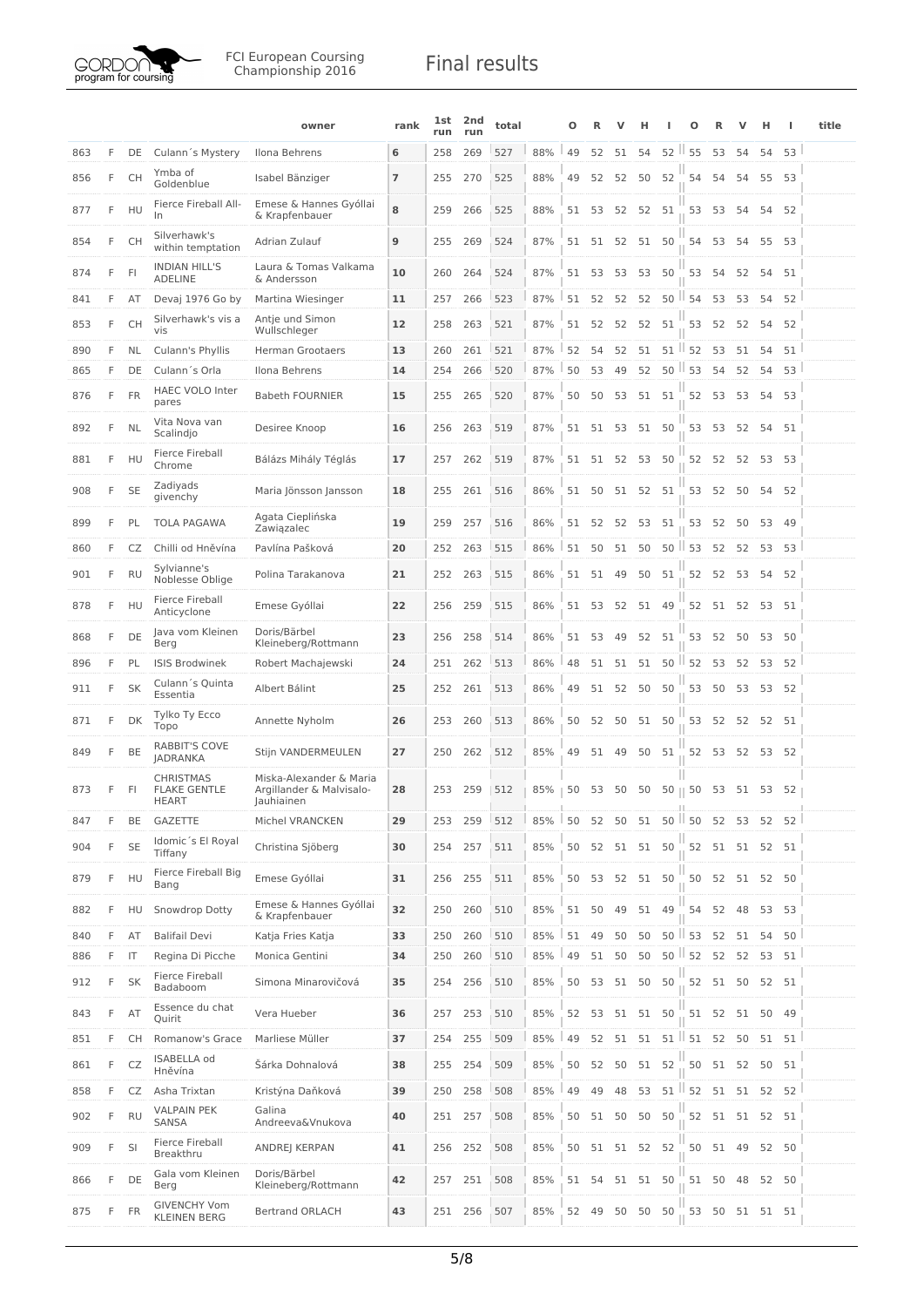

|      |    |           |                                          | owner                           | rank           | lst<br>run | 2nd<br>run     | total        |       | Ω  |    |             | н        |                   | o                      | R            | v            | н           | J.                  | title                   |
|------|----|-----------|------------------------------------------|---------------------------------|----------------|------------|----------------|--------------|-------|----|----|-------------|----------|-------------------|------------------------|--------------|--------------|-------------|---------------------|-------------------------|
| 859  | F  | CZ        | Babbling Brook de<br>Wallrock            | Ondřej Pavelec                  | 44             | 252        | 255            | 507          | 85%   | 50 | 50 | 51          | 50       | 51                |                        | 52 49        |              | 51 51 52    |                     |                         |
| 894  | F  | <b>NL</b> | Xibibi van de<br>Oogstlaan               | Frency Heidekamp                | 45             | 249        | 257            | 506          | 84%   | 48 | 51 | 50          | 50       | 50                | 51                     | 52           | 50           | 52          | 52                  |                         |
| 872  | F  | FI.       | <b>BESTIES WASABE</b>                    | Mari Kääriäinen                 | 46             |            | 251 255        | 506          | 84%   | 50 | 51 | 48          | 51       |                   | $51$ $\parallel$ 52 51 |              | 49           |             | 52 51               |                         |
| 862  | F  | CZ        | Mine Mine<br>Bohemia Snap<br>Dog         | Lucie Boturová                  | 47             | 253        | 253            | 506          | 84%   | 50 | 52 | 50          | 51       |                   | $50 \parallel 52$      | 51           | 50           | 52          | 48                  |                         |
| 891  | F  | NL        | Sonja                                    | Erik/Geby Hamelers              | 48             | 249        | 256            | 505          | 84%   | 48 | 52 | 50          | 50       | 49                | $\parallel$ 50         | 51           | 53           |             | 51 51               |                         |
| 884  | F  | IT        | Charlie Blue<br>Apple Pie                | Marta Lorenzi                   | 49             | 252        | 253            | 505          | 84%   | 51 | 52 | 48          | 50       | 51                | 52                     | 50           | 48           |             | 52 51               |                         |
| 905  | F  | <b>SE</b> | Idomic's El JC<br>Midget                 | Christina Sjöberg               | 50             | 253        | 252            | 505          | 84%   | 50 | 52 | 50          | 51       | 50                | 50                     | 50           | 51           | 51 50       |                     |                         |
| 885  | F  | IT        | Quadro D'Autore                          | Monica Gentini                  | 51             | 252        | 250            | 502          | 84%   | 48 | 52 | 49          | 52       | $51$ $\parallel$  | 51                     | 50           | 49           | 50          | 50                  |                         |
| 903  | F  | <b>SE</b> | Grändens Diana                           | Leif Hellgren                   | 52             | 252        | 249            | 501          | 84%   | 50 | 51 | 51          | 50       | $50$ $\vert$      | 51                     | 51           | 49           | 50          | 48                  |                         |
| 867  | F  | DE        | Gill Gräfin of Foy<br>Manor              | Ulrike & Hans-Peter<br>Fuchs    | 53             | 255        | 246            | 501          | 84%   | 50 | 53 |             | 51 51 50 |                   | 49                     | 49           | 48           |             | 50 50               |                         |
| 852  | F  | <b>CH</b> | Silverhawk's u<br>and me                 | Antje und Simon<br>Wullschleger | 54             | 259        | 242            | 501          | 84%   | 52 | 53 |             | 52 51    | 51                | 48                     | 49           | 50           | 48          | 47                  |                         |
| 844  | F  | AT        | Risa Chan's Iduna                        | Léa Sonam                       | 55             | 252        | 245            | 497          | 83%   | 50 | 51 | 50          | 51       |                   | $50$ $\parallel$ 50    | 50           | 46           | 49          | 50                  |                         |
| 869  | F  | DK        | Charlotte Calla<br>Synergi               | Annette Nyholm                  | 56             | 254        | 243            | 497          | 83%   | 49 | 51 | 51          | 52       | 51                | 50                     | 51           | 49           | 48          | 45                  |                         |
| 910  | F  | <b>SK</b> | Alica Almir´s<br>Family                  | Monika Kozánková                | 57             | 255        | 242            | 497          | 83%   | 51 | 54 | 49          | 51       | 50                | 48                     | 50           | 45           | 49          | 50                  |                         |
| 913  | F  | <b>SK</b> | Jennifer Isis Wind                       | Isida Murgašová                 | 58             | 243        | 253            | 496          | 83%   | 47 |    | 51 46       | 49       |                   | $50$ $150$             | 50           | 51           |             | 52 50               |                         |
| 1025 | F  | CZ        | Mama Mia<br>Bohemia Snap<br>Dog          | Denisa Machů                    | 59             | 246        | 250            | 496          | 83%   | 51 | 50 | 46          | 49       | $50 \parallel 49$ |                        | 50           | 51           | 51          | 49                  |                         |
| 864  | F  | DE        | Culann's Nicayha                         | Ilona Behrens                   | 60             | 253        | 242            | 495          | 83%   | 51 | 51 | 51          | 51       | 49                | H.<br>50               | 49           | 48           | 49          | 46                  |                         |
| 889  | F  | LV        | Tylko ty artha                           | leva Burgmane                   | 61             | 253        | 240            | 493          | 82%   | 49 | 51 | 52          | 51       | 50                | $\parallel$ 49         | 47           | 47           | 48          | 49                  |                         |
| 845  | F  | BE        | CANOODLE'S<br>NOMALANGA                  | Paul BRACKX HETLEFAT            | 62             | 239        | 253            | 492          | 82%   | 47 | 49 | 47          | 50       | 46                | 51                     | 50           | 51           |             | 52 49               |                         |
| 887  | F  | IT        | Regina Romea di<br>Palazzo Manzoni       | Giulia Montanari                | 63             | 255        | 236            | 491          | 82%   | 52 | 52 |             | 50 51    | 50                | 46                     | 48           | 47           | 47 48       |                     |                         |
| 883  | F  | IT        | Adelchi Charlotte<br>Gaspar              | Giorgia Pellicari               | 64             | 153        | 243            | 396          | 66%   | 26 | 36 | 27          | 38       | 26                | 49                     | 49           | 48           | 49          | 48                  |                         |
| 850  | F  | BE        | <b>STORM FIGHTER'S</b><br>ALLY           | Silke SZANDER                   | 65             | 262 0      |                | 262          | 44%   | 53 | 54 | 52          | 52       | 51                | 0                      | 0            | $\mathbf{0}$ | 0           | $\mathbf 0$         |                         |
| 842  | F  | AT        | Devaj Wildcat                            | Martina Wiesinger               | 66             | 245        | $\overline{0}$ | 245          | 41%   | 49 | 49 | 46          | 50       | 51                | $\mathsf{II}$ 0        | 0            | $\mathbf 0$  | $\mathbf 0$ | $\mathbf{0}$        |                         |
| 870  | E. | DK        | Sea Leopard's<br>Rules 4 Robyn           | Frank Plith                     | dns            | 254 0      |                | 254          | 42%   |    |    | 50 53 52 50 |          | 49                |                        |              | dns          |             |                     |                         |
| 888  | F  | IT        | Rene' Di Palazzo<br>Manzoni              | Cinzia Montanari                | dns            | 0          | $\mathbf 0$    | $\mathbf 0$  | $0\%$ |    |    | dns         |          |                   | $\mathbb O$            | $\mathbf{0}$ | $\mathbf 0$  | 0           | $\mathbf 0$         |                         |
| 898  | F  | PL        | ROCK AND ROLL<br><b>GIRL Aviaticus</b>   | Ewa Gurzyńska                   | dnf            | 0          | $\mathbf 0$    | $\mathbf 0$  | $0\%$ |    |    | dnf         |          |                   | Ш<br>$\mathbf 0$       | 0            | $\mathbf 0$  | $\mathbf 0$ | $\mathsf{O}\xspace$ |                         |
| 900  | F  | PL        | Whiteheads<br><b>IDAHO</b>               | Agnieszka Pogońska              | dnf            | 252 0      |                | 252          | 42%   | 50 | 52 | 50          | 50       | 50                |                        |              | dnf          |             |                     |                         |
| 914  | F  | <b>SK</b> | Unique z Hedvábí                         | Martina Tomšová                 | dnf            | 0          | $\mathbf 0$    | $\mathbf{0}$ | $0\%$ |    |    | dnf         |          |                   | $\parallel$ 0          | $\mathbf 0$  | $\mathsf 0$  | $\mathbf 0$ | $\mathbf 0$         |                         |
| 1037 | F  | <b>SE</b> | Speedpartners A<br><b>Black Sheep</b>    | Bengt o Ann-Christine<br>Held   | dns            | 222 0      |                | 222          | 37%   | 39 | 50 | 41          | 46       | 46                |                        |              | dns          |             |                     |                         |
|      |    |           | Whippet - standard - male                |                                 |                |            |                |              |       |    |    | $1st$ run   |          |                   |                        |              | $2^{nd}$ run |             |                     |                         |
|      |    |           |                                          |                                 |                |            |                |              |       |    |    |             |          |                   |                        |              |              |             |                     | ECC                     |
| 975  | М  | <b>SK</b> | Fierce Fireball<br>Blaze                 | Roman Božik                     | ı              | 272        | 278            | 550          | 92%   | 54 | 56 | 55          | 55       |                   | $52$   56<br>Ш         | 56           | 55           | 55          | 56                  | 2016,<br>CACIL,<br>CACT |
| 942  |    | M HU      | Fierce Fireball<br>Attraction            | Emese Gyóllai                   | $\overline{2}$ |            | 267 280        | 547          | 91%   | 53 | 53 | 54          | 54       | 53                | 55                     | 55           | 56           | 56 58       |                     | R-CACIL,<br>R-CACT      |
| 936  | M  | DE        | Ghan buri ghan's<br>Quantum of<br>Solace | Gina Friesicke                  | 3              | 268        | 275            | 543          | 91%   | 54 | 53 | 53          | 54       |                   | 54    55               | 56           | 54           | 54          | 56                  |                         |
| 935  | M  | DE        | Fierce Firebal<br>Colonel Cooper         | Ita Saunus                      | 4              | 258        | 269            | 527          | 88%   | 51 |    | 51 53       | 53       | 50                | 54                     | 53           | 53           |             | 55 54               |                         |
| 978  | M  | <b>SK</b> | Mister Dolce Good<br>To See You          | Roman Božik                     | 5              |            | 261 266        | 527          | 88%   | 50 | 53 | 54          | 53       | 51                | 52                     | 55           | 53           |             | 57 49               |                         |
| 949  |    | $M$ IT    | Jefferson Dei<br>Boschi Di Kalamor       | Giorgia Pellicari               | 6              | 267        | 259            | 526          | 88%   | 53 | 53 |             | 54 53    | 54                | 51                     |              | 51 54        |             | 53 50               |                         |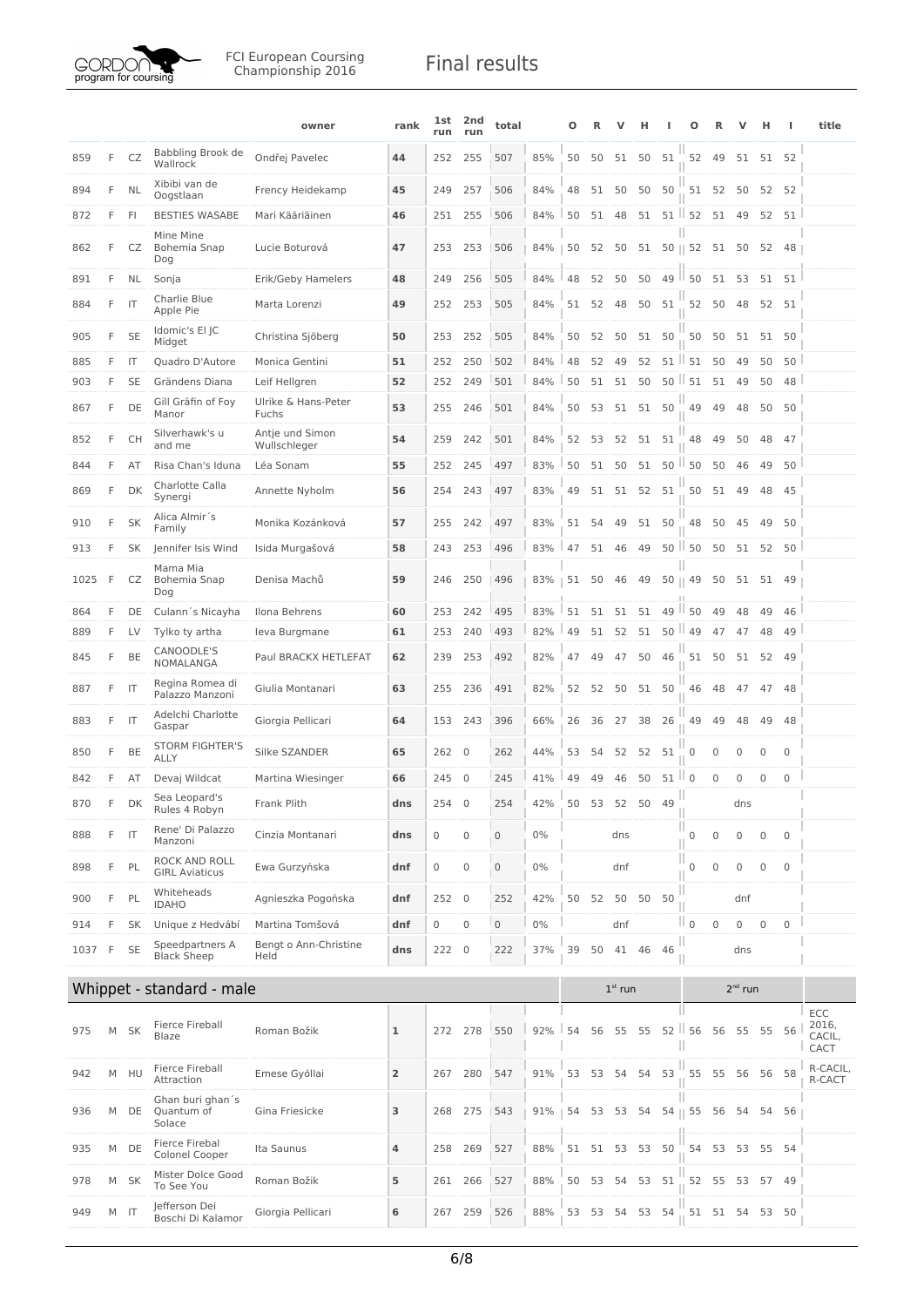

|     |   |           |                                                        | owner                               | rank                     | lst<br>run | 2nd<br>run | total |                                  | Ω   |       |             |          |                      |                   |                | ν  | н           | ı               | title |
|-----|---|-----------|--------------------------------------------------------|-------------------------------------|--------------------------|------------|------------|-------|----------------------------------|-----|-------|-------------|----------|----------------------|-------------------|----------------|----|-------------|-----------------|-------|
| 968 |   | M SE      | <b>McTools Grand</b><br>Prix                           | Marie Cedervall                     | $\overline{\phantom{a}}$ | 255        | 269        | 524   | 87%                              | 50  | 52    | 51 53       |          | 49                   | 54                | 53             | 54 |             | 56 52           |       |
| 957 | M | PL        | JAMES BOND<br><b>Brodwinek</b>                         | Robert Machajewski                  | 8                        | 252        | 270        | 522   | 87%                              | 49  | 52    | 50          | 51       | 50                   | 54                | 54             | 53 | 55          | 54              |       |
| 961 | M | <b>RO</b> | Fierce Fireball Ace                                    | Cristian V. Butuman                 | 9                        | 253        | 269        | 522   | 87%                              | 50  | 51    | 50          | 52       |                      | $50$ $152$        | 54             | 54 |             | 55 54           |       |
| 916 | M | AT        | Banu de Lobito<br>Azul                                 | Zojer                               | 10                       | 260        | 262        | 522   | 87%                              | 51  | 53    |             | 51 53    | 52                   | 52                | 52             | 53 | 54 51       |                 |       |
| 927 | M | CZ        | <b>CARIAM Valentide</b><br>Dogs                        | Hana Valentová                      | 11                       | 255        | 266        | 521   | 87%                              | 50  | 52    |             | 52 51    | 50                   | 53                | 54             | 55 | 53 51       |                 |       |
| 954 | М | <b>NL</b> | Mythago's<br>Genesis                                   | Hannie Geers                        | 12                       | 258        | 263        | 521   | 87%                              | 52  | 52    | 51          |          | 52 51                | 52                | 54             | 54 | 53 50       |                 |       |
| 925 | M | CH        | Hilly-Billy v. Dia-<br>Robinne                         | Isabel Bänziger                     | 13                       | 266        | 254        | 520   | 87%                              | 53  | 53    | 52          | 54       | 54                   | 52                | 52             | 49 | 50 51       |                 |       |
| 956 | M | PL        | FIERCE FIREBALL<br><b>CRAZY LITTLE</b><br><b>THING</b> | Agnieszka Orzechowska<br>Jung       | 14                       | 267        | 252        | 519   | 87%<br>n                         |     |       | 53 53 55    | 54       | ш                    | $52 \parallel 48$ | 52             | 54 | 53 45       |                 |       |
| 950 |   | M IT      | Ke Ge Be<br>Bohemia Snap<br>Dog                        | Massimo Errante                     | 15                       | 251        | 267        | 518   | 86%                              | 49  | 51    | 49          | 53       |                      | $49 \parallel 51$ | 54             | 54 | 56          | 52              |       |
| 977 | M | <b>SK</b> | Jensen Isis Wind                                       | Marián Piffko                       | 16                       | 254        | 264        | 518   | 86%                              | 48  | 51    | 52          | 53       | $50$ $152$           |                   | 54             | 53 | 53          | 52              |       |
| 932 | M | DE        | Culann's Logan                                         | Sandra Knickrehm                    | 17                       | 256        | 262        | 518   | 86%                              | 51  | 52    | 50          | 51       | $52$ $\parallel$ 55  |                   | 51             | 51 | 53          | 52              |       |
| 955 | M | PL        | CANDYMAN<br>Idealist                                   | Angelika Bartoszewicz               | 18                       | 257        | 260        | 517   | 86%                              | 52  | 50    | 50          | 53       | 52                   | 52                | 50             |    | 52 51 55    |                 |       |
| 938 | M | DK        | Barneby<br>d'Arbazze du<br>Stuval                      | Sybille Geberbauer<br>Nielsen       | 19                       | 267        | 250        | 517   | 86%                              |     | 54 53 | 54          | 54       | 52    49             |                   |                |    | 51 52 50 48 |                 |       |
| 937 | M | DE        | Harris of<br><b>Dulmanian Stars</b>                    | Petra Winkelbach                    | 20                       | 256        | 259        | 515   | 86%                              |     |       | 50 51 51 52 |          | 52                   |                   | 50 51 53 53 52 |    |             |                 |       |
| 964 | M | <b>SE</b> | Elmer v.d<br>Waterram                                  | Bengt o Ann-Christine<br>Held       | 21                       | 254        | 260        | 514   | 86%                              | 51  |       | 52 49 51 51 |          |                      |                   | 54 53 49       |    | 53 51       |                 |       |
| 962 | M | <b>RU</b> | <b>AIRON AGILE KIN</b><br>DNEPROVSKAYA<br>PIRANYA      | Igor Petrov                         | 22                       | 255        | 259        | 514   | 86%                              | 50  | 50    | 53          | 52       | $50 \parallel 51$ 53 |                   |                | 52 |             | 52 51           |       |
| 915 | M | <b>AT</b> | Amigo de Lobito<br>Azul                                | Ulrike/Karl Heiss                   | 23                       | 259        | 255        | 514   | 86%                              | 50  | 52    | 53          | 53       | 51                   | 51                | 52             | 53 | 51 48       |                 |       |
| 967 | M | <b>SE</b> | Klenod's Valle                                         | Marie Cedervall                     | 24                       | 251        | 262        | 513   | 86%                              | 50  | 51    | 50          | 50       | $50$ $\vert$         | 51                | 53             | 54 | 53          | 51              |       |
| 939 |   | M FI      | <b>FIERCE FIREBALL</b><br><b>CAPTAIN KIRK</b>          | Teija Salow                         | 25                       | 252        | 261        | 513   | 86%                              | 50  | 52    | 50          | 51       | 49                   | 52                | 53             | 52 | 55          | - 49            |       |
| 918 | M | AT        | Fierce Fireball<br>Crybaby                             | Monika Schierhuber                  | 26                       | 257        | 256        | 513   | 86%                              | 50  | 51    | 53          | 53       | 50                   | 51                | 53             | 50 | 54 48       |                 |       |
| 963 | M | RU        | EFFLORESCO'S<br>MAVISCAL                               | Vladimir Porozhnyakov               | 27                       |            | 263 250    | 513   | 86%                              | 52  |       | 51 53       | 55       | 52                   | 50                |                |    | 51 50 52 47 |                 |       |
| 959 | M | PL        | <b>TOFFI Pagawa</b>                                    | Agata Janiszewska                   | 28                       | 252        | 260        | 512   | 85%                              | 150 | 51    | 51          | 51       |                      | $49$   53         | 51             | 52 | 51          | 53 <sup>1</sup> |       |
| 958 | M | PL        | KAZURO<br>Przyjaciel<br>Człowieka                      | Łukasz Juszczyk                     | 29                       | 255        | 256        | 511   | 85%   51 51 51 53 49    51 52 52 |     |       |             |          | Ш                    |                   |                |    | 50          | 51              |       |
| 969 | M | <b>SE</b> | Springeldens<br>Mandelkubb                             | Maria Karlsson                      | 30                       | 250        | 259        | 509   | 85%                              | 49  | 49    | 50          | 52       | 50                   | 52                | 53             |    | 51 52 51    |                 |       |
| 934 |   | M DE      | Culann's Mingan                                        | Gina Friesicke                      | 31                       | 256        | 253        | 509   | 85%                              | 49  | 51    | 52          | 53       | $51$   48            |                   | 52             | 52 |             | 51 50           |       |
| 917 | М | AT        | Fierce Fireball<br>Banzai                              | Monika Schierhuber                  | 32                       | 245        | 262        | 507   | 85%                              | 48  | 50    | 50          | 50       | 47                   | 53                | 54             | 52 | 52          | 51              |       |
| 930 |   | M CZ      | Homer Globe<br>Glass                                   | Martin Mikovec                      | 33                       |            | 250 257    | 507   | 85%                              | 49  | 50    |             | 50 51 50 |                      | 52                | 50             | 52 | 50 53       |                 |       |
| 970 | M | SI        | Art of Speed                                           | ARJANA BREGAR SABOLIČ               | 34                       | 245        | 260        | 505   | 84%                              | 48  | 50    | 50          | 50       |                      | $47$   52         | 52             | 53 | 52          | 51              |       |
| 926 |   | M CZ      | Absolute Joy de<br>Wallrock                            | Jitka Vágnerová                     | 35                       |            | 252 253    | 505   | 84%                              | 49  | 52    |             | 51 52    | 48                   | 48                | 53             | 53 | 52 47       |                 |       |
| 945 | M | HU        | Tisza-parti<br>Szélvész Adonisz                        | Éva Bodó                            | 36                       | 259        | 246        | 505   | 84%                              | 51  | 52    | 53          | 51       | 52                   | 49                | 52             | 49 |             | 53 43           |       |
| 960 | M | PL        | <b>TOODY Pagawa</b>                                    | Michał Cabon                        | 37                       | 257        | 247        | 504   | 84%                              | 52  | 52    | 51          | 53       | $49$   $49$          |                   | 49             | 50 | 52          | 47              |       |
| 948 |   | M IT      | Farhenheitdibh                                         | Marise Masnada                      | 38                       | 252        | 251        | 503   | 84%                              | 51  | 51    | 50          | 50       | $50$ $\parallel$ 51  |                   | 55             | 50 | 51          | 44              |       |
| 946 |   | M IT      | Ace Of Base                                            | Diego Belluschi                     | 39                       | 245        | 257        | 502   | 84%                              | 48  | 50    | 48          | 52       | $47$   50            |                   | 53             | 52 | 53          | 49              |       |
| 952 | М | <b>NL</b> | Happy Halloween<br>v. Dia-Robinne                      | Petra Wiegant-v. Rijswijk           | 40                       |            | 251 251    | 502   | 84%                              | 50  | 51    | 50          | 51       | 49                   | 51                | 52             | 48 | 49          | 51              |       |
| 920 |   | M AT      | Tisza-Parti<br>Szelvesz Silly                          | elke & kurt<br>BEINRUECKER-STRADNER | 41                       |            | 252 250    | 502   | 84%                              |     |       | 50 51 51 50 |          | 50                   | 50                | 50             | 49 | 52 49       |                 |       |
| 928 |   | M CZ      | Daddy Cool Sunny<br>Funny                              | Simona Kosorin                      | 42                       |            | 245 255    | 500   | 83%                              | 48  | 50    | 50          | 50       | 47                   | 50                | 52             | 53 | 52 48       |                 |       |